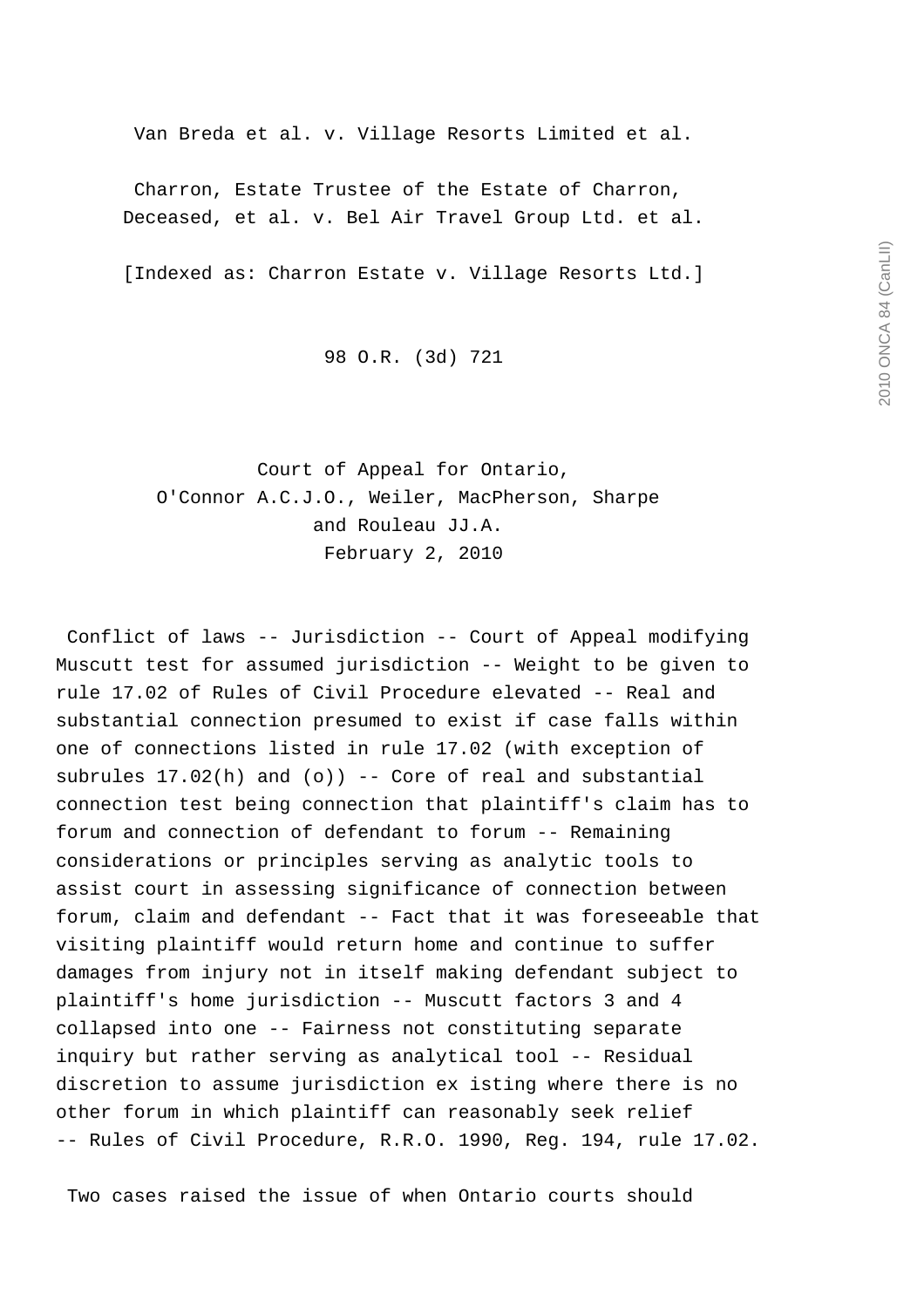assume jurisdiction over out-of-province defendants. Both cases involved claims for personal injuries occasioned as a result of accidents suffered by Canadian tourists at resorts in Cuba. In both cases, the motion judges found that Ontario should assume jurisdiction against out-of-province defendants and that Ontario was forum conveniens. The defendants appealed, submitting that the court should abandon the Muscutt test for assumed jurisdiction in favour of an approach based on the Uniform Law Conference model Court Jurisdiction and Proceedings Transfer Act.

Held, the appeals should be dismissed.

 It was appropriate to make several clarifications and modifications to the Muscutt test. (1) The weight to be given to rule 17.02 of the Rules of Civil Procedure should be elevated. With the exception of subrules 17.02(h) and (o), if a case falls within one of the connections listed in rule 17.02, a real and substantial connection for the purposes of assuming jurisdiction against the defendant shall be presumed to exist. That presumption would not preclude a plaintiff from proving a real and substantial connection in other circumstances and does not preclude the defendant from demonstrating that, notwithstanding the fact that the case falls under rule 17.02, in the particular circumstances of the case, the real and substantial connection test is not met. (2) The core of the real and substantial connection test is the connection that the plaintiff's claim has to the forum and the connection of the defendant to the forum. The remaining considerations or principles serve as analytical tools to assist the court in assessing the significance of the connections between the forum, the claim and the defendant. The fact that it was foreseeable that a visiting plaintiff would return home and continue to suffer damages from the injury does not, by itself, make the defendant subject to the plaintiff's home jurisdiction. On the other hand, acts or conduct short of residence or carrying on business will often support [page722] a real and substantial connection. A defendant can reasonably be brought within the embrace of a foreign jurisdiction's law where he or she has participated in something of significance or was actively involved in the foreign jurisdiction. (3)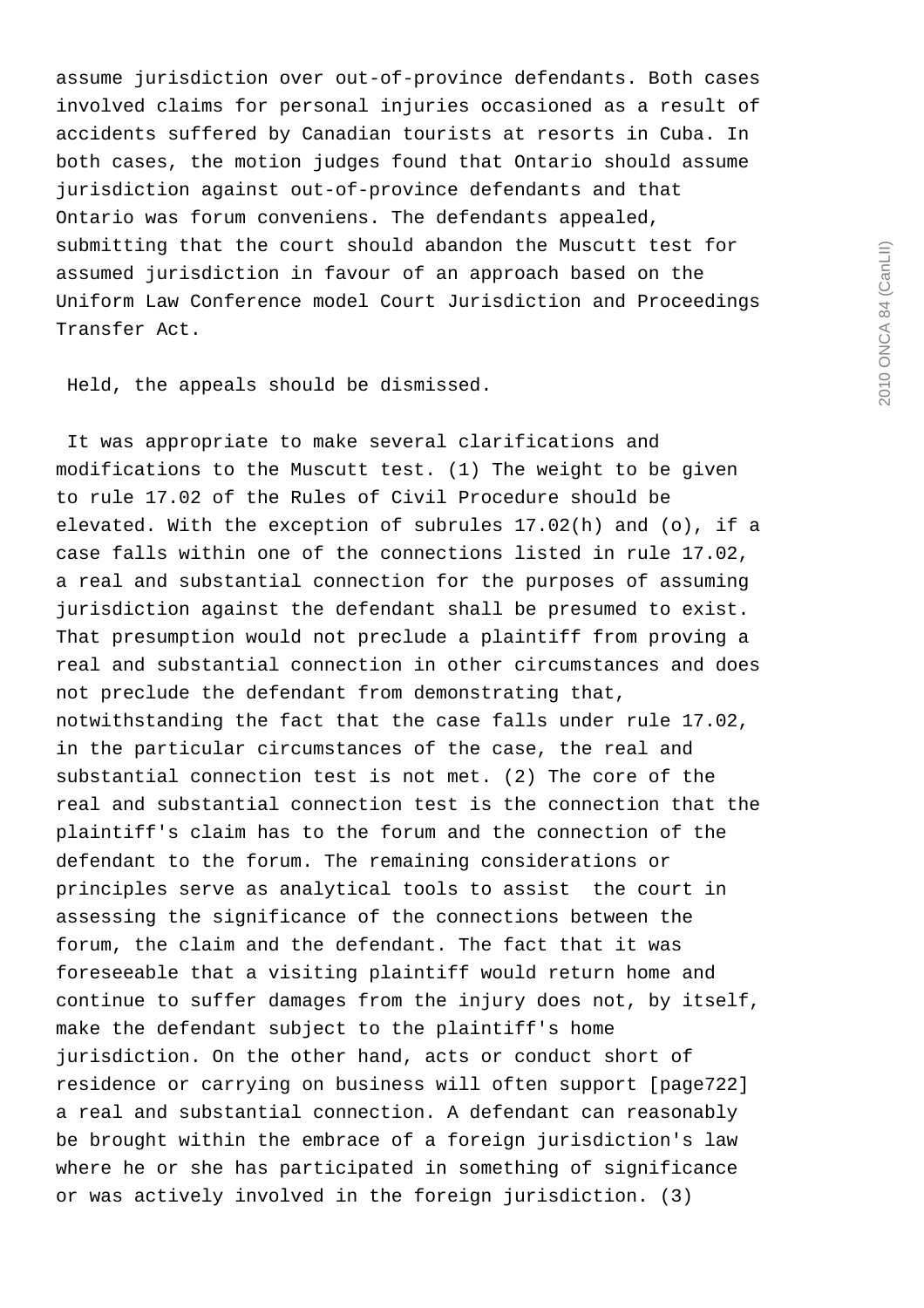Muscutt factors 3 and 4 (unfairness to the defendant in assuming jurisdiction and unfairness to the plaintiff in not assuming jurisdiction) should be collapsed into one, and the fairness of assuming or refusing jurisdiction should be considered together. Fairness is not a free-standing factor capable of trumping weak connection, subject only to the forum of necessity exception. Consideration of fairness should rather serve as an analytical tool to assess the relevance, quality and strength of the connections between the forum, the plaintiff's claim and the defendant. (4) Consideration of jurisdiction simpliciter and the real and substantial connection test should not anticipate, incorporate or replicate consideration of the matters that pertain to the forum non conveniens test. (5) The involvement of other parties to the suit is only relevant in cases where that is asserted as a possible connecting factor and in relation to avoiding a multiplicity of proceedings under forum non conveniens. (6) The willingness to recognize and enforce an extra-provincial judgment rendered on the same jurisdictional basis is an overarching principle that disciplines the exercise of jurisdiction against extra-provincial defendants. (7) Whether the case is interprovincial or international in nature, and comity and the standards of juris diction, recognition and enforcement prevailing elsewhere, are relevant considerations, not as independent factors having more or less equal weight with the others, but as general principles of private international law that bear upon the interpretation and application of the real and substantial connection test. (8) Where there is no other forum in which the plaintiff can reasonably seek relief, there is a residual discretion to assume jurisdiction.

 The motion judges did not err in assuming jurisdiction on the basis that there was a real and substantial connection between the plaintiffs' claims and Ontario. Moreover, the motion judges did not err in finding that Ontario was forum conveniens.

Cases referred to Beals v. Saldhana, [2003] 3 S.C.R. 416, [2003] S.C.J. No. 77,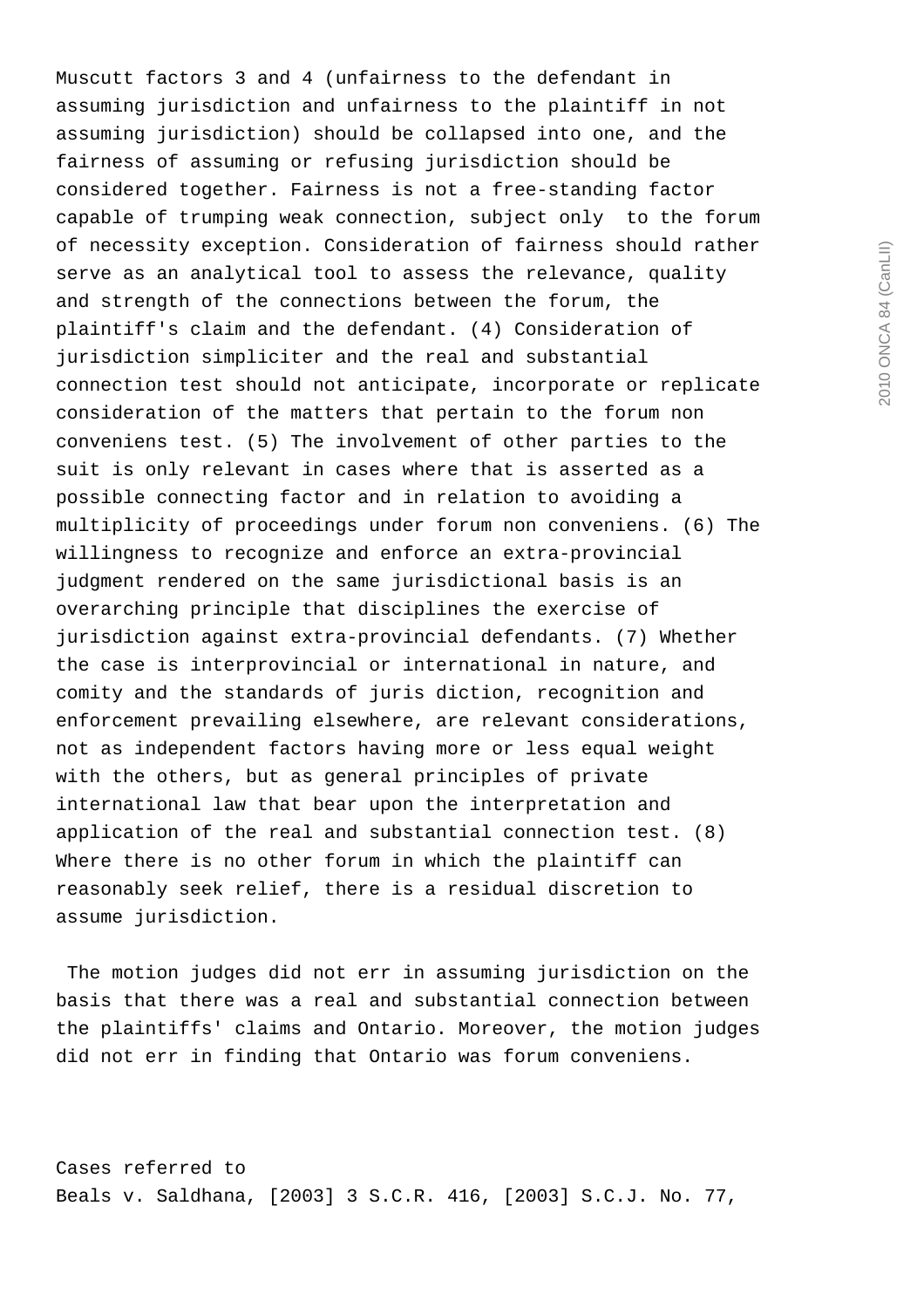2003 SCC 72, 234 D.L.R. (4th) 1, 314 N.R. 209, J.E. 2004-127, 182 O.A.C. 201, 39 B.L.R. (3d) 1, 39 C.P.C. (5th) 1, 113 C.R.R. (2d) 189, 127 A.C.W.S. (3d) 648; Hunt v. T&N Plc, [1993] 4 S.C.R. 289, [1993] S.C.J. No. 125, 109 D.L.R. (4th) 16, 161 N.R. 81, [1994] 1 W.W.R. 129, J.E. 93-1890, 37 B.C.A.C. 161, 85 B.C.L.R. (2d) 1, 21 C.P.C. (3d) 269, 43 A.C.W.S. (3d) 1070; Moran v. Pyle National (Canada) Ltd., [1975] 1 S.C.R. 393, [1973] S.C.J. No. 149, 43 D.L.R. (3d) 239, 1 N.R. 122, [1974] 2 W.W.R. 586; Morguard Investments Ltd. v. De Savoye, [1990] 3 S.C.R. 1077, [1990] S.C.J. No. 135, 76 D.L.R. (4th) 256, 122 N.R. 81, [1991] 2 W.W.R. 217, J.E. 91-123, 52 B.C.L.R. (2d) 160, 46 C.P.C. (2d) 1, 15 R.P.R. (2d) 1, 24 A.C.W.S. (3d) 478; Muscutt v. Courcelles (2002), 60 O.R. (3d) 20, [2002] O.J. No. 2128, 213 D.L.R. (4th) 577, 160 O.A.C. 1, 13 C.C.L.T. (3d) 161, 26 C.P.C. (5th) 206, 114 A.C.W.S. (3d) 634 (C.A.); Tolofson v. Jensen; Lucas (Litigation Guardian of) v. Gagnon, [1994] 3 S.C.R. 1022, [1994] S.C.J. No. 110, 120 D.L.R. (4th) 289, 175 N.R. 161, [1995] 1 W.W.R. 609, J.E. 95-61, 51 B.C.A.C. 241, 100 B.C.L.R. (2d) 1, 77 O.A.C. 81, 26 C.C.L.I. (2d) 1, 22 C.C.L.T. (2d) 173, 32 C.P.C. (3d) 141, 7 M.V.R. (3d) 202, 52 A.C.W.S. (3d) 40, consd Lemmex v. Bernard (2002), 60 O.R. (3d) 54, [2002] O.J. No. 2131, 213 D.L.R. (4th) 627, 160 O.A.C. 31, 13 C.C.L.T. (3d) 203, 26 C.P.C. (5th) 259, 114 A.C.W.S. (3d) 638 (C.A.);

 Leufkens v. Alba Tours International Inc. (2002), 60 O.R. (3d) 84, [2002] O.J. No. 2129, 213 D.L.R. (4th) 614, 160 O.A.C. 43, 13 C.C.L.T. (3d) 217, 26 C.P.C. (5th) 247, 114 A.C.W.S. (3d) 637 (C.A.); Sinclair v. Cracker Barrel Old Country Store Inc. (2002), 60 O.R. (3d) 76, [2002] O.J. No. 2127, 213 D.L.R. (4th) 643, 160 O.A.C. 54, 13 C.C.L.T. (3d) 230, 26 C.P.C. (5th) 239, 114 A.C.W.S. (3d) 635 (C.A.), distd [page723]

Other cases referred to

Aetna Financial Services Ltd. v. Feigelman, [1985] 1 S.C.R. 2, [1985] S.C.J. No. 1, 15 D.L.R. (4th) 161, 56 N.R. 241, [1985] 2 W.W.R. 97, 32 Man. R. (2d) 241, 29 B.L.R. 5, 55 C.B.R. (N.S.) 1, 4 C.P.R. (3d) 145, 29 A.C.W.S. (2d) 267, J.E. 85-192, EYB 1985-150475; Amchem Products Inc. v. British Columbia (Workers' Compensation Board), [1993] 1 S.C.R. 897, [1993] S.C.J. No. 34, 102 D.L.R. (4th) 96, 150 N.R. 321,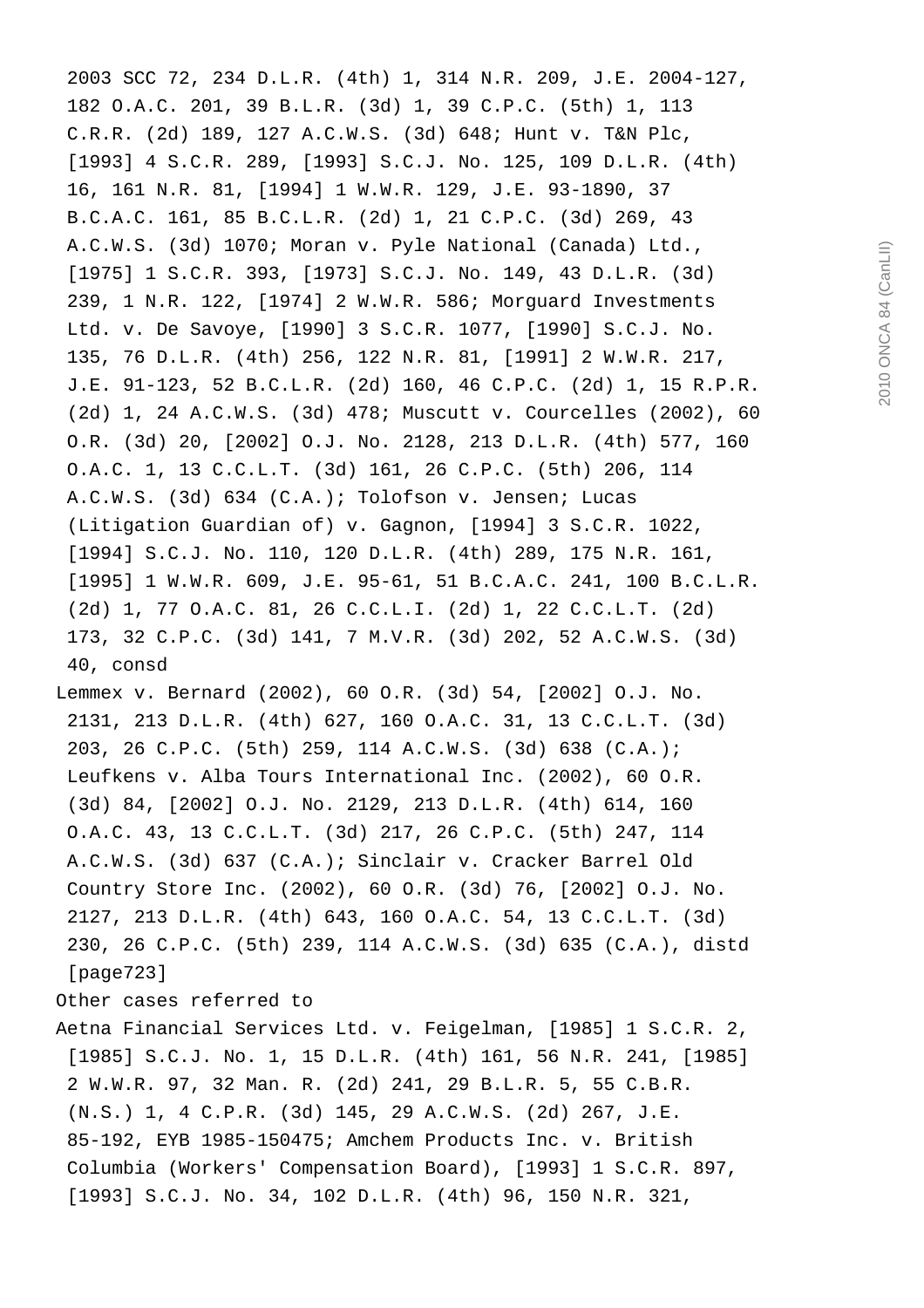[1993] 3 W.W.R. 441, J.E. 93-674, 23 B.C.A.C. 1, 77 B.C.L.R. (2d) 62, 14 C.P.C. (3d) 1, 39 A.C.W.S. (3d) 600; BG Checo International Ltd. v. British Columbia Hydro and Power Authority, [1993] 1 S.C.R. 12, [1993] S.C.J. No. 1, 99 D.L.R. (4th) 577, 147 N.R. 81, [1993] 2 W.W.R. 321, J.E. 93-271, 20 B.C.A.C. 241, 75 B.C.L.R. (2d) 145, 14 C.C.L.T. (2d) 233, 5 C.L.R. (2d) 173, 37 A.C.W.S. (3d) 1202; Black v. Breeden, [2009] O.J. No. 1292, 309 D.L.R. (4th) 708, 73 C.P.C. (6th) 83 (S.C.J.); Bouch v. Penny (Litigation Guardian of), [2009] N.S.J. No. 339, 2009 NSCA 80, 74 C.P.C. (6th) 218, 310 D.L.R. (4th) 433, 281 N.S.R. (2d) 238, 67 C.C.L.T. (3d) 165; Bouzari v. Islamic Republic of Iran (2004), 71 O.R. (3d) 675, [2004] O.J. No. 2800, 243 D.L.R. (4th) 406, 220 O.A.C. 1, 122 C.R.R. (2d) 26, 132 A.C.W.S. (3d) 275 (C.A.); Cameron v. Equineox Technologies Ltd., [2009] B.C.J. No. 320, 2009 BCSC 221, 66 C.P.C. (6th) 361; Castillo v. Castillo, [2005] 3 S.C.R. 870, [2005] S.C.J. No. 68, 2005 SCC 83, 260 D.L.R. (4th) 439, 343 N.R. 144, [2006] 3 W.W.R. 595, J.E. 2006-111, 52 Alta. L.R. (4th) 199, 376 A.R. 224, 36 C.C.L.T. (3d) 167, 21 C.P.C. (6th) 50, 26 M.V.R. (5th) 1, 144 A.C.W.S. (3d) 646; Coutu v. Gauthier Estate, [2006] N.B.J. No. 38, 2006 NBCA 16, 264 D.L.R. (4th) 319, 296 N.B.R. (2d) 34, 38 C.C.L.T. (3d) 1, 25 C.P.C. (6th) 51, 27 M.V.R. (5th) 16, 145 A.C.W.S. (3d) 816; Fordyce v. Round Hill Developments, 1978 U.S. Dist. LEXIS 19112 (N.Y. 1978); Frummer v. Hilton Hotels International, Inc., 19 N.Y.2d 533, 227 N.E.2d 851, 281 N.Y.S.2d 41 (1967); Gajraj v. DeBernardo (2002), 60 O.R. (3d) 68, [2002] O.J. No. 2130, 213 D.L.R. (4th) 651, 160 O.A.C. 60, 40 C.C.L.I. (3d) 163 (C.A.); Hanlan v. Sernesky (1998), 38 O.R. (3d) 479, [1998] O.J. No. 1236, 108 O.A.C. 261, 41 C.C.L.T. (2d) 168, 78 A.C.W.S. (3d) 484 (C.A.); Hilton v. Guyot, 159 U.S. 113, 16 S. Ct. 139, 40 L. Ed. 95 (1895); O'Brien v. Canada (Attorney General), [2002] N.S.J. No. 57, 2002 NSCA 21, 210 D.L.R. (4th) 668, 201 N.S.R. (2d) 338, 111 A.C.W.S. (3d) 716 [Leave to appeal to S.C.C. refused [2002] S.C.C.A. No. 155]; Pacific International Securities Inc. v. Drake Capital Securities Inc., [2000] B.C.J. No. 2328, 2000 BCCA 632, 194 D.L.R. (4th) 716, 145 B.C.A.C. 221, 82 B.C.L.R. (3d) 329, 49 C.P.C. (4th) 193, 101 A.C.W.S. (3d) 54; Pro Swing v. Elta Golf Inc., [2006] 2 S.C.R. 612, [2006] S.C.J. No. 52, 2006 SCC 52, 273 D.L.R. (4th) 663, 354 N.R. 201, J.E. 2006-2235, 218 O.A.C. 339, 41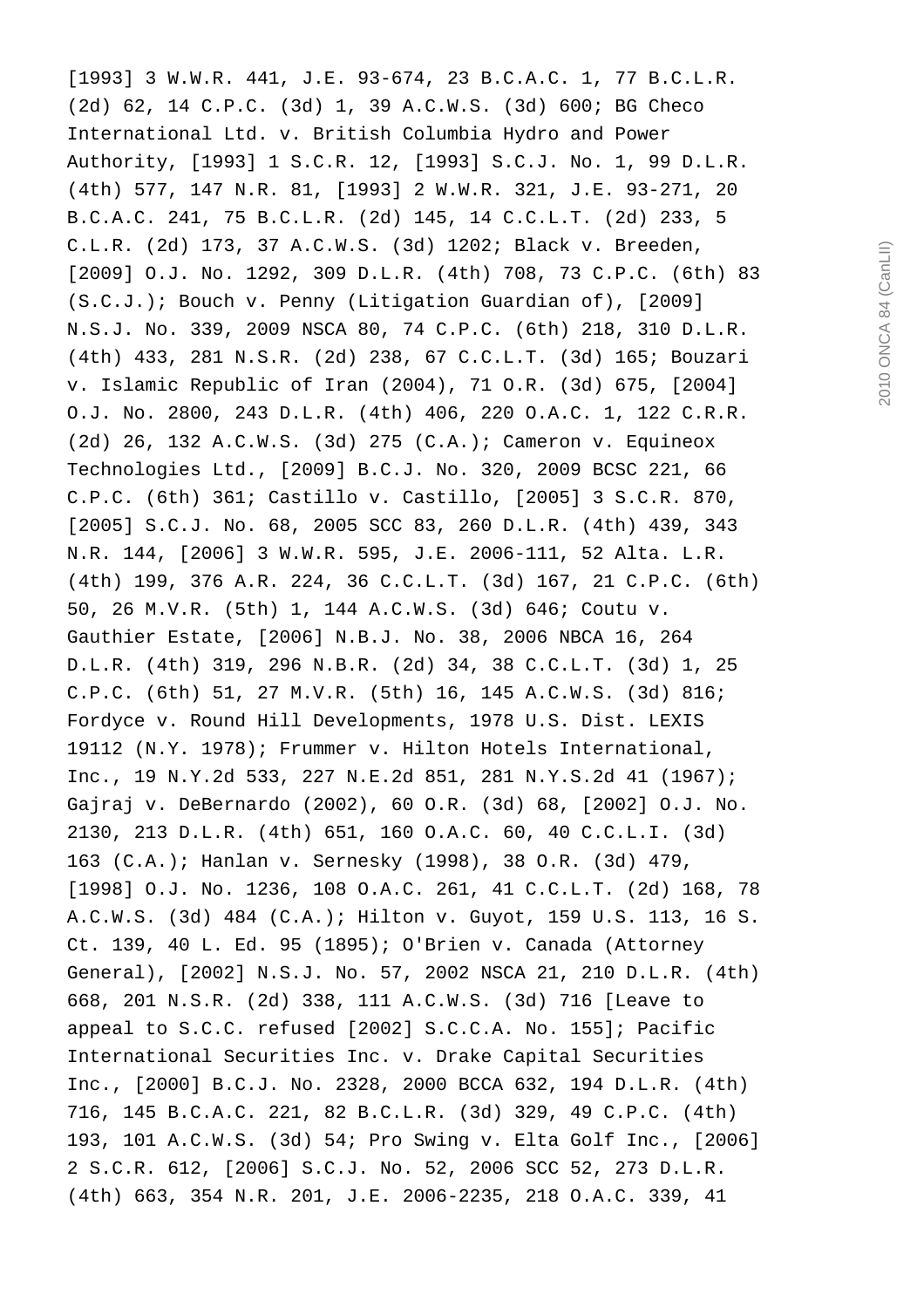C.P.C. (6th) 1, 52 C.P.R. (4th) 321, 152 A.C.W.S. (3d) 70, EYB 2006-111169; Sampson v. Olsen, [2005] S.J. No. 751, 2005 SKQB 501, 274 Sask. R. 234, 145 A.C.W.S. (3d) 1028; Somers v. Fournier (2002), 60 O.R. (3d) 225, [2002] O.J. No. 2543, 214 D.L.R. (4th) 611, 162 O.A.C. 1, 12 C.C.L.T. (3d) 68, 22 C.P.C. (5th) 264, 27 M.V.R. (4th) 165, 114 A.C.W.S. (3d) 848 (C.A.); Spar Aerospace Ltd. v. American Mobile Satellite Corp., [2002] 4 S.C.R. 205, [2002] S.C.J. No. 51, 2002 SCC 78, 220 D.L.R. (4th) 54, 297 N.R. 83, J.E. 2003-59, 28 C.P.C. (5th) 201; Stanway v. Wyeth Canada Ltd., [2008] B.C.J. No. 1212, 2008 BCSC 847, 169 A.C.W.S. (3d) 106; Strukoff v. Syncrude Canada Ltd., [2000] B.C.J. No. 2010, 2000 BCCA 537, 80 B.C.L.R. (3d) 294, 47 C.P.C. (4th) 32, 99 A.C.W.S. (3d) 947; Teck Cominco Metals Ltd. v. Lloyd's Underwriters, [2009] 1 S.C.R. 321, [2009] S.C.J. No. 11, 2009 SCC 11, 303 D.L.R. (4th) 385, 88 B.C.L.R. (4th) 1, 384 N.R. 126, 40 C.E.L.R. (3d) 159, [2009] 3 W.W.R. 191, EYB 2009-154787, J.E. 2009-395, 70 C.C.L.I. (4th) 1, 65 C.P.C. (6th) 199, [2009] I.L.R. I-4811, 266 B.C.A.C. 32; Wong v. Lee (2002), 58 O.R. (3d) 398, [2002] O.J. No. 885, 211 D.L.R. (4th) 69, 157 O.A.C. 340, 28 M.V.R. (4th) 165, 112 A.C.W.S. (3d) 50 (C.A.) Statutes referred to Civil Code of Quebec, S.Q. 1991, c. 64, arts. 3136, 3148 [page724] Family Law Act, R.S.O. 1990, c. F.3 [as am.] Court Jurisdiction and Proceedings Transfer Act, S.B.C. 2003, c. 28 Court Jurisdiction and Proceedings Transfer Act, S.N.S. 2003, c. 2 Court Jurisdiction and Proceedings Transfer Act, S.S. 1997, c. C-41.1 Court Jurisdiction and Proceedings Transfer Act, S.Y. c. 64 a. 3136 Rules and regulations referred to Rules of Civil Procedure, R.R.O. 1990, Reg. 194, rules 5,  $17.02$ ,  $(f)(i)$ ,  $(h)$ ,  $(o)$ ,  $(p)$ Authorities referred to Alberta Law Institute, Report No. 94, 2008, Enforcement of Judgments Black, Vaughan, and Stephen G.A. Pitel, "Reform of Ontario's Law on Jurisdiction" (2009), 47 C.B.L.J. 469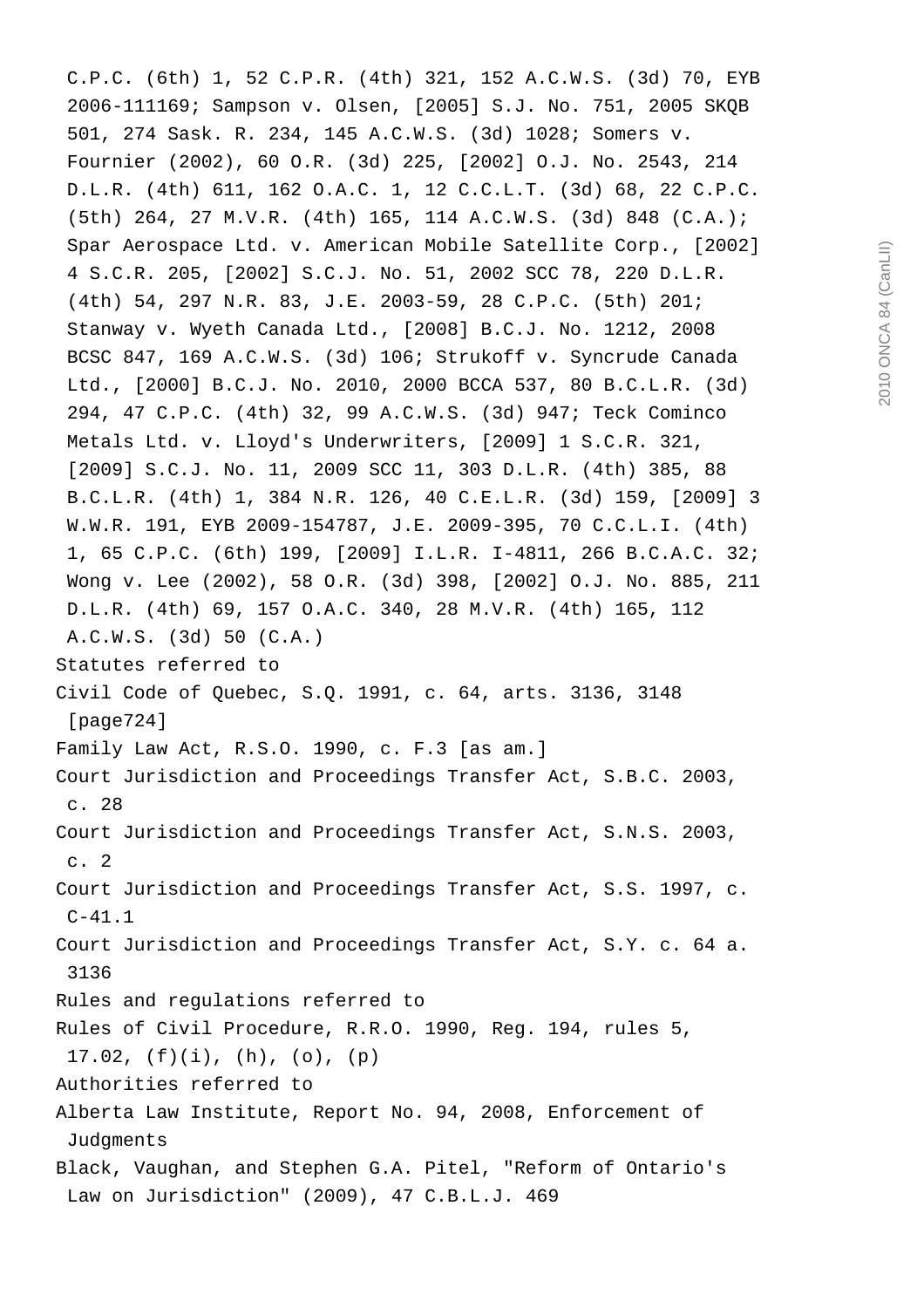Black, Vaughan, and Mat Brechtel, "Revising Muscutt: The Ontario Court of Appeal Takes Another Look" (2009), 36 Adv. Q. 35 Blom, Joost, and Elizabeth Edinger, "The Chimera of the Real and Substantial Connection Test" (2005), 38 U.B.C. L. Rev. 373 Castel, Jean-Gabriel, "The Uncertainty Factor in Canadian Private International Law" (2007), 52 McGill L.J. 555 Dusten, Cheryl D., and Stephen G.A. Pitel, "The Right Answers to Ontario's Jurisdictional Questions: Dismiss, Stay or Set Service Aside" (2005), 30 Adv. Q. 297 Edinger, Elizabeth, "Spar Aerospace: A Reconciliation of Morguard with the Traditional Framework for Determining Jurisdiction" (2003), 61 Advocate 511 Manitoba Law Reform Commission, Report #119, Private International Law (Winnipeg: Manitoba Law Reform Commission, 2009) Monestier, Tanya J., "A 'Real and Substantial' Mess: The Law of Jurisdiction in Canada" (2007), 33 Queen's L.J. 179 Pitel, Stephen G.A., and Cheryl D. Dusten, "Lost in Transition: Answering the Questions Raised by The Supreme Court of Canada's New Approach to Jurisdiction" (2006), 85 Can. Bar Rev. 61 Uniform Law Conference of Canada, Court Jurisdiction and Proceedings Transfer Act (Ottawa: Uniform Law Conference of Canada, 1994) Walker, Janet, "Beyond Real and Substantial Connection: The Muscutt Quintet" (2002), Ann. Rev. of Civil Lit. 61 Walker, Janet, "Muscutt Misplaced: The Future of Forum of Necessity Jurisdiction in Canada" (2009), 48 C.B.L.J. 135 Walker, Janet, "Must there be Uniform Standards for Jurisdiction within a Federation?" (2003), 119 L.Q.R. 567 Walker, Janet, "Reforming the Law of Crossborder Litigation: Judicial Jurisdiction" (Toronto: Ontario Law Commission, 2009) Watson, G.D., and L. Jeffrey, eds., Holmested and Watson:

 Appeal from the order of Pattillo J., [2008] O.J. No. 2624, 60 C.P.C. (6th) 186 (S.C.J.) and from the order of Mulligan J.

Ontario Civil Procedure, looseleaf (Toronto: Carswell, 2001)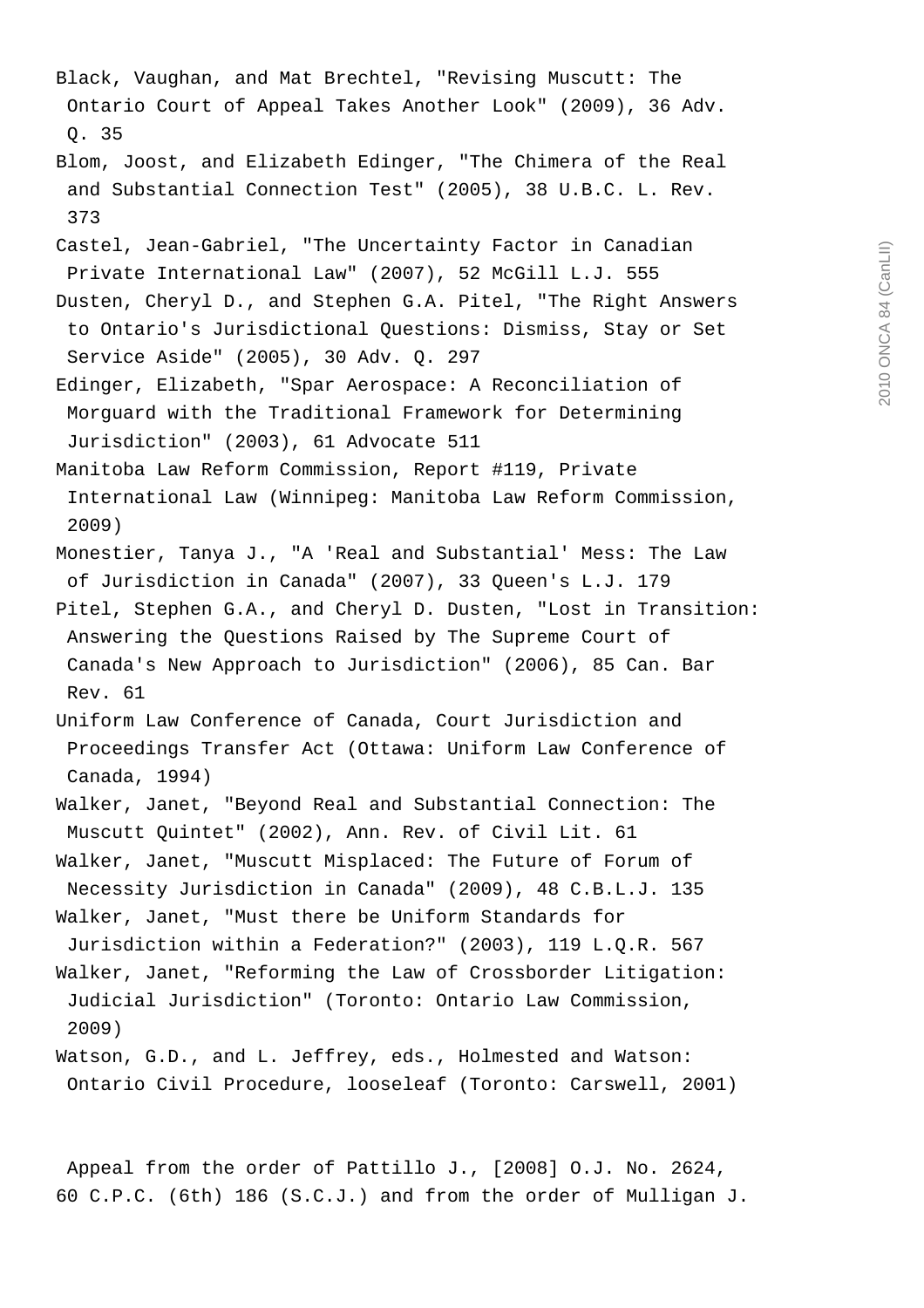(2008), 92 O.R. (3d) 608, [2008] O.J. No. 4078 (S.C.J.) dismissing motions to dismiss actions for want of jurisdiction.

John A. Olah, for appellant Club Resorts Ltd. in Van Breda.

 Peter J. Pliszka and Robin P. Roddey, for appellant Club Resorts Ltd. in Charron. [page725]

 Chris G. Paliare, Robert A. Centa and Tina H. Lie, for respondents in Van Breda.

 Jerome R. Morse, John Adair and Lori Stoltz, for respondents in Charron.

 Howard Borlack, Lisa La Horey and Sabine Kharabian, for respondent Bel Air Travel Group Ltd.

Catharine M. Buie, for respondent Hola Sun Holidays Ltd.

 John Terry and Charles W. Finlay, for intervenor The Tourism Industry Association of Ontario.

 Allan Rouben, for intervenor Ontario Trial Lawyers Association.

The judgment of the court was delivered by

 [1] SHARPE J.A.: -- These appeals involve the issue of when Ontario courts should assume jurisdiction over out-of-province defendants. Both cases involve claims for personal injury damages occasioned as a result of accidents suffered by Canadian tourists at resorts in Cuba. In both matters, the motion judges found that Ontario should assume jurisdiction against the out-of-province defendants. When the cases were first argued, the appellants did not challenge the test for assumed jurisdiction laid down by this court in the "Muscutt quintet": Muscutt v. Courcelles (2002), 60 O.R. (3d) 20, [2002] O.J. No. 2128 (C.A.); Leufkens v. Alba Tours International Inc. (2002), 60 O.R. (3d) 84, [2002] O.J. No. 2129 (C.A.); Lemmex v. Bernard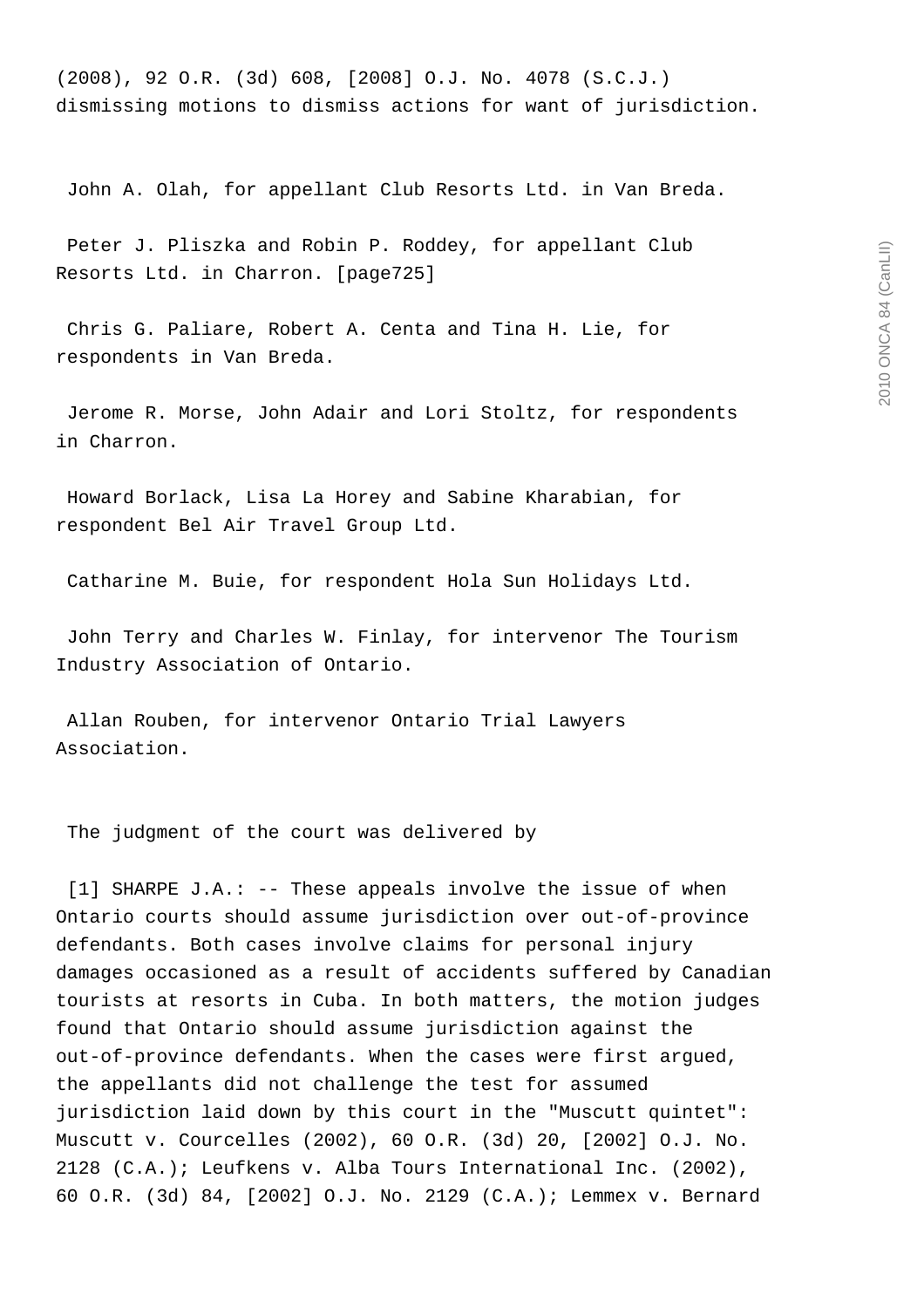(2002), 60 O.R. (3d) 54, [2002] O.J. No. 2131 (C.A.); Sinclair v. Cracker Barrel Old Country Store Inc. (2002), 60 O.R. (3d) 76, [2002] O.J. No. 2127 (C.A.); Gajraj v. DeBernardo (2002), 60 O.R. (3d) 68, [2002] O.J. No. 2130 (C.A.). The court subsequently directed that a five-judge panel be established to permit us to reconsider the Muscutt test. On the re-argument, the appellants, supported by one intervenor, submitted that we should essentially abandon the Muscutt test in favour of an approach based on the Uniform Law Conference model Court Jurisdiction and Proceedings Transfer Act ("CJPTA") and refuse jurisdiction. The respondents, supported by another intervenor, essentially supported retention of a modified Muscutt test and submitted that they satisfy the appropriate jurisdictional standard.

Facts

I. Charron

[2] In January 2002, Claude Charron and his wife, the respondent Anna Charron, visited the Barrie office of the appellant Bel Air Travel Group Ltd., a travel agency which offers all-inclusive [page726] vacation packages to Cuba and other Caribbean destinations. The couple had decided to take a vacation to the Caribbean so that Claude could engage in scuba diving, having recently been certified as a scuba diver.

 [3] The Bel Air representative recommended Cuba as a good place for scuba diving and provided the Charrons with a brochure from the appellant Hola Sun Holidays Ltd., an Ontario tour operator offering fixed-price vacation packages to Cuba. The brochure listed scuba diving as an included feature of an all-inclusive package at Breezes Costa Verde, a Cuban resort described as a "SuperClubs gem". This resort was owned by Gaviota SA (Ltd.), a Cuban company. Club Resorts Ltd. ("CRL"), incorporated in the Cayman Islands, manages Breezes Costa Verde on behalf of Gaviota, and is responsible for training, motivation and direction of staff and for promoting and marketing the resort internationally. CRL also has an agreement with Hola Sun pursuant to which CRL provides resort accommodation to Hola Sun for inclusion in package tours for sale to tourists such as the Charrons.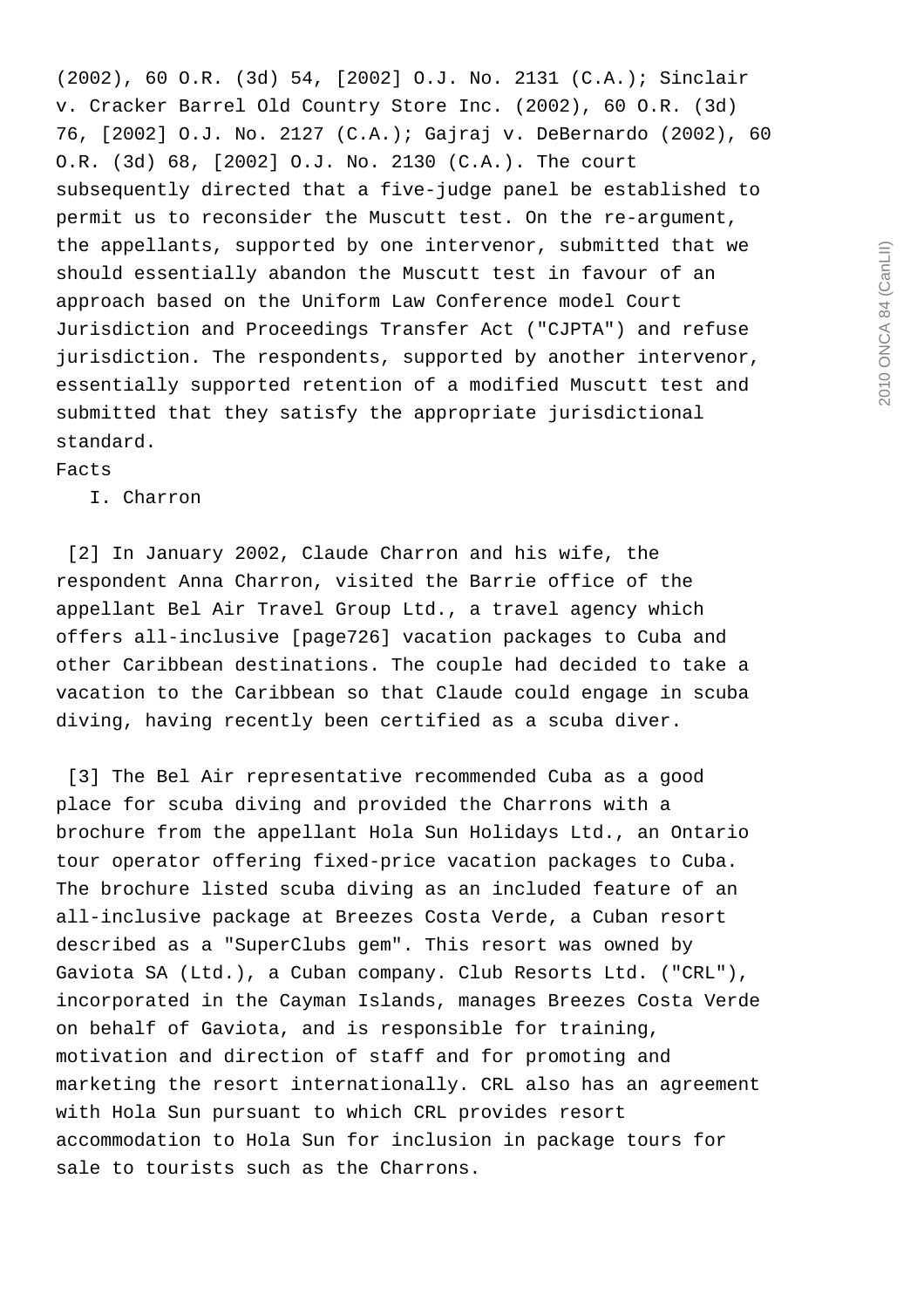[4] CRL is part of the SuperClubs group of companies. It is incorporated and has its head office in the Cayman Islands. Village Resorts International Ltd. (according to the statement of defence, a misnomer for VRL International), another SuperClub entity, owns trademarks, including "Breezes" and "SuperClubs"; pursuant to a licence agreement, these brands are used by CRL in connection with inclusive vacation holidays at resorts it manages, promotes and markets, including Breezes Costa Verde.

 [5] The one-week all-inclusive package for two at Breezes Costa Verde that the Charrons purchased through Bel Air and from Hola Sun included scuba diving at the resort. The Charrons arrived at the resort on February 8, 2002. On February 11, Claude went scuba diving without incident. The following day, however, Claude died during his dive.

 [6] The respondent members of the Charron family brought an action based on breach of contract and negligence on behalf of the estate of Claude Charron and also on their own behalf pursuant to provisions of the Family Law Act, R.S.O. 1990, c. F.3. The amended statement of claim (the "statement of claim") names two Ontario defendants, Bel Air, Hola Sun and several foreign defendants: CRL, Village Resorts International Ltd., Gaviota SA (Ltd.), Marina Gaviota (the provider of scuba diving equipment and personnel), Leonardo Vega Ricardo (recreational diving instructor at the marina) and Andres Oscar Sanchez Ricardo (captain of the diving boat). [page727]

 [7] For service on out-of-province defendants, the statement of claim alleges that the contract was made in Ontario (rule 17.02(f)(i) [of the Rules of Civil Procedure, R.R.O. 1990, Reg. 194]) and that the damages sustained from the breach of contract and in tort have been sustained in Ontario (rule 17.02(h)).

 [8] CRL and VRL International Ltd. brought a motion to dismiss the action against them on the basis that Ontario did not have jurisdiction or, alternatively, to stay the action on the grounds that Ontario was not the most appropriate forum.

II. Van Breda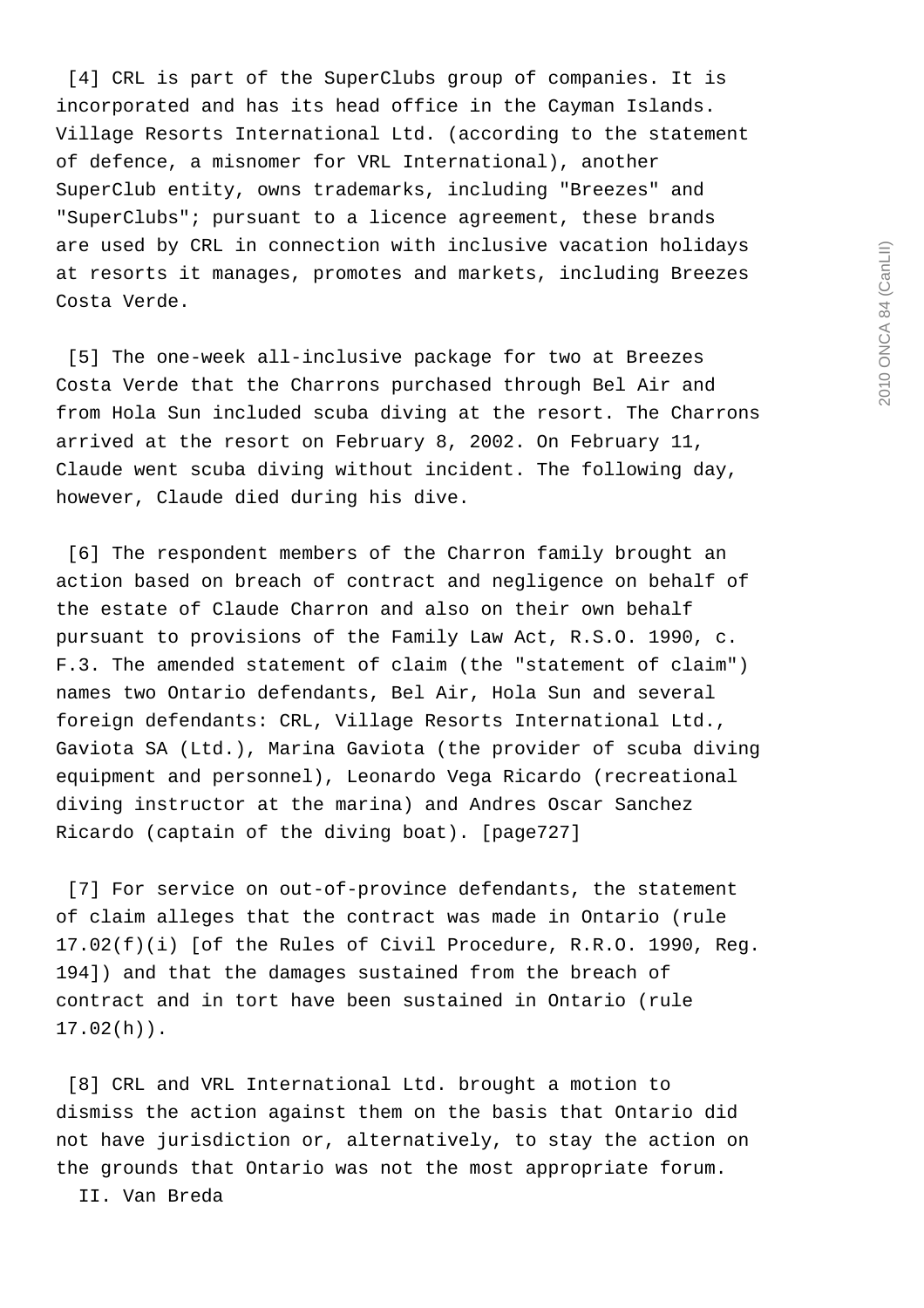[9] In early June 2003, the appellants Morgan Van Breda and Victor Berg, who had lived in Toronto since September 2002, travelled from Toronto for a one-week stay at the SuperClubs Breezes Jibacoa resort (the "resort") in Cuba. The trip had been arranged by Berg, a professional squash player, through the appellant Rene Denis who, from his home in Ottawa, operated a web-based business under the name Sport au Soleil. Denis arranged bookings for squash, tennis and aerobics instructors who agreed to instruct at certain Caribbean resorts for a few hours each day in exchange for accommodation for two people at the resort. Denis had an arrangement with CRL to find instructors for CRL resorts. Berg and Van Breda selected the resort from those indicated as being available on Sport au Soleil's website and by looking at the websites of the various resorts and SuperClub brochures obtained from travel agents in Ontario.

 [10] All the arrangements were made through Denis. Berg paid Denis a fee of US\$200. Berg paid for his own airfare and that of his common-law spouse, Van Breda. After making the arrangements with Denis, Berg received a letter from Denis on letterhead bearing the words "SuperClubs Cuba -- Tennis" confirming the dates, providing information on what to do upon arrival at the airport, and outlining Berg's role as a tennis instructor for two one-hour sessions per day at times to be determined by the resort, in exchange for accommodation with a guest in a shared room, including all meals and drinks and transportation to and from the hotel.

 [11] Shortly after arriving at the resort, Berg and Van Breda went to the beach, where Berg did some chin-ups using a tubular metal apparatus, variously described as a chin-up bar and a soccer goal. When Van Breda attempted to do chin-ups, the apparatus collapsed, sending her to the ground and collapsing on top of her. Van Breda was seriously injured as a result. She was rendered a paraplegic, has undergone extensive [page728] treatment and has suffered serious complications. Because of the injury, Van Breda and Berg did not return to Ontario as they had intended. Shortly after her fall, Van Breda was taken to Calgary, Alberta, the home of her family. She and Berg have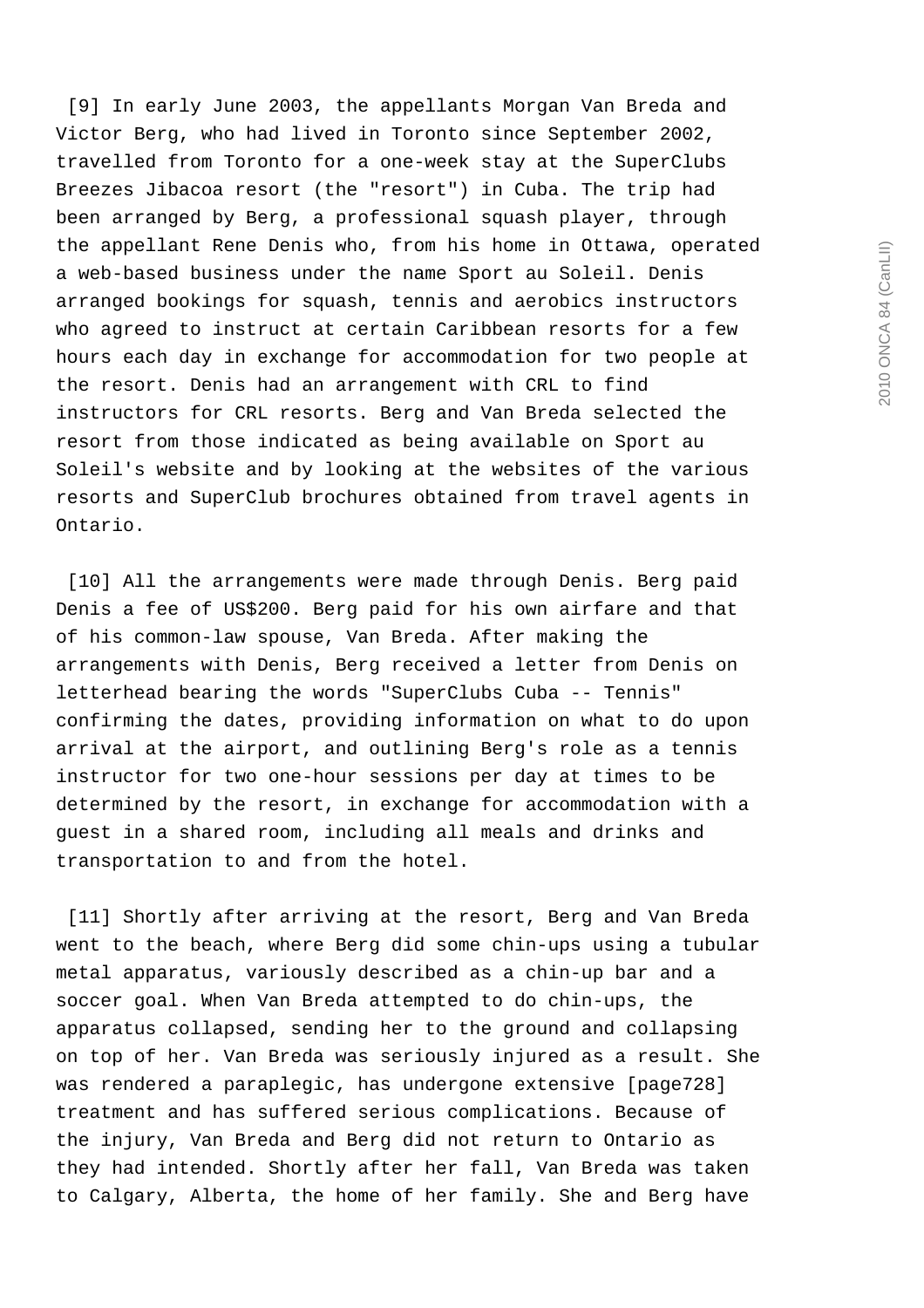since moved to British Columbia, where they currently reside.

 [12] The respondents commenced this action in May 2006 for personal injury damages, punitive damages and damages for loss of support, care, guidance and companionship pursuant to the Family Law Act. The fresh as amended statement of claim (the "statement of claim") names as defendants Denis, Sport du Soleil, SuperClubs International Ltd., CRL and Village Resorts Limited, both controlled by SuperClubs International. The owner of the resort is a Cuban corporation not named as a party to this action. Pursuant to a detailed agreement with the Cuban owner, CRL was solely responsible for the operation and management of the resort, the training and management of the staff, and for advertising and promoting the resort in international markets.

 [13] The statement of claim is framed as one for breach of contract and negligence. For purposes of service on the out-ofprovince defendants, the statement of claim alleges that the contract was made in Ontario (rule  $17.02(f)(i)$ ); that the defendants carry on business in Ontario (rule 17.02(p)); that damages were sustained in Ontario (rule 17.02(h)); and that the out-of-province defendants are necessary and proper parties to a proceeding properly brought against another person served in Ontario (rule 17.02(o)).

 [14] All defendants moved to dismiss the action for want of jurisdiction or to stay the action on grounds of forum non conveniens.

Reasons of the Motion Judges

I. Charron

(1) Real and substantial connection

 [15] Noting the guiding principles of order and fairness, set out by the Supreme Court of Canada in Hunt v. T&N Plc, [1993] 4 S.C.R. 289, [1993] S.C.J. No. 125, the motion judge applied the eight-factor Muscutt test to determine whether there was a real and substantial connection between the action and Ontario that could justify the assumption of jurisdiction by the Ontario courts.

(i) The connection between Ontario and the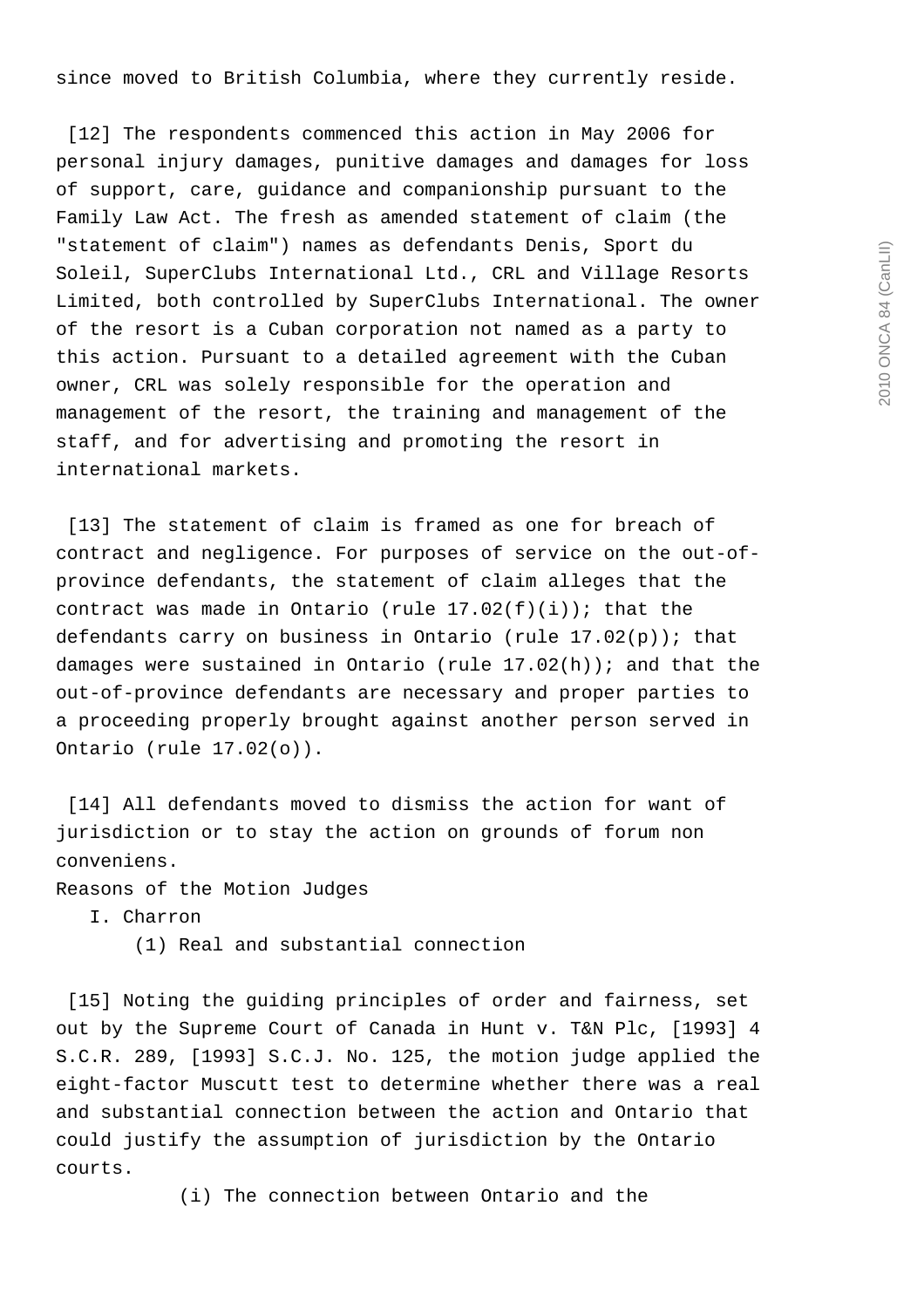[16] The motion judge noted that Anna Charron resides in Ontario and that her damages for loss of love, care, guidance [page729] and companionship pursuant to the Family Law Act and damages for loss of future income continue in Ontario. Claude Charron saw the advertisement for the resort in Ontario, and Bel Air booked the vacation through Hola Sun, an Ontario company which had an agreement with CRL to promote the resort to Ontario residents. The motion judge concluded that it could be reasonably argued that a contract was entered into in Ontario not only for the vacation, but also for the constituent parts, including scuba diving. This factor weighed in favour of Ontario assuming jurisdiction.

> (ii) The connection between Ontario and the defendants

 [17] The motion judge noted that Cuban resorts rely heavily on international markets and that Canada, and Ontario in particular, provides a large portion of the tourists purchasing vacation packages. CRL manages Cuban resorts and has a legal obligation to market them internationally. Hola Sun, in turn, advertises these resorts in Ontario and uses the SuperClubs trademarks to do so. The motion judge found that through the marketing agreement with Hola Sun, CRL has a connection to Ontario.

> (iii) Unfairness to the defendant in assuming jurisdiction

 [18] The motion judge found that any unfairness to the foreign defendants must be balanced against the unfairness to the plaintiffs. Some witnesses for the defence may have to come from Cuba, and travel or immigration restraints may make this difficult or impossible. However, alternative arrangements for obtaining evidence could be arranged. On the other hand, the plaintiffs and the other Ontario residents have a number of witnesses in Ontario. The motion judge noted that insurance is a factor mitigating against unfairness to the defendant.

> (iv) Unfairness to the plaintiff in not assuming jurisdiction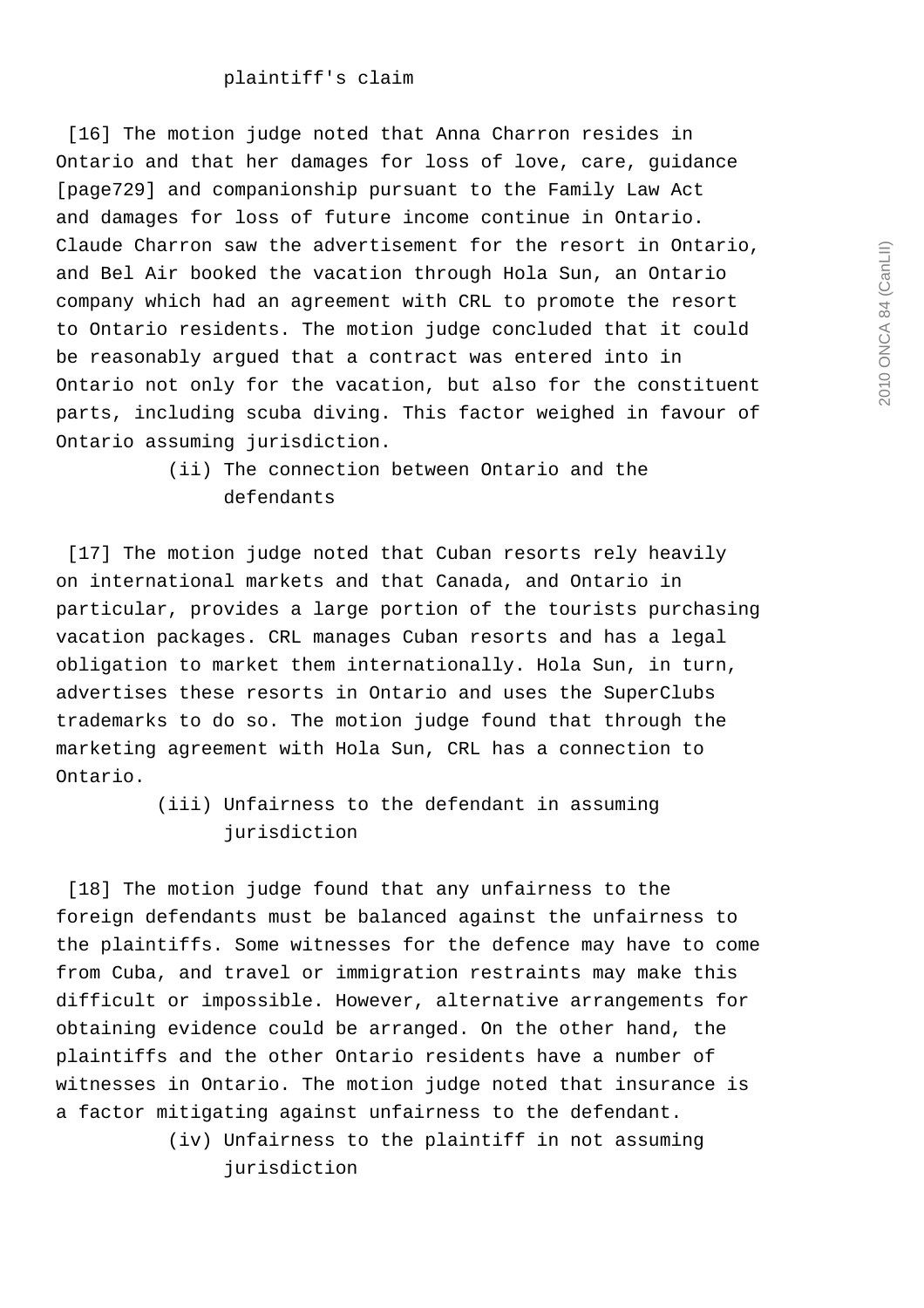[19] The motion judge noted that if the trial were to proceed in Cuba, the plaintiffs and their witnesses, as well as the Ontario defendants, would be required to travel there. The expert evidence indicated the availability of a fair trial in Cuba, but the plaintiffs would not have a Family Law Act-type claim there. Anna Charron's claim for damages for pain and suffering would also be hampered. [page730]

(v) Involvement of other parties to the suit

[20] Both Hola Sun and Bel Air are Ontario corporations who defended the action and brought cross-claims. They oppose the motion of the foreign defendants. The motion judge held that their involvement favoured assuming jurisdiction and distinguished this case from Leufkens and Lemmex, where the court found that Ontario lacked jurisdiction, on the basis that in those cases the harm suffered did not result from activities covered by a contract made in Ontario, but rather as a result of services purchased in the foreign jurisdiction.

> (vi) The court's willingness to recognize and enforce a similar judgment against a domestic defendant rendered on the same jurisdictional basis

[21] The motion judge found that since CRL advertised extensively in Ontario through the Hola Sun agreement, marketing to and soliciting Ontario residents to travel to their resort in Cuba, it would be unfair to assert that it has no connection to Ontario and wash its hands of the jurisdiction.

> (vii) Whether the case is international or interprovincial in nature

[22] The motion judge noted that as this case is international in nature, assumed jurisdiction is more difficult to justify.

> (viii) Comity and the standards of jurisdiction, recognition and enforcement prevailing elsewhere

[23] The motion judge stated that there are no Cuban treaties, conventions or other such agreements providing for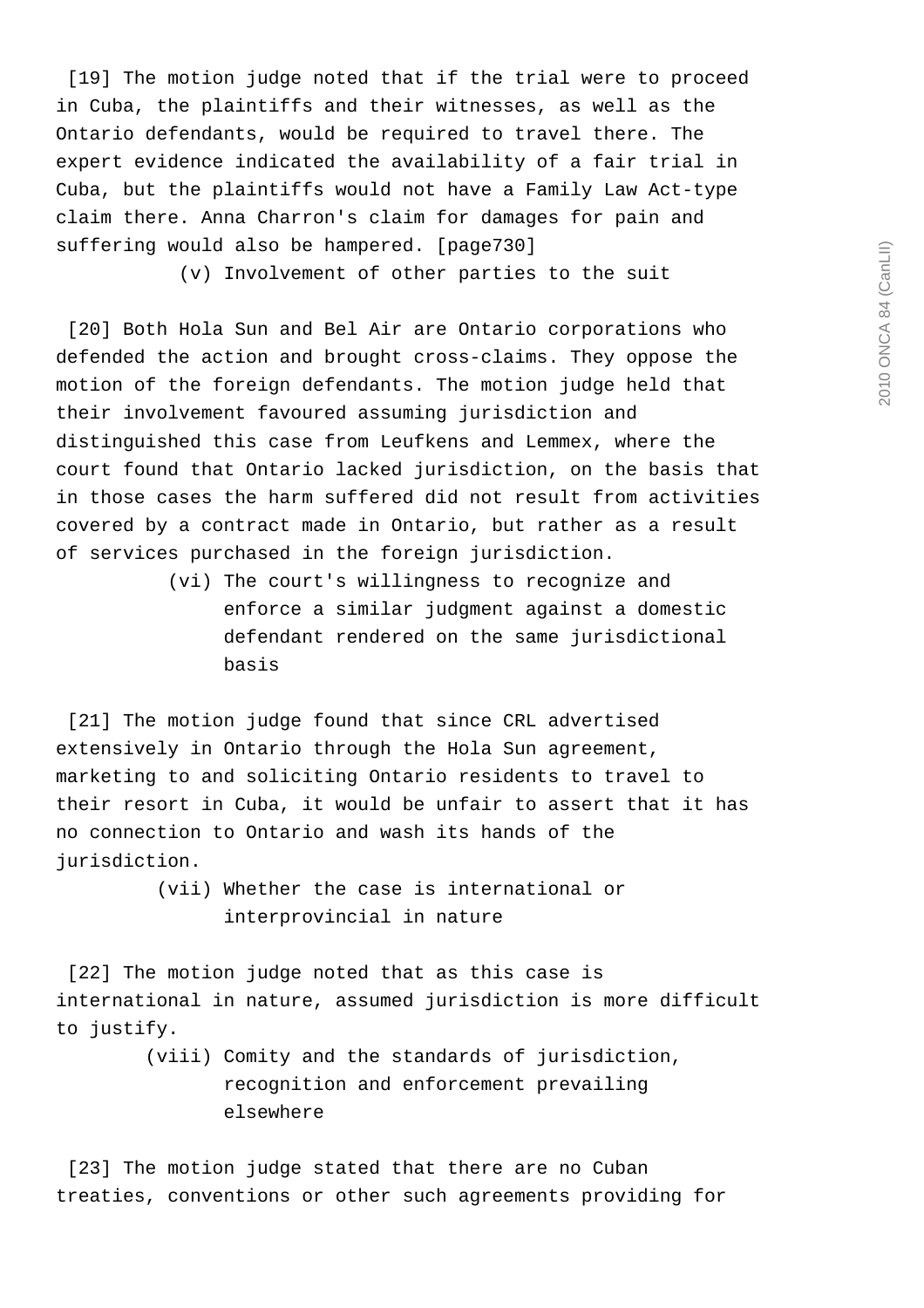2010 ONCA 84 (CanLII) 2010 ONCA 84 (CanLII)

reciprocal enforcement of judgments with Ontario, and that Cuba does not provide for any type of claim comparable to an Ontario Family Law Act claim for loss of care, guidance and companionship. The motion judge also noted that CRL and Village Resorts International Ltd. are not Cuban companies and that if the plaintiffs were forced to litigate there, they would have to take further steps to have the judgment enforced in the Cayman Islands.

(ix) Conclusion: real and substantial connection

 [24] The motion judge concluded that the defendant Village Resorts Limited was a mere licensor of trademarks and that there is no real and substantial connection. The action against Village Resorts International Ltd. was dismissed. With respect [page731] to CRL, the motion judge found that Ontario does have jurisdiction to hear the case.

(2) Forum non conveniens

[25] The motion judge noted the ongoing damages in Ontario, the location of witnesses in Ontario and Cuba, the availability of experts on Cuban law and the fact that the foreign corporations are not domiciled in Cuba though they argued for a trial there. Most significant was the lack of a Family Law Acttype claim if the matter were to proceed in Cuba. Having regard to these factors, the motion judge concluded that Ontario is clearly the most appropriate forum for the dispute.

(3) Conclusion

[26] Accordingly, the motion judge dismissed the action against Village Resorts International Ltd. but refused to dismiss or stay the action against CRL.

II. Van Breda

(1) Real and substantial connection

[27] The motion judge cited and applied the eight-factor Muscutt test to determine whether there was a real and substantial connection between the action and Ontario to justify the assumption of jurisdiction by the Ontario courts.

> (i) The connection between Ontario and the plaintiff's claim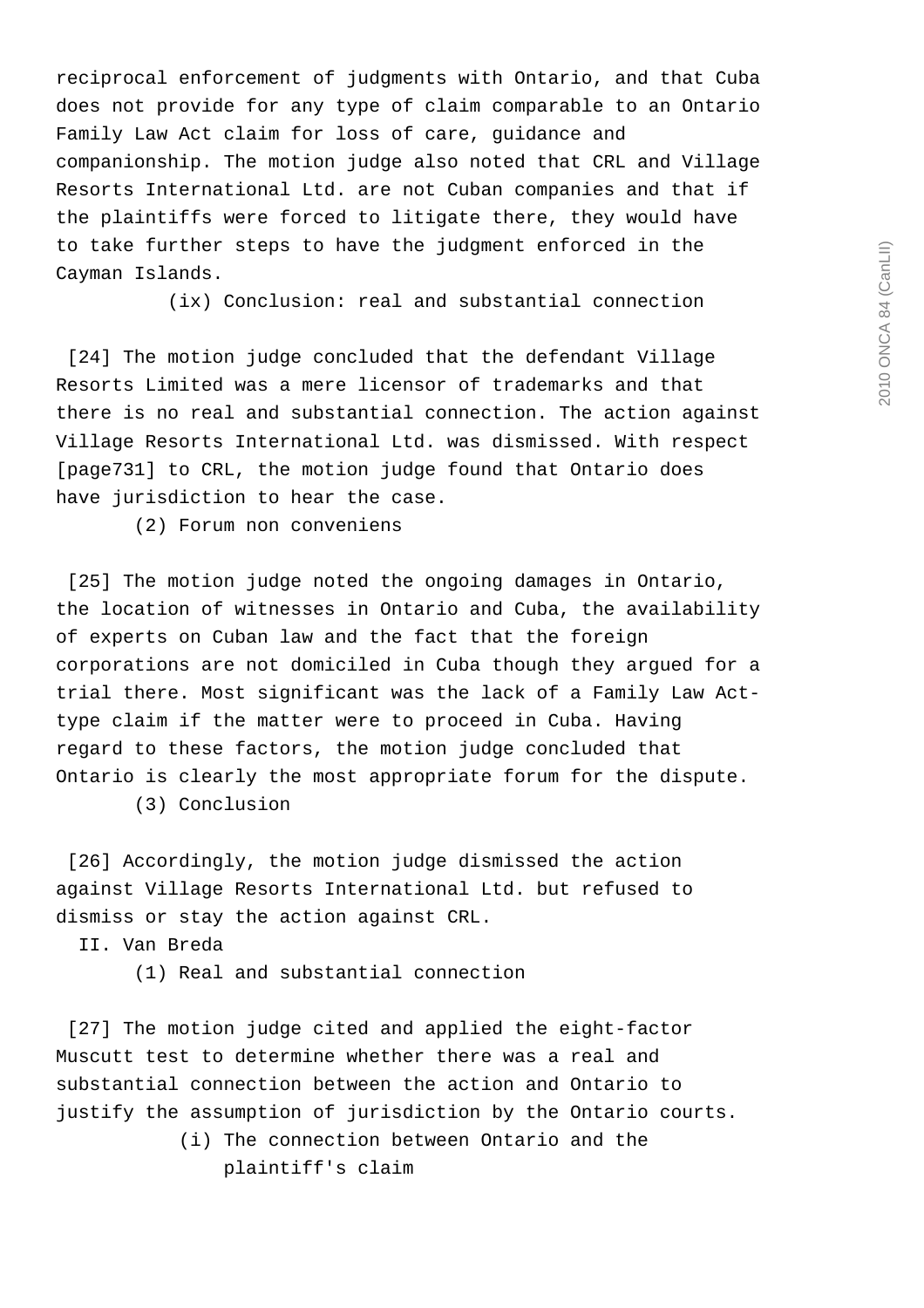[28] The motion judge found that, based on the statement of claim, there was an arguable case that the plaintiffs' agreement to attend the resort was entered into in Ontario and that Denis was acting "in part at least" as Club Resort's agent for the purpose of arranging their visit to the resort. As the plaintiffs did not return to Ontario, no damage was suffered in Ontario, although in cross-examination Van Breda testified that had the accident not occurred, they would have returned to and remained in Ontario. The motion judge concluded that despite the fact that the plaintiffs had ceased to be Ontario residents and had suffered no damage in Ontario, there was a good arguable case that the agreement was entered into in Ontario and that this established "a significant connection between the plaintiffs claim and Ontario". [page732]

# (ii) The connection between Ontario and the defendants

 [29] The motion judge found that there was no evidence that SuperClubs International had any involvement in or connection to Ontario. Likewise, there was no evidence that Village Resorts Limited had any direct interest in the resort or that it was involved in any aspect of its management or operations. However, CRL had entered into various agreements with Ontario tour operators and CRL had the arrangement with Denis. While he did not consider the tour operator agreements to be sufficient to constitute a significant connection with Ontario, the motion judge found that CRL's arrangement with Denis in actively seeking professional instructors in Ontario and the contract it entered with Berg through Denis constituted "a significant connection between CRL and Ontario in connection with the claim being advanced by the plaintiffs, giving rise to a strong basis for assuming jurisdiction against it".

> (iii) Unfairness to the defendant in assuming jurisdiction

 [30] The motion judge gave little weight to the submission that the assumption of jurisdiction by Ontario would be unfair to the defendants. The Muscutt quintet recognized the unfairness in Ontario assuming jurisdiction against foreign service providers in the tourism industry who confine their activities to their home jurisdiction. However, by entering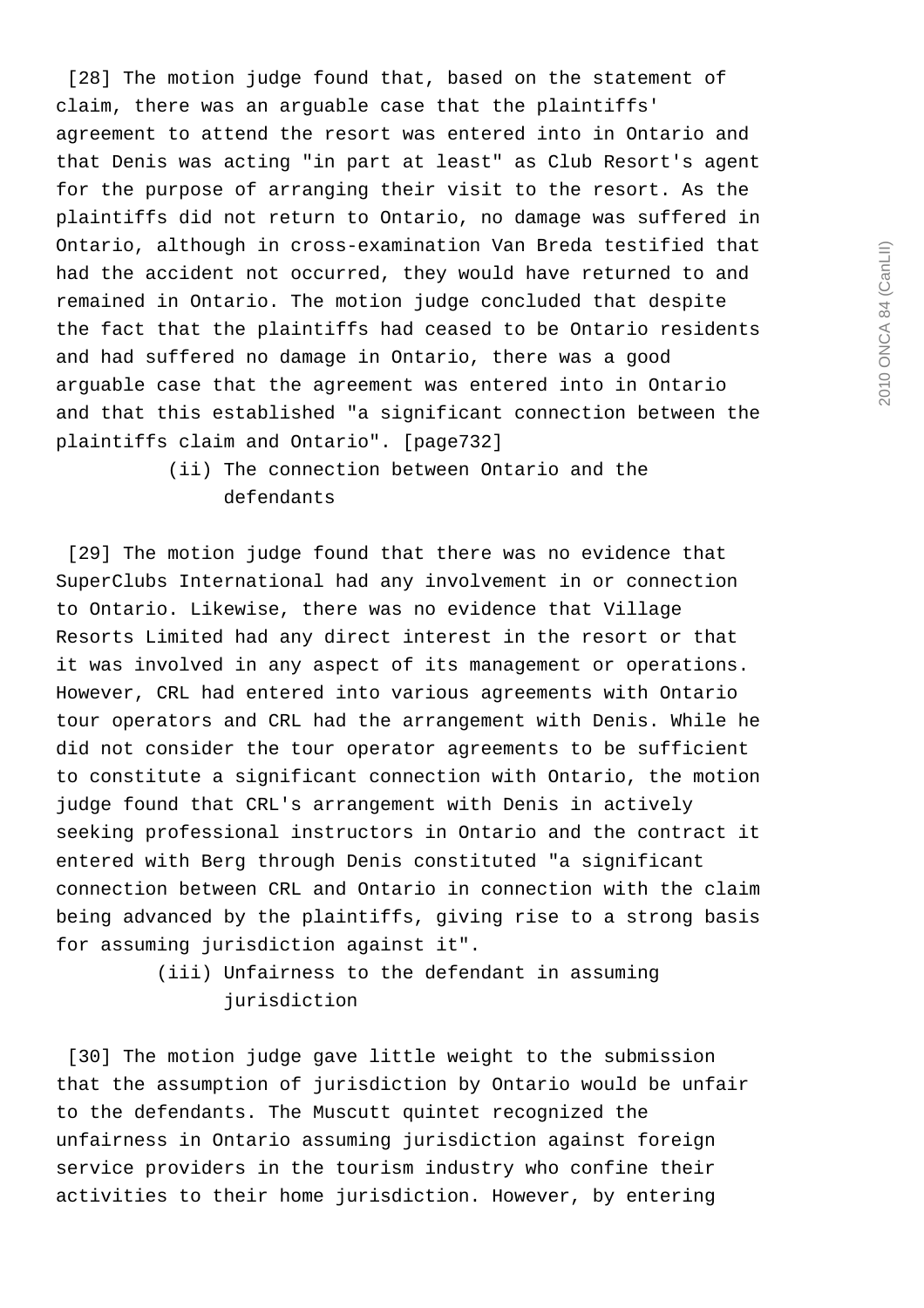into its arrangement with Denis, CRL had not confined its activities to Cuba. The motion judge found that the difficulties the defendants would face in having witnesses testify in Ontario were not insurmountable. Moreover, the fact that the defendants had obtained liability insurance to protect them if sued in other jurisdictions indicated that they were aware that their activities could involve them in lawsuits in foreign jurisdictions, including Canada.

> (iv) Unfairness to the plaintiff in not assuming jurisdiction

[31] The motion judge found that while no other Canadian jurisdiction was available to the plaintiffs, they could sue in Cuba provided they joined the Cuban company that owned the resort. However, the motion judge expressed the concern that the communist regime in Cuba may exercise undue control over the judicial system, thereby creating uncertainty with respect to the fairness of the Cuban legal system. The motion [page733] judge concluded that "the balance of fairness debate tips in favour of the plaintiff".

(v) Involvement of other parties to the suit

 [32] The motion judge found that as the core of the plaintiffs' action was the claim against the foreign defendants, the involvement of Denis and Sport au Soleil did not strengthen the case for assumed jurisdiction against the foreign defendants.

> (vi) The court's willingness to recognize and enforce a similar judgment against a domestic defendant rendered on the same jurisdictional basis

 [33] As CRL did not confine its activities to Cuba, the motion judge found that the assumption of jurisdiction would not set a standard that did not already exist in Ontario and elsewhere.

> (vii) Whether the case is international or interprovincial in nature

 [34] As the moving parties were all foreign defendants, the motion judge found that this factor weighed against assumption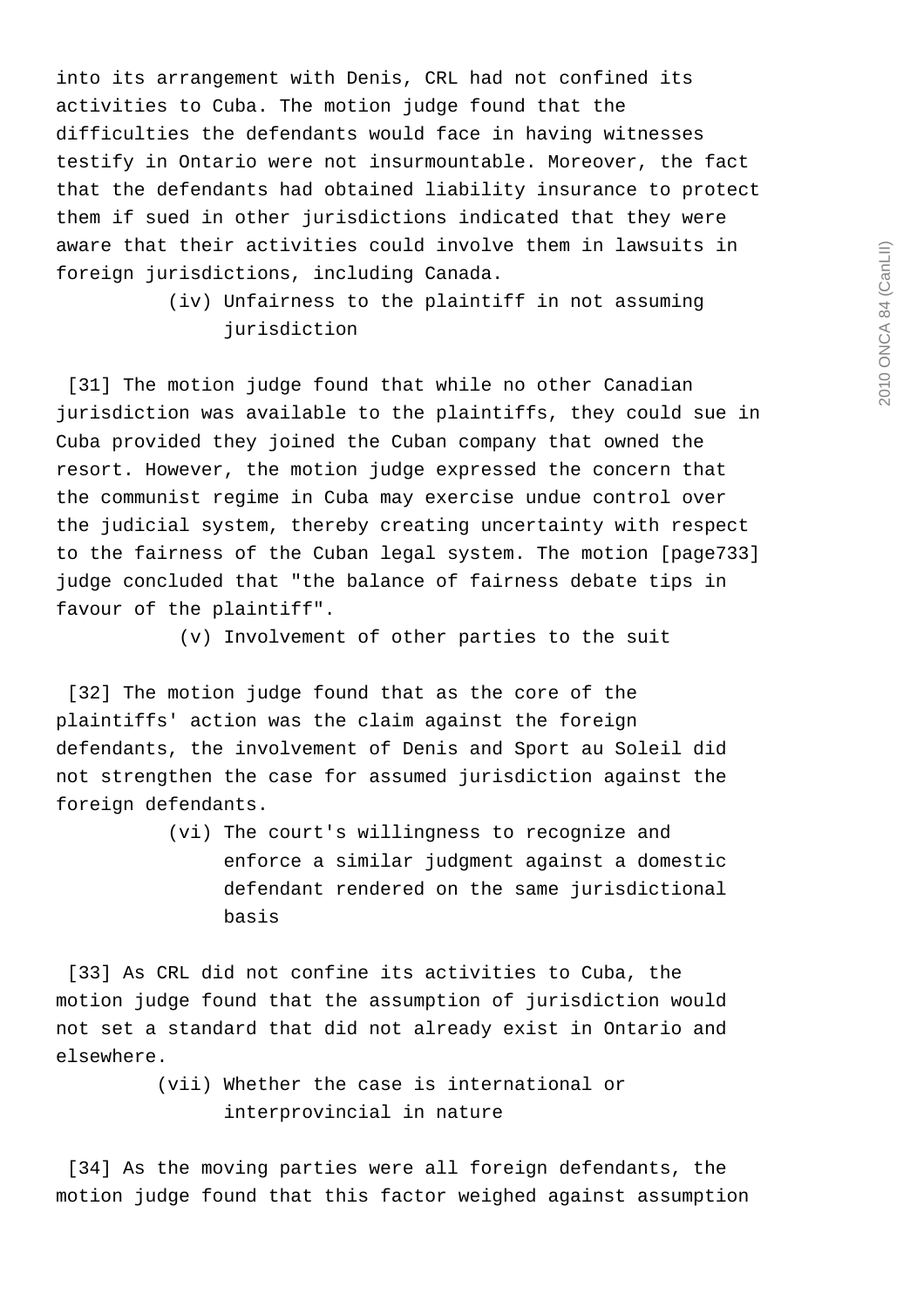# 2010 ONCA 84 (CanLII) 2010 ONCA 84 (CanLII)

#### of jurisdiction.

 (viii) Comity and the standards of jurisdiction, recognition and enforcement prevailing elsewhere

[35] No evidence was led as to the rules of jurisdiction, recognition or enforcement in any other relevant foreign jurisdiction and, accordingly, the judge gave no weight to this factor.

(ix) Conclusion: real and substantial connection

[36] The motion judge concluded that the balance favoured Ontario assuming jurisdiction against CRL given its connection with Ontario and the subject matter of the action, but that jurisdiction should not be assumed against the other two foreign defendants.

 [37] Denis and Sport au Soleil do not appeal the motion judge's finding that as they were resident in Ontario and had been served in Ontario, the real and substantial connection test did not apply and the court had jurisdiction over them. (2) Forum non conveniens

[38] The motion judge considered the evidence regarding what witnesses would be called and what issues would be litigated. The motion judge concluded that it could not be said that Cuba was clearly a more appropriate jurisdiction to try the action than [page734] Ontario and accordingly dismissed the defendants' forum non conveniens motion.

(3) Conclusion

[39] Accordingly, the motion judge dismissed the action against Village Resorts Limited and SuperClubs International Ltd. and refused to dismiss or stay the action against CRL, Rene Denis and Sport au Soleil. Issues

[40] The following three issues arise on these appeals brought by CRL against the decisions refusing to dismiss the actions for want of jurisdiction or to stay the actions on grounds of forum non conveniens: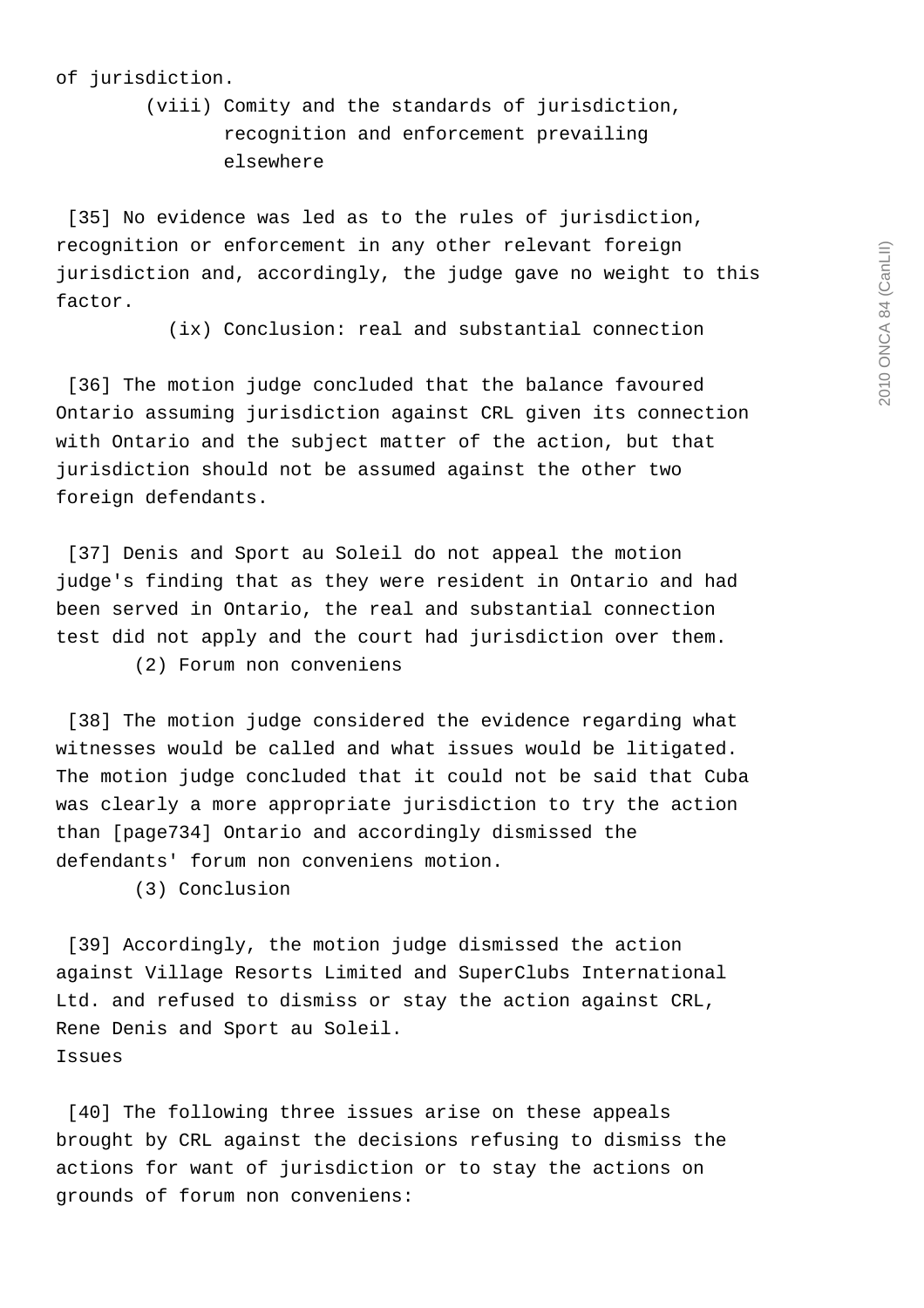- (1) Should the Muscutt test for assumed jurisdiction against out-of-province defendants be retained, revised or abandoned in favour of some other test?
- (2) Should Ontario assume jurisdiction under the appropriate test for assumed jurisdiction in the circumstances of these cases?
- (3) If there is jurisdiction, did the motion judges err in refusing to grant a stay on grounds of forum non conveniens?

Analysis

 Should the Muscutt test for assumed jurisdiction against outof-province defendants be retained, revised or abandoned in favour of some other test?

1. The Muscutt test

[41] The Muscutt quintet all dealt with claims for damages sustained in Ontario as a result of torts committed outside the province. Muscutt reflected an attempt to guide the courts in determining when jurisdiction should be assumed against an extra-provincial defendant in such cases, in light of the significant changes brought about by Moran v. Pyle National (Canada) Ltd., [1975] 1 S.C.R. 393, [1973] S.C.J. No. 149 and a series of seminal judgments that rewrote the law of jurisdiction and enforcement of judgments.

 [42] Morguard Investments Ltd. v. De Savoye, [1990] 3 S.C.R. 1077, [1990] S.C.J. No. 135 and Hunt laid down, for the first time, a common law test for assumed jurisdiction and enforcement of foreign judgments based on the idea of "real and substantial connection" and respect for the principles of "order [page735] and fairness". The reach of provincial jurisdiction against extra-provincial defendants was limited to cases that met the "real and substantial connection" test and also required the courts of one province to recognize and enforce judgments of another province where the jurisdiction asserted by that other province satisfied the real and substantial connection test. In Beals v. Saldhana, [2003] 3 S.C.R. 416, [2003] S.C.J. No. 77, the Supreme Court held that the real and substantial connection test also applied to the recognition and enforcement of foreign judgments. Tolofson v. Jensen; Lucas (Litigation Guardian of) v.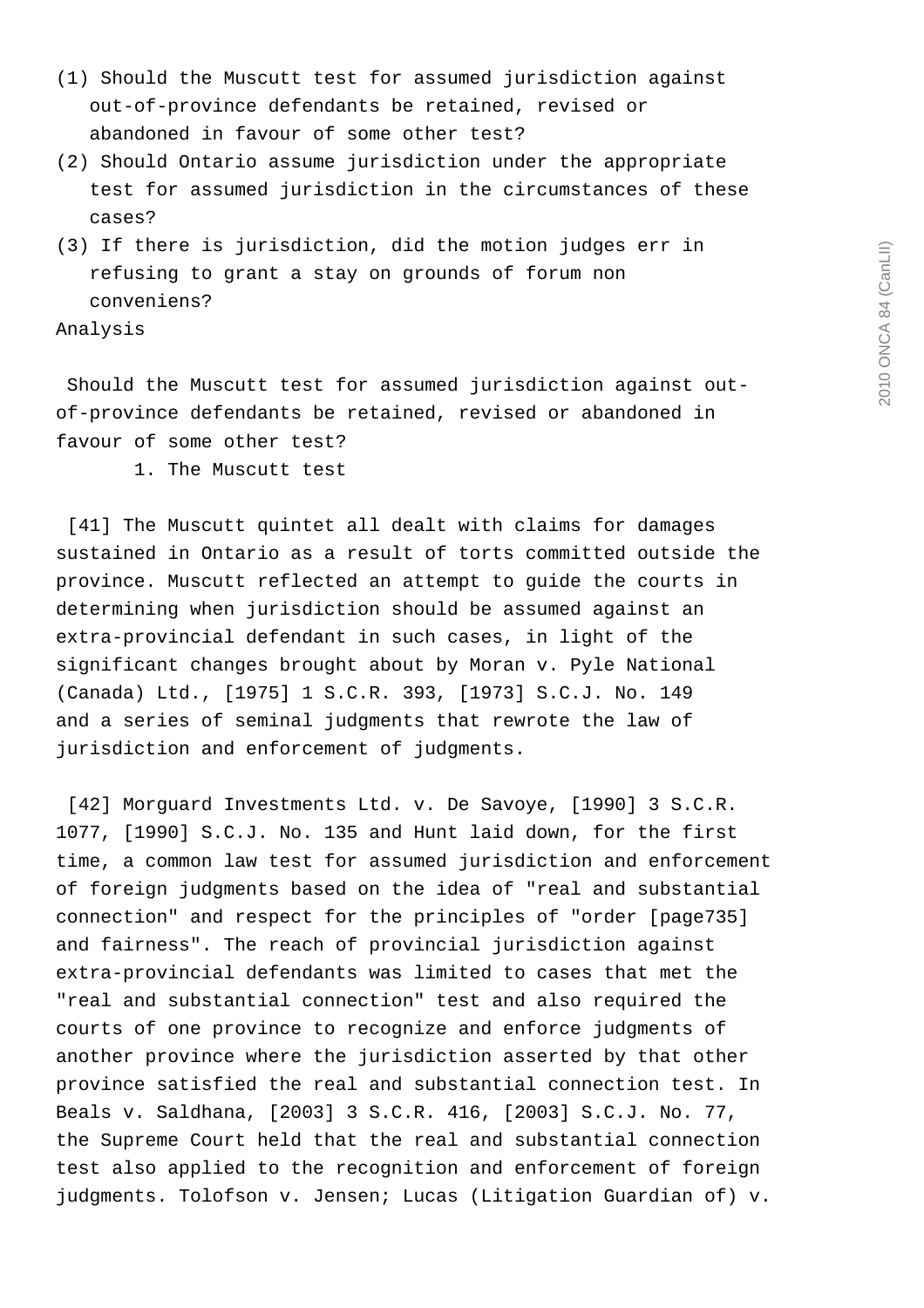Gagnon, [1994] 3 S.C.R. 1022, [1994] S.C.J. No. 110 overruled the long-standing choice of law for tort cases that gave the law of the forum prominence, and introduced the rule that tort cases are to be decided on the basis of the law of the place where the tort was committed. Amchem Products Inc. v. British Columbia (Workers' Compensation Board), [1993] 1 S.C.R. 897, [1993] S.C.J. No. 34 elaborated the doctrine of forum non conveniens, the discretionary power of the courts to decline to exercise jurisdiction where the case is more appropriately dealt with in another jurisdiction.

 [43] As we noted in Muscutt, at paras. 36-37, in these cases, the Supreme Court of Canada described the real and substantial connection test in deliberately general language to allow for flexibility in its application. In Tolofson, at p. 1049 S.C.R., the court described a real and substantial connection as "a term not yet fully defined". In Hunt, at p. 325 S.C.R., the court observed that Morguard had not defined "[t]he exact limits of what constitutes a reasonable assumption of jurisdiction" and added that "no test can perhaps ever be rigidly applied" as "no court has ever been able to anticipate" all the possible circumstances. The court added that the real and substantial connection test "was not meant to be a rigid test, but was simply intended to capture the idea that there must be some limits on the claims to jurisdiction" and [at p. 326 S.C.R.] that "the assumption of and the discretion not to exercise jurisdiction must ultimately be guided by the requirements o f order and fairness, not a mechanical counting of contacts or connections". To the same effect is the more recent decision in Pro Swing v. Elta Golf Inc., [2006] 2 S.C.R. 612, [2006] S.C.J. No. 52, at para. 21, stating that the real and substantial connection test "is flexible and its formulation has allowed it to be applied to various evolving circumstances". See, also, Castillo v. Castillo, [2005] 3 S.C.R. 870, [2005] S.C.J. No. 68, at para. 45, per Bastarache J.:

 The flexibility of the approach used to determine jurisdiction is reflected in the unanimous decision of the Ontario Court of Appeal in Muscutt, which [page736] identifies the factors which ought to be considered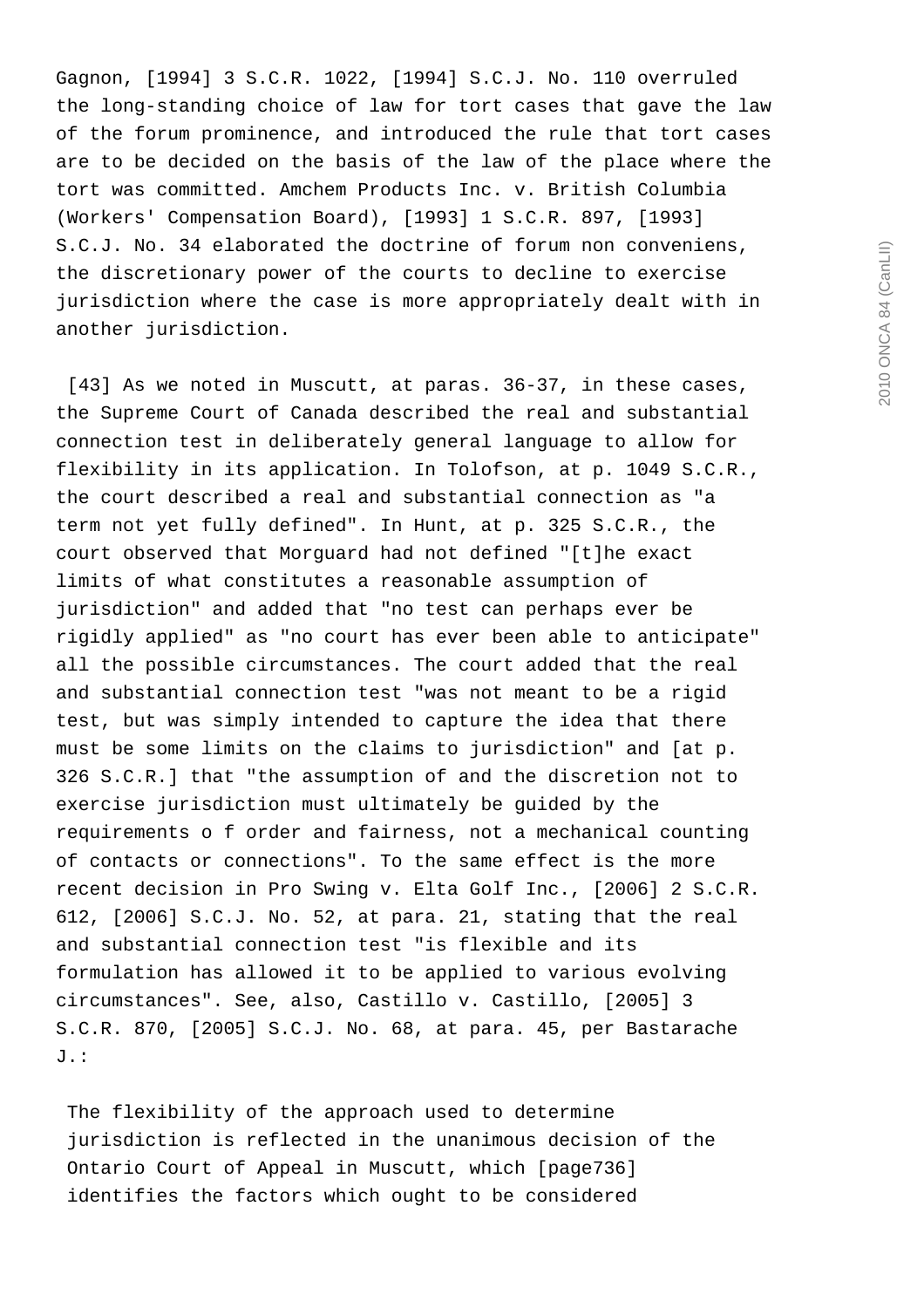. . . These factors are not strictly concerned with the connection of the forum to the parties and the cause of action. Instead, these factors reflect important policy considerations such as fairness, comity and efficiency.

 [44] These pleas for flexibility echo Dickson J.'s comments in Moran, at p. 408 S.C.R., that it would be "unnecessary, and unwise, to have resort to any arbitrary set of rules" for jurisdiction and that an "arbitrary and inflexible" approach is to be avoided.

[45] However, the need for order and predictability necessarily imposes limits on flexibility and an important feature of Morguard, Hunt and Tolofson was the insistence upon jurisdictional restraint and order as well as fairness. Morguard held, at p. 1103 S.C.R., that "fairness to the defendant requires that the judgment be issued by a court acting through fair process and with properly restrained jurisdiction". Tolofson, at p. 1049 S.C.R., described one effect of the real and substantial connection test as being "[t]o prevent overreaching" and "preventing a court from unduly entering into matters in which the jurisdiction in which it is located has little interest".

 [46] In Muscutt, it was against this background that, at paras. 75-76, we concluded as follows:

 It is apparent from Morguard, Hunt and subsequent case law that it is not possible to reduce the real and substantial connection test to a fixed formula. A considerable measure of judgment is required in assessing whether the real and substantial connection test has been met on the facts of a given case. Flexibility is therefore important.

 But clarity and certainty are also important. As such, it is useful to identify the factors emerging from the case law that are relevant in assessing whether a court should assume jurisdiction against an out-of-province defendant on the basis of damage sustained in Ontario as a result of a tort committed elsewhere. No factor is determinative. Rather, all relevant factors should be considered and weighed together.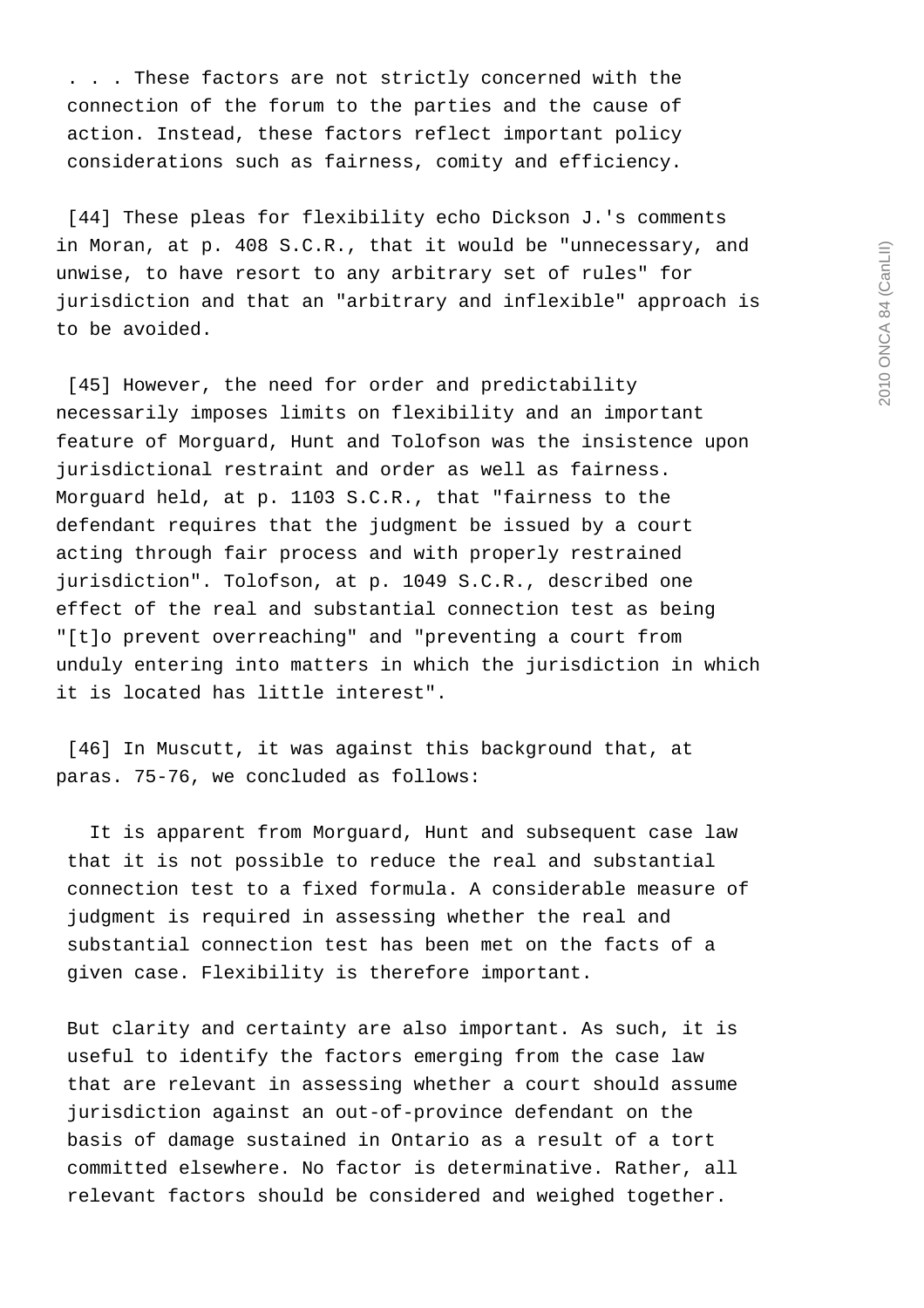[47] We then laid down the now familiar eight factors to be used to determine whether there was a real and substantial connection sufficient to support the assumption of jurisdiction in such cases:

- (1) the connection between the forum and plaintiff's claim;
- (2) the connection between the forum and defendant;
- (3) unfairness to the defendant in assuming jurisdiction;
- (4) unfairness to the plaintiff in not assuming jurisdiction;
- (5) the involvement of other parties to the suit; [page737]
- (6) the court's willingness to recognize and enforce an extra provincial judgment rendered on the same jurisdictional basis;
- (7) whether the case is interprovincial or international in nature; and
- (8) comity and the standards of jurisdiction, recognition and enforcement prevailing elsewhere.

[48] We pointed out, at paras. 42-43, the importance of distinguishing the real and substantial connection test from the forum non conveniens doctrine:

 While the real and substantial connection test is a legal rule, the forum non conveniens test is discretionary. The real and substantial connection test involves a fact-specific inquiry, but the test ultimately rests upon legal principles of general application. The question is whether the forum can assume jurisdiction over the claims of plaintiffs in general against defendants in general given the sort of relationship between the case, the parties and the forum. By contrast, the forum non conveniens test is a discretionary test that focuses upon the particular facts of the parties and the case. The question is whether the forum should assert jurisdiction at the suit of this particular plaintiff against this particular defendant.

 [49] At para. 41, we described the different list of factors used to assess a claim of forum non conveniens:

 Courts have developed a list of several factors that may be considered in determining the most appropriate forum for the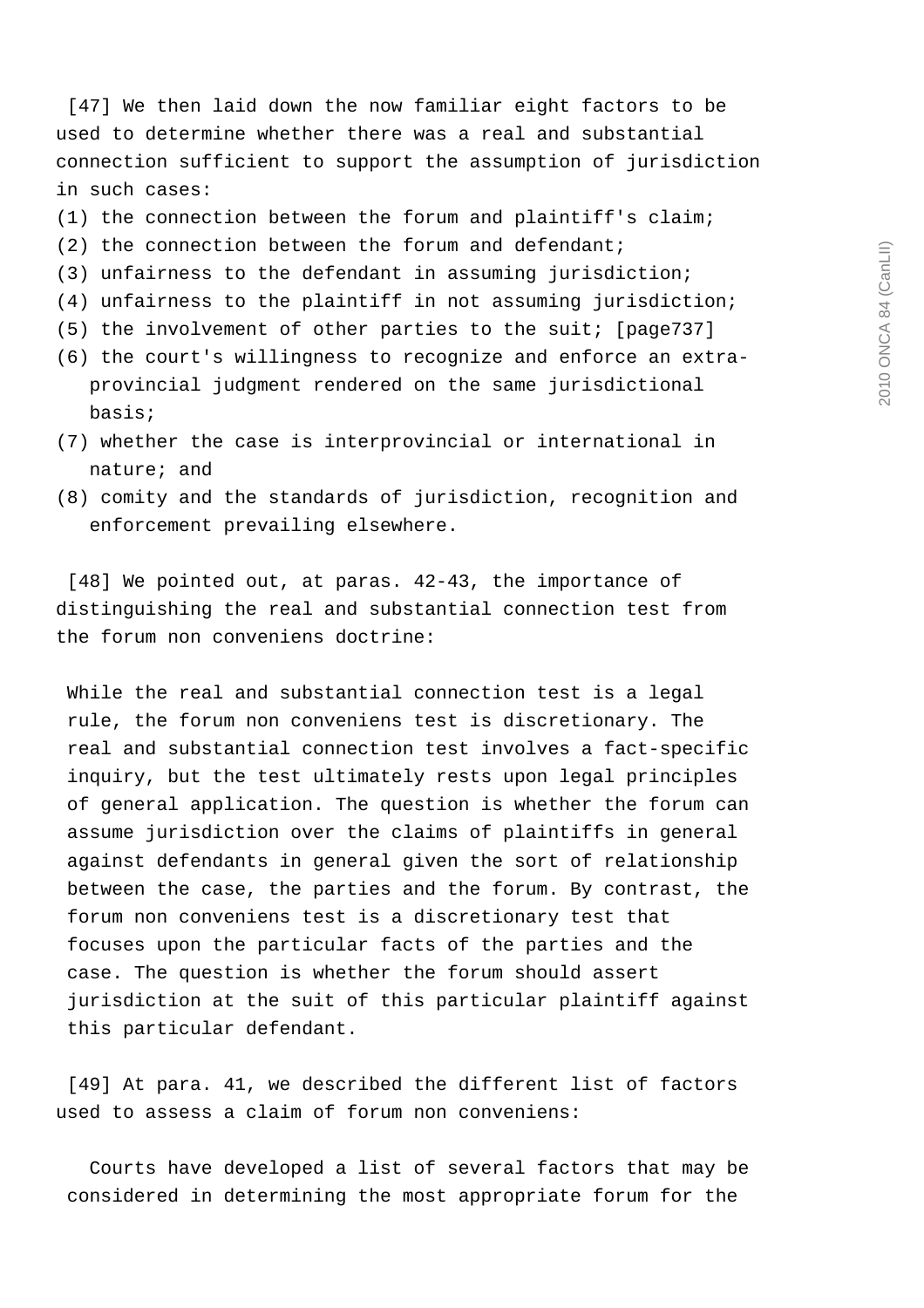## action, including the following:

- -- the location of the majority of the parties
- -- the location of key witnesses and evidence
- -- contractual provisions that specify applicable law or accord jurisdiction
- -- the avoidance of a multiplicity of proceedings
- -- the applicable law and its weight in comparison to the factual questions to be decided
- -- geographical factors suggesting the natural forum
- -- whether declining jurisdiction would deprive the plaintiff of a legitimate juridical advantage available in the domestic court
- II. Post-Muscutt developments

 [50] Since Muscutt was decided seven years ago, there have been a number of developments that make it appropriate for us to consider whether the test we adopted then should now be [page738] retained, modified, simplified or abandoned in favour of a different approach.

 [51] First, the Muscutt quintet all dealt with assumed jurisdiction in cases where the link to Ontario was "damages sustained within the jurisdiction". However, it has been assumed that the Muscutt test has wider application, and the eight-factor test has been routinely used to assess real and substantial connection in all cases of assumed jurisdiction. We now have a very significant body of experience and case law that can be used to gauge the workability and appropriateness of the Muscutt test in cases across a wider range of fact situations. As Vaughan Black and Mat Brechtel aptly put it in "Revising Muscutt: The Ontario Court of Appeal Takes Another Look"  $(2009)$ , 36 Adv. Q. 35, at p. 36, "It is not surprising that after seven years in the trenches Muscutt would be due for a tune-up."

 [52] Second, since Muscutt, there have been other developments in the jurisprudence, namely, the decisions of the Supreme Court of Canada in Spar Aerospace Ltd. v. American Mobile Satellite Corp., [2002] 4 S.C.R. 205, [2002] S.C.J. No. 51, dealing with assumed jurisdiction on the basis of damages sustained within the jurisdiction under the Civil Code of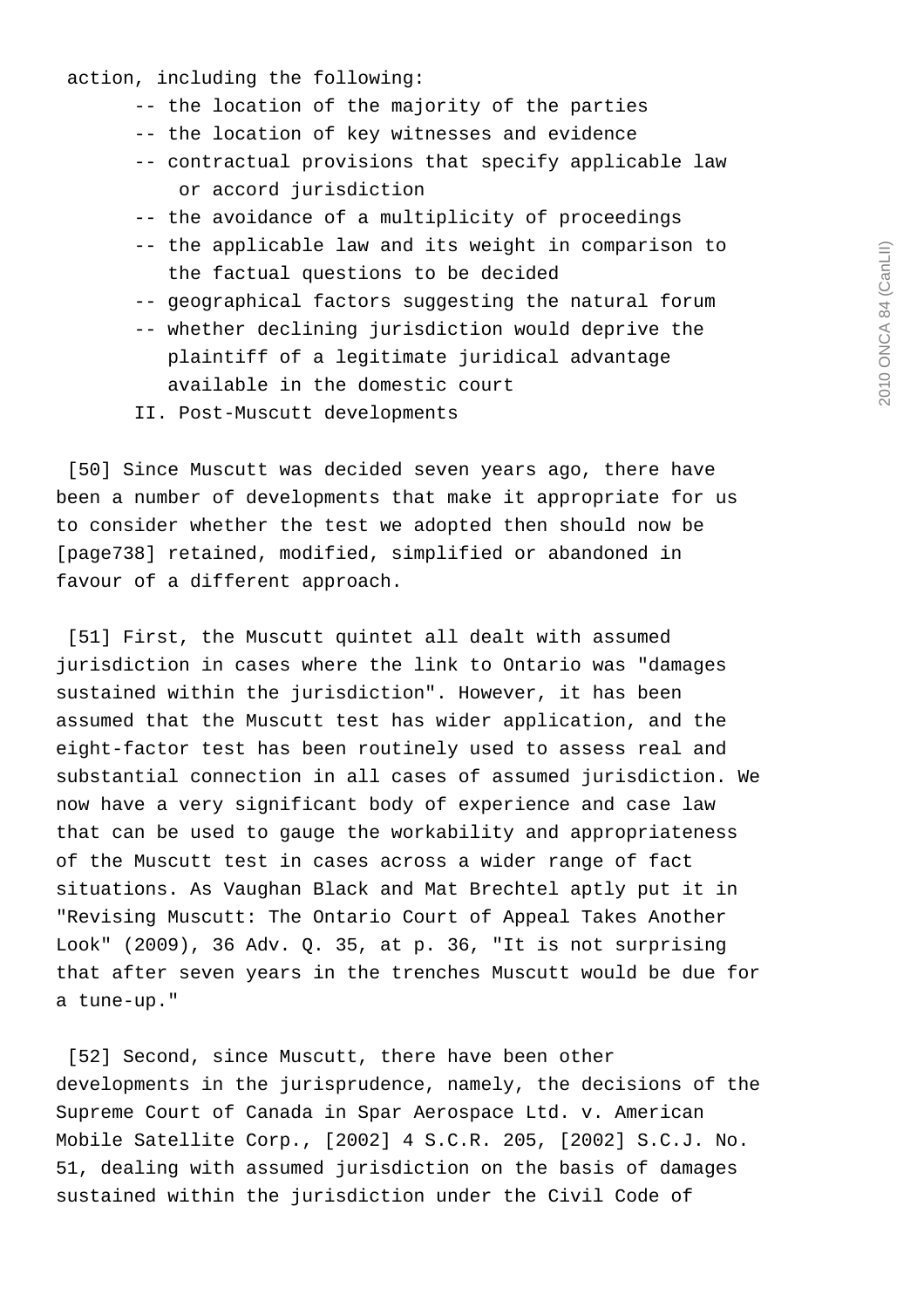Quebec, S.Q. 1991, c. 64; and Beals, dealing with the recognition and enforcement of foreign judgments. Muscutt has also been considered by appellate courts in other provinces and was referred to by the Supreme Court of Canada in Castillo. While the Muscutt test has generally been followed and applied, it has not escaped criticism in the case law: see, e.g., Coutu v. Gauthier Estate, [2006] N.B.J. No. 38, 264 D.L.R. (4th) 319 (C.A.); Black v. Breeden, [2009] O.J. N0. 1292, 309 D.L.R. (4th) 708 (S.C.J.).

 [53] Third, the Uniform Law Conference of Canada has developed a model Court Jurisdiction and Proceedings Transfer Act ("CJPTA"), together with another model Act on the enforcement of judgments. These model Acts are intended to implement uniform statutory rules by which all Canadian courts establish jurisdiction over particular proceedings. CJPTA has been adopted in four Canadian jurisdictions. The first to enact it (with minor modifications) was Saskatchewan: Court Jurisdiction and Proceedings Transfer Act, S.S. 1997, c. C-41.1. Next was the Yukon Territory (also with minor modifications): Court Jurisdiction and Proceedings Transfer Act, S.Y. c. 64 a. 3136. Nova Scotia and British Columbia have also adopted CJPTA: Court Jurisdiction and Proceedings Transfer Act, S.N.S. 2003, c. 2; Court Jurisdiction and Proceedings Transfer Act, S.B.C. 2003, c. 28. In addition, the Alberta Law Institute in its Report No. 94, 2008, Enforcem ent of Judgments recommends enactment of ULCC [page739] package of Acts, including the Uniform Court Jurisdiction and Proceedings Act, as does the Manitoba Law Reform Commission Report #119, 2009 (both with some modifications). The Ontario Law Commission is currently studying the issue and has published a consultation paper: "Reforming the Law of Crossborder Litigation: Judicial Jurisdiction" (March 2009). The appellants urge us to adopt the test for jurisdiction prescribed by CJPTA.

 [54] Fourth, since Muscutt was decided, the concept of "forum of necessity" or "forum of last resort" has emerged as a significant jurisdictional doctrine. This doctrine allows the forum to take jurisdiction in cases despite the absence of a real and substantial connection where there is no other forum in which the plaintiff could reasonably seek relief. "Forum of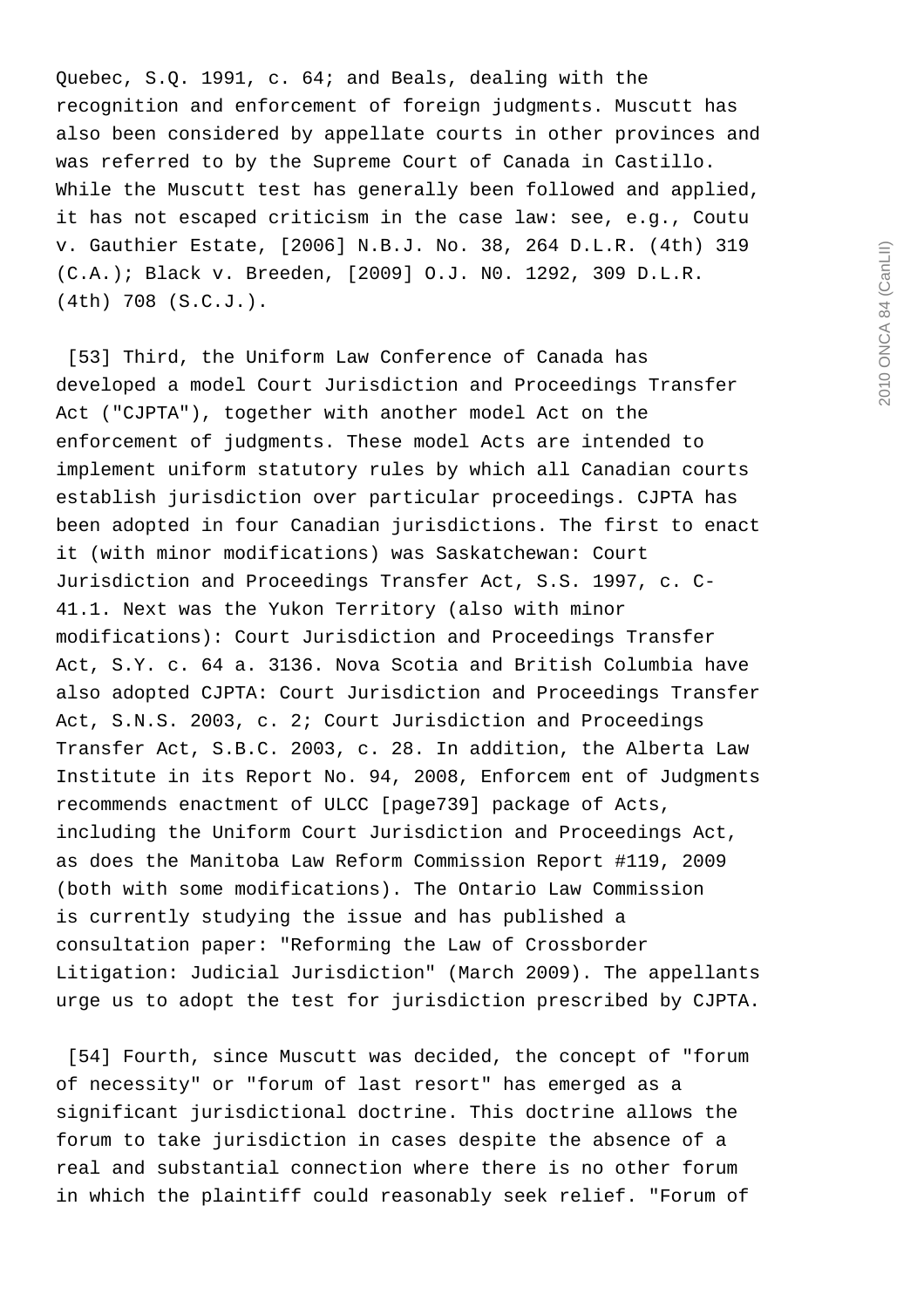necessity" is recognized by art. 3136 of the Quebec Civil Code, S.Q. 1991, c. 64, incorporated in s. 6 of CJPTA, adopted by both the EU and the UK, and was hinted as a possible basis for jurisdiction by this court in Bouzari v. Islamic Republic of Iran (2004), 71 O.R. (3d) 675, [2004] O.J. No. 2800 (C.A.), at paras. 36-38: see, also, Janet Walker, "Muscutt Misplaced: The Future of Forum of Necessity Jurisdiction in Canada" (2009), 48 C.B.L.J. 135. The appellants submit that the Muscutt test was formulated so that the reach of assumed jurisdiction was wide enough to accommodate certain ext raordinary cases where plaintiffs cannot present their case elsewhere. As these cases can now be dealt with directly through the forum of necessity doctrine, they argue that a narrower test for assumed jurisdiction may safely be applied to other cases.

 [55] Fifth, the Muscutt test has been critically assessed by a number of legal scholars in academic articles: see Vaughan Black and Mat Brechtel, "Revising Muscutt: The Ontario Court of Appeal Takes Another Look" (2009), 36 Adv. Q. 35; Vaughan Black and Stephen G.A. Pitel, "Reform of Ontario's Law on Jurisdiction" (2009), 47 C.B.L.J. 469; Janet Walker, "Muscutt Misplaced: The Future of Forum of Necessity Jurisdiction in Canada" (2009), 48 C.B.L.J. 135; Jean-Gabriel Castel, "The Uncertainty Factor in Canadian Private International Law" (2007), 52 McGill L.J. 555; Tanya J. Monestier, "A 'Real and Substantial' Mess: The Law of Jurisdiction in Canada" (2007), 33 Queen's L.J. 179; Stephen G.A. Pitel and Cheryl D. Dusten, "Lost in Transition: Answering the Questions Raised by the Supreme Court of Canada's New Approach to Jurisdiction" (2006), 85 Can. Bar Rev. 61; Joost Blom, Q.C., and Elizabeth Edinger, "The Chimera of the Real and Substantial Connection Test" (2005), 38 U.B.C. L. Rev. 373; Cheryl D. Dusten and [page740] Stephen G.A. Pitel, "The Right Answers to Ontario's Jurisdictional Questions: Dismiss, Stay or Set Service Aside" (2005), 30 Adv. Q. 297; Elizabeth Edinger, "Spar Aerospace: A Reconciliation of Morguard with the Traditional Framework for Determining Jurisdiction" (2003), 61 Advocate 511; Janet Walker, "Beyond Real and Substantial Connection: The Muscutt Quintet" (2002), Ann. Rev. of Civil Lit. 61.

[56] This extensive body of writing provides us with a wide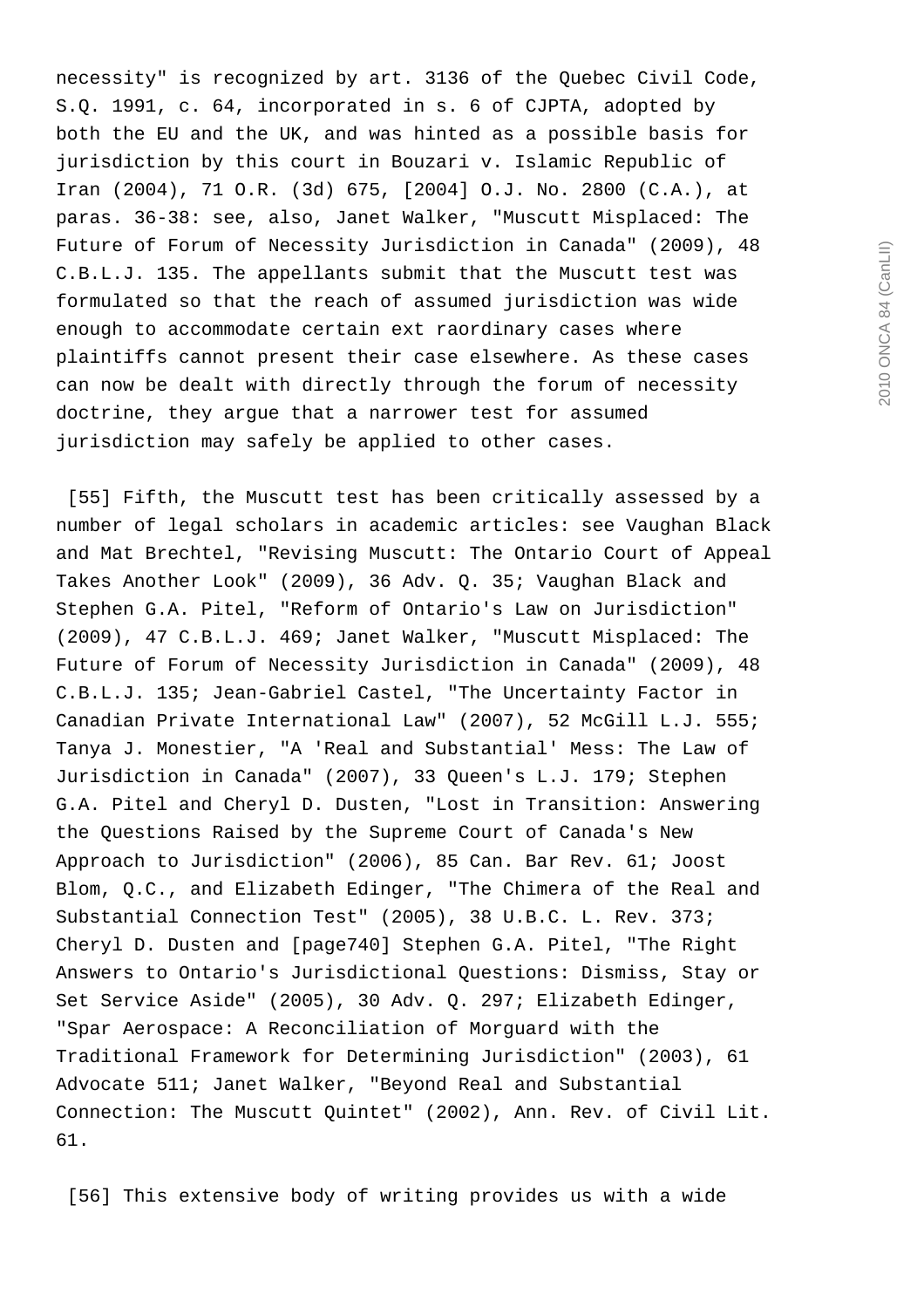range of assessments of the Muscutt test from experts in the field that we can and should take into account along with the experience reflected by the case law. Many scholars who have written on the subject have expressed disagreement with the Muscutt test. These criticisms of Muscutt arise from what many legal scholars perceive to be undue complexity and lack of predictability in the eight-factor test. These concerns may be summarized as follows:

- (1) the Muscutt test is too subjective and confers too much discretion on motion judges;
- (2) the eight-part test is too complicated and too flexible and therefore leads to inconsistent application;
- (3) there is too much overlap of the test for jurisdiction with the test for forum conveniens;
- (4) a clearer, more black-letter test should be applied to foster international trade and to avoid the cost and delay of preliminary skirmishing over jurisdiction;
- (5) the Muscutt test allows ill-defined fairness considerations to trump order in an area of the law where order should prevail;
- (6) the Muscutt framework, and especially the fairness factor, is susceptible to forum shopping, threatening to cause an influx of litigants to Ontario;
- (7) lack of predictability and certainty increases litigation costs and jurisdictional motions can be used as dilatory tactics to impede meritorious claims;
- (8) it is wrong to look to foreign court practice as a model for appropriate assertion of jurisdiction.

 [57] On the other hand, some scholars support Muscutt. These commentators argue that: [page741]

- (1) the eight-part Muscutt test is consistent with the overriding principles of order and fairness laid out by the Supreme Court of Canada in Morguard and Hunt and no Supreme Court of Canada jurisprudence has called Muscutt into question;
- (2) the real and substantial connection test, as interpreted in Muscutt, properly balances fairness to the plaintiff against fairness to the defendant, as required by Morguard;
- (3) the criticism that Muscutt leaves too much discretion to the motion judge and yields unpredictable results is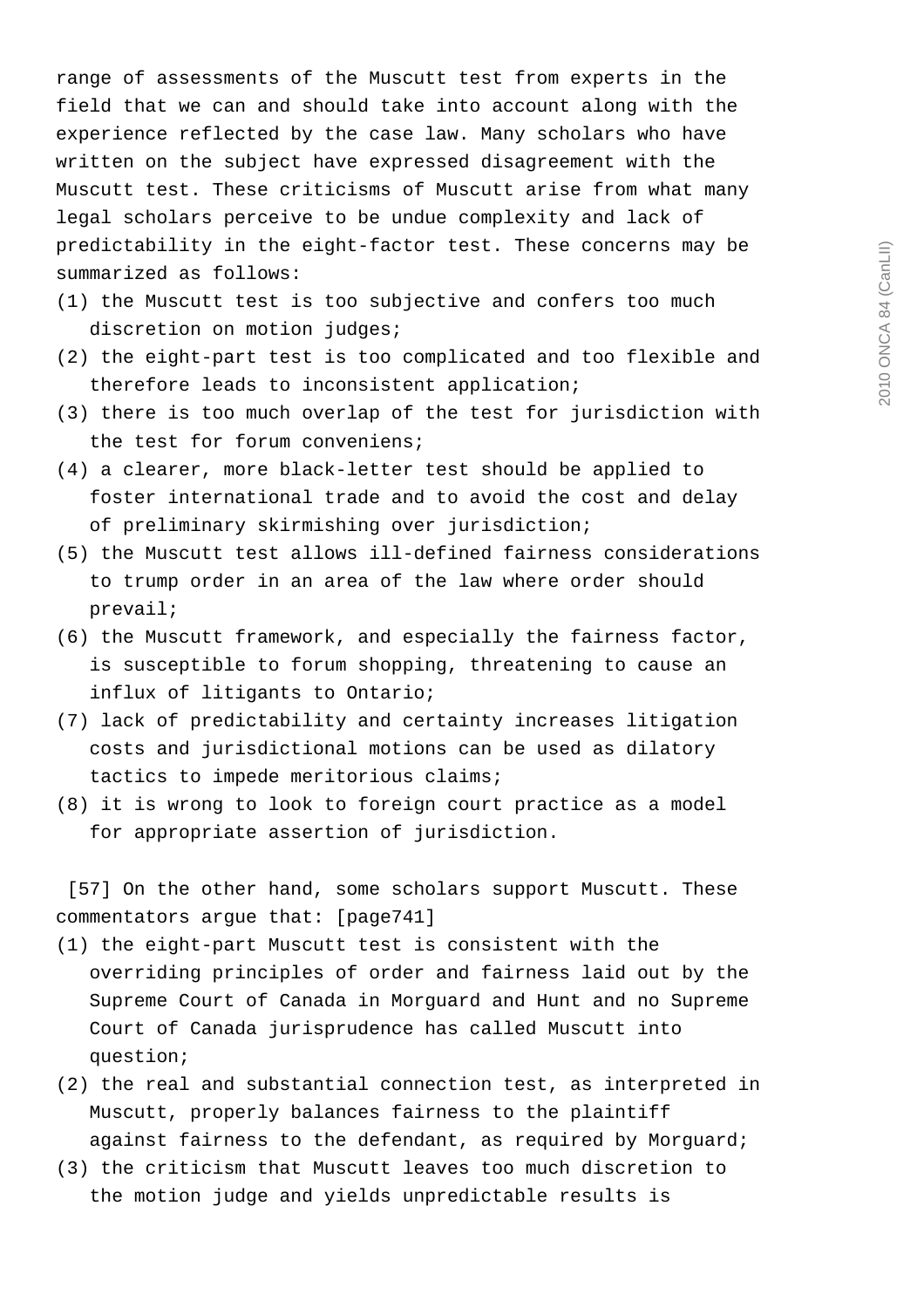unjustified. Given the range and diversity of cases that come before the courts, the search for certainty is illusory and some degree of uncertainty is unavoidable unless we were to adopt an inflexible, "bright line" test, like the "place of acting" theory rejected 35 years ago: see Moran;

(4) moving some of the Muscutt factors out of "real and substantial connection" and into forum non conveniens would lead to more, not less, discretion and uncertainty because forum non conveniens is explicitly more discretionary that the test for jurisdiction simpliciter.

 [58] It is against this background of post-Muscutt legal developments that I proceed to consider the submissions of the parties and intervenors.

III. The CJPTA model

 [59] The appellants and the intervenor Tourism Industry Association of Ontario urge us to adopt a common law test modelled on CJPTA.

 [60] As CJPTA represents a significant effort to restate and update the modern Canadian law of jurisdiction, and given the importance attached to it by the appellants, it is appropriate to consider its purpose and operation in some detail. For convenience, I have attached the text of the key provisions of CJPTA relevant to this appeal as Appendix A to these reasons.

 [61] The Drafters' Introductory Comments state the four main purposes of CJPTA:

- (1) to replace the widely different jurisdictional rules currently used in Canadian courts with a uniform set of standards for determining jurisdiction;
- (2) to bring Canadian jurisdictional rules into line with the principles laid down by the Supreme Court of Canada in Morguard and Amchem; [page742]
- (3) by providing a uniform jurisdictional standard, to provide an essential complement to the rule of nation-wide enforceability of judgments in the uniform Enforcement of Canadian Judgments Act; and
- (4) to provide, for the first time, a mechanism by which the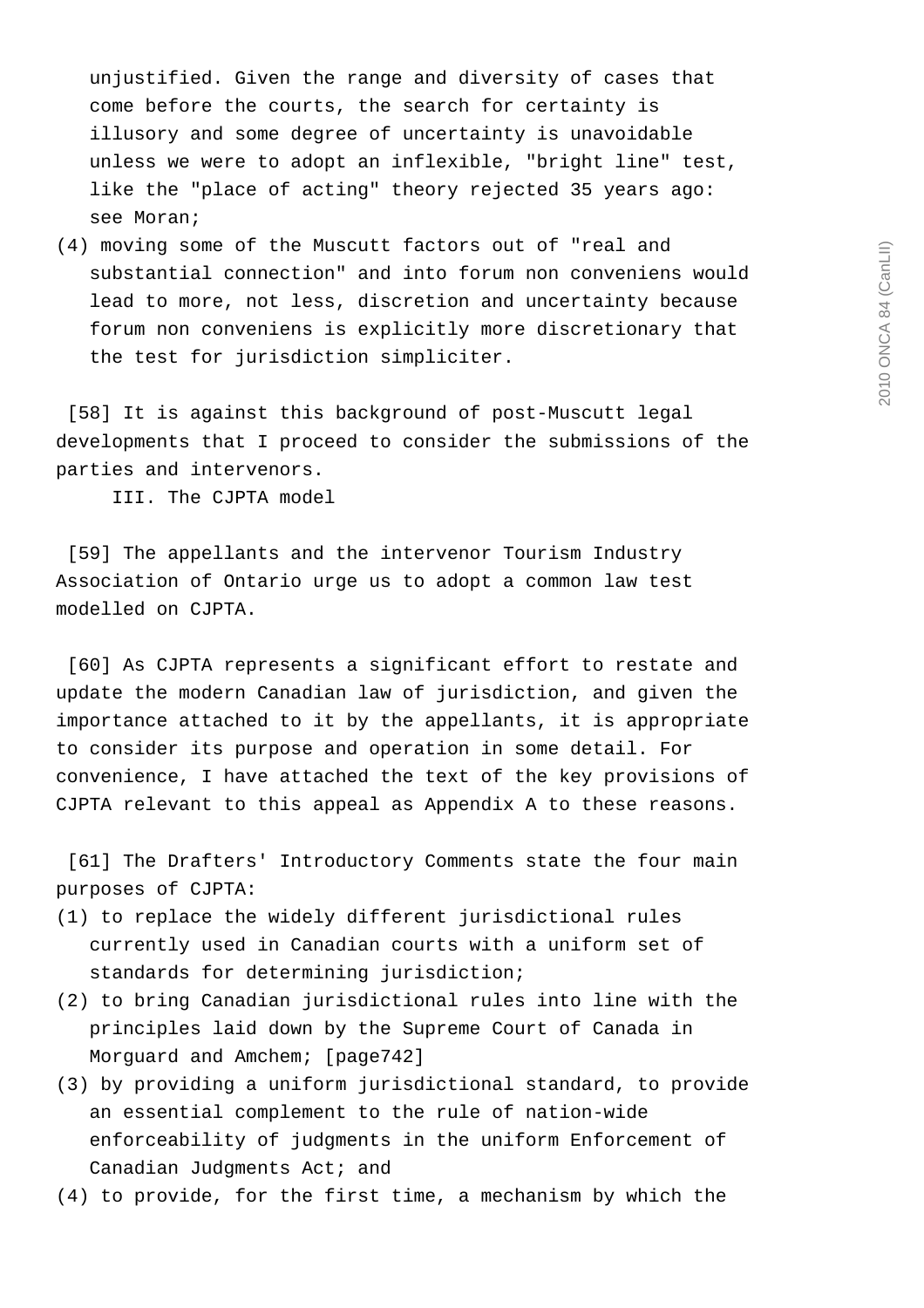superior courts of Canada can transfer litigation to a more appropriate forum in or outside Canada, if the receiving court accepts such a transfer.

 [62] The transfer provisions are an important feature of CJPTA, but as they do not bear directly on the issues raised on this appeal, I do not propose to review their operation in detail.

 [63] In order to achieve the first three purposes, s. 3 sets out five grounds for the assertion of jurisdiction against a person, namely:

- (1) the person is the plaintiff and the proceeding in question is a counterclaim;
- (2) the person has submitted to the jurisdiction;
- (3) the person has agreed that the court has jurisdiction;
- (4) the person is ordinarily resident in the jurisdiction at the time of the commencement of the proceeding;
- (5) there is a real and substantial connection between the jurisdiction and the facts on which the proceeding is based.

 [64] With the exception of point 4, which replaces residence at the jurisdiction time of commencement of the proceeding for service of process in the jurisdiction, this catalogue essentially reflects the present state of the common law of jurisdiction as interpreted in Muscutt. The real and substantial connection test remains the basic governing principle for the assertion of jurisdiction against parties who have not submitted or agreed to the jurisdiction and who do not reside within the jurisdiction.

 [65] Section 10 replaces provincial rules of court, such as Ontario's rule 17.02, providing for service of process outside the jurisdiction, with a list of substantive jurisdictional connections that presumptively establish a real and substantial connection for both assumed jurisdiction and recognition and enforcement. The Uniform Law Conference Drafters' Comments indicate that this list is "based on the grounds for service ex juris in the rules of court of many provinces". The list of connections is not exhaustive; s. 10 explicitly preserves "the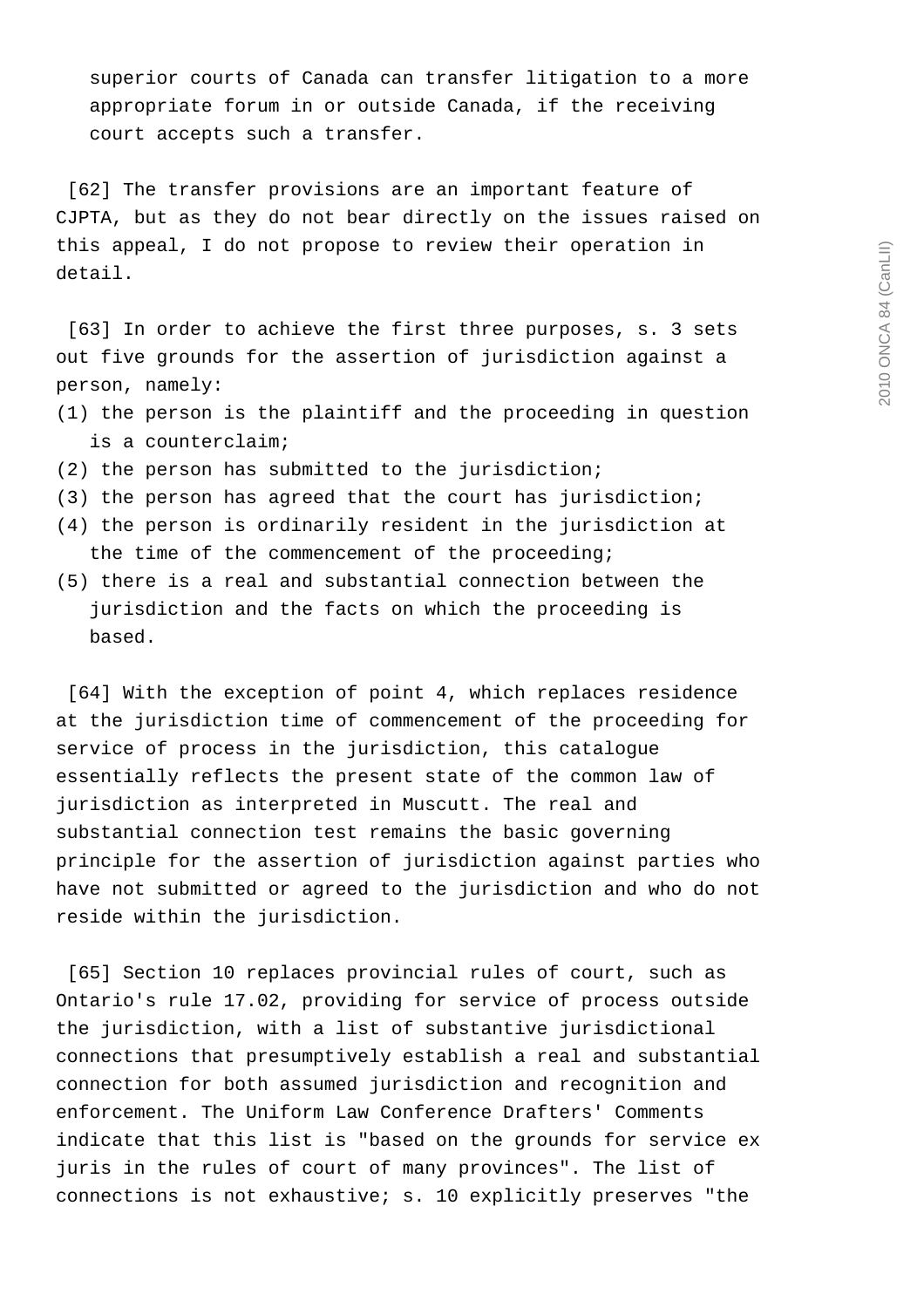right of the plaintiff to prove other circumstances that constitute a real and substantial [page743] connection". Nor is real and substantial connection made out conclusively if the case falls into one of the categories listed; s. 10 merely provides a real and substantial connection is only "presumed to exist" and, as explained by the Drafters' Comments, "[a] defendant will still have the right to rebut the presumption by showing that, in the facts of the particular case, the defined connection is not real and substantial".

 [66] Another significant feature of CJPTA is the "forum of necessity" provision, s. 6, conferring a residual discretion on the court to entertain the proceeding if:

- (a) there is no court outside the jurisdiction in which the plaintiff can commence the proceeding; or
- (b) the commencement of the proceeding in a court outside the jurisdiction cannot reasonably be required.

 [67] Finally, s. 11(1) purports to codify the doctrine of forum non conveniens by providing that a court may decline to exercise jurisdiction "on the ground that a court of another state is a more appropriate forum in which to hear the proceeding" and directing, in s. 11(2), that the court "must consider the circumstances relevant to the proceeding, including":

- (a) the comparative convenience and expense for the parties to the proceeding and for their witnesses, in litigating in the court or in any alternative forum;
- (b) the law to be applied to issues in the proceeding;
- (c) the desirability of avoiding multiplicity of legal proceedings;
- (d) the desirability of avoiding conflicting decisions in different courts;
- (e) the enforcement of an eventual judgment; and
- (f) the fair and efficient working of the Canadian legal system as a whole.

 [68] In my view, the submissions of the appellants exaggerate both the degree of uncertainty produced by Muscutt and the degree of certainty and predictability that would be achieved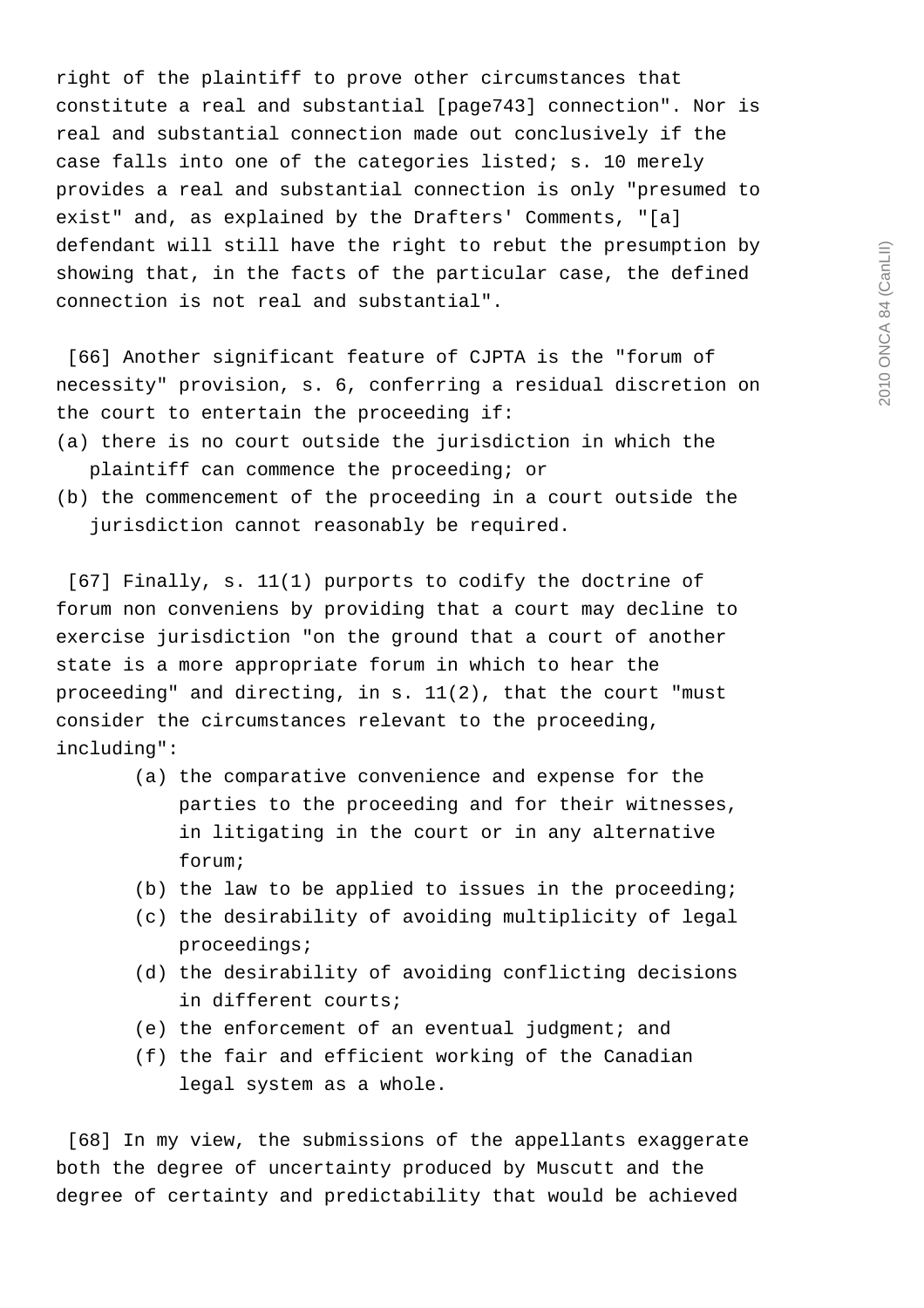by adopting CJPTA. With regard to the alleged uncertainty produced by Muscutt, the appellants did not challenge the correctness of the results reached in the Muscutt quintet and were unable to identify conflicting or wrongly decided cases under the Muscutt test. With regard to the claim that CJPTA is more certain and predictable, CJPTA retains the real and substantial test as the guiding principle but does not define it. The connecting factors listed in s. 10 are merely presumptive and they are not exhaustive, leaving the issue of real and [page744] substantial connection as a matter to be resolved in every case. In cases arising in Nova Scotia and British Columbia, jurisdictions that have adopted CJPTA, the courts have turned to the Muscut t factors in order to determine what other circumstances could meet the test: see Bouch v. Penny (Litigation Guardian of), [2009] N.S.J. No. 339, 310 D.L.R. (4th) 433 (C.A.), at paras. 51-54; Stanway v. Wyeth Canada Ltd., [2008] B.C.J. No. 1212, 2008 BCSC 847, at paras. 80-90; Cameron v. Equineox Technologies Ltd., [2009] B.C.J. No. 320, 2009 BCSC 221, at paras. 25-26. Moreover, the s. 10 connecting factors are necessarily cast in general terms. They are not self-applying black-letter rules. Their application requires interpretation and consideration of broad issues of fairness and justice. They do not supersede Dickson J.'s admonition in Moran [at p. 408 S.C.R.] that it would be "unnecessary, and unwise, to have resort to any arbitrary set of rules".

 [69] However, I agree that there is much to be gained by paying close attention to the CJPTA model in clarifying or modifying the Muscutt test. We should not ignore the considerations that led to the adoption of CJPTA or the criticism that the Muscutt eight-factor test is too complicated and difficult to apply. In refining the Muscutt test, we can look to CJPTA as a worthy attempt to restate and update the Canadian law of jurisdiction. We can adopt certain attractive features of CJPTA and, in so doing, bring Ontario law into line with the emerging national consensus on appropriate jurisdictional standards.

IV. Clarifying and reformulating Muscutt

[70] In my view, it is appropriate to make several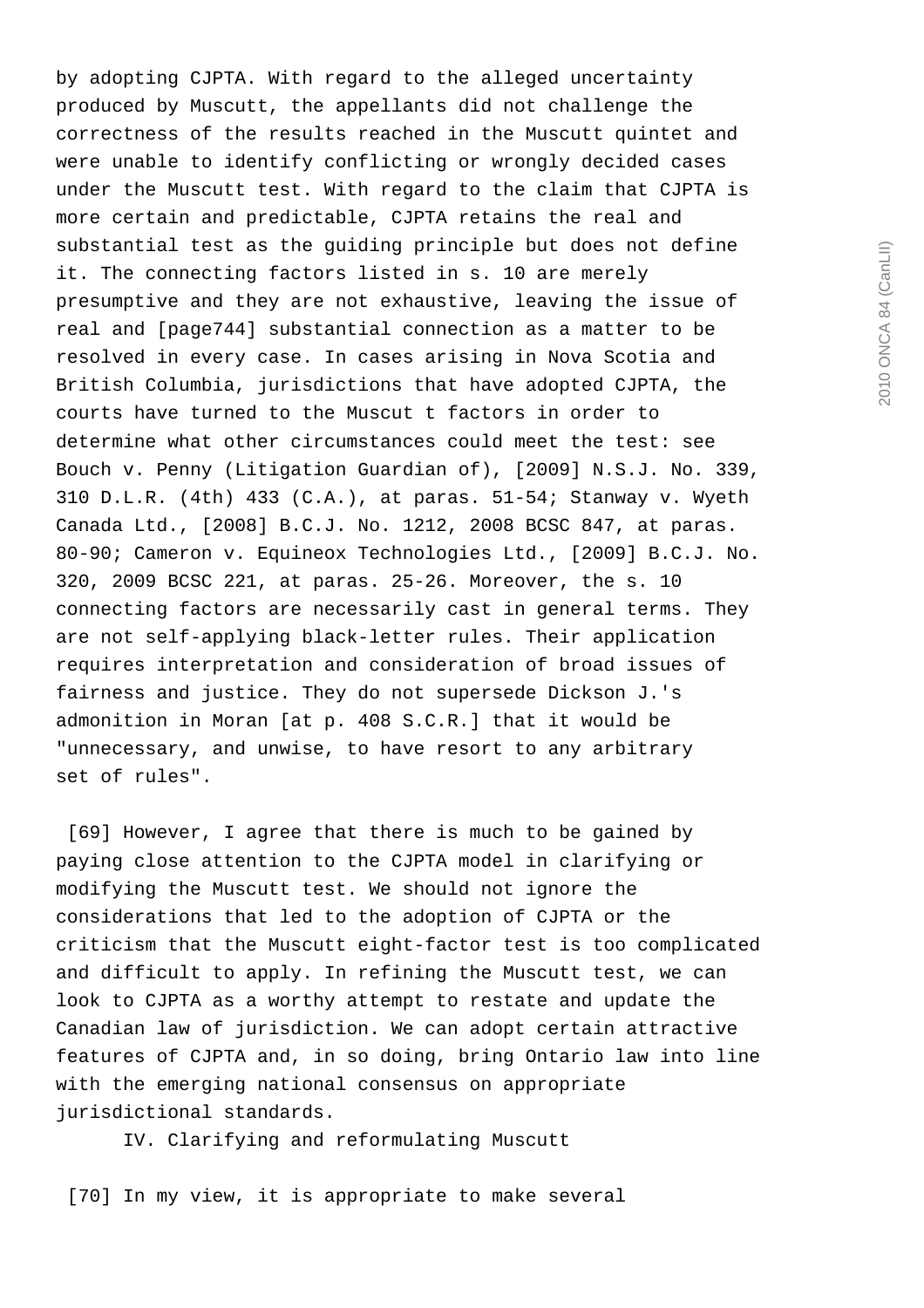clarifications and modifications to the Muscutt test in light of the post-Muscutt changes to the legal landscape that I outlined earlier in these reasons, and in response to the arguments we have heard in these appeals.

(a) A category-based presumption

 [71] The first modification to Muscutt that I would make is modelled on s. 10 of CJPTA, which gives presumptive effect to a list of connecting factors drawn and distilled from provincial rules of court for service ex juris. I would adopt and apply this approach with reference to rule 17.02.

 [72] In Muscutt, at para. 51, we adopted a statement from Janet Walker in G.D. Watson and L. Jeffrey, eds., Holmested and Watson: Ontario Civil Procedure (Toronto: Carswell, 2001), at p. 17-19, that the grounds outlined in rule 17.02 "provide a rough guide to the kinds of cases in which persons outside [page745] Ontario will be regarded as subject to the jurisdiction of the Ontario courts". In my view, there are now several reasons that justify elevating the weight to be given rule 17.02 by saying that, with the exception of subrules 17.02(h) ("damages sustained in Ontario") and (o) ("a necessary or proper party"), if a case falls within one of the connections listed in rule 17.02, a real and substantial connection for the purposes of assuming jurisdiction against the defendant shall be presumed to exist. As with CJPTA, s. 10, this presumption would not preclude a plaintiff from proving a real and substantial connection in other circumstances and does not preclude the defenda nt from demonstrating that, notwithstanding the fact that the case falls under rule 17.02, in the particular circumstances of the case, the real and substantial connection test is not met.

 [73] I would make this change to Muscutt for the following reasons.

 [74] First, it would bring Ontario law into line with one of the central features of CJPTA in a manner consistent with the development of the common law. I see s. 10 as a carefully crafted list of connecting factors, based upon a review of existing rules of court across Canada providing for service out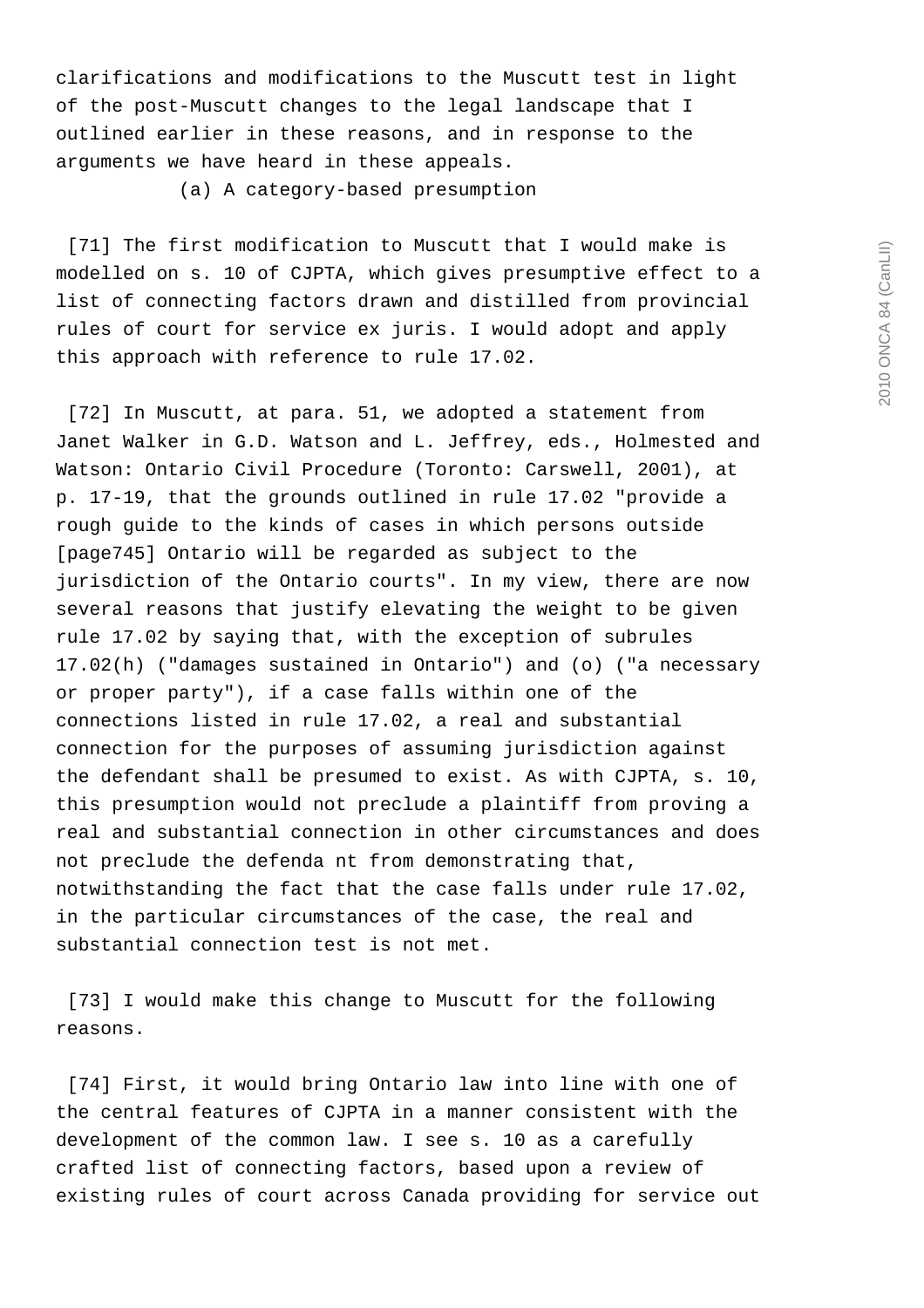of the jurisdiction, that experience has shown ordinarily point to a real and substantial connection sufficient to justify the assumption of jurisdiction. With the exceptions of subrules 17.02(h) and (o), the connecting factors listed in s. 10 of CJPTA are very similar to those listed in rule 17.02. CJPTA approves those connecting factors as a reliable guide to the propriety of assumed jurisdiction and this court should to do the same with respect to [rule] 17.02.

 [75] Second, a review of the post-Muscutt jurisprudence indicates that virtually all of the cases where it has been found that there is no real and substantial connection involve the connecting factors identified by subrule 17.02(h). The fact that after seven years of litigating the issue there have been very few cases finding no real and substantial connection under the other branches of rule 17.02 suggests that, apart from subrule (h), the connecting factors identified in the rule serve as generally reliable indicators of a real and substantial connection.

[76] Third, there is some support from the jurisprudence for looking to the rules for service ex juris as a guide to real and substantial connection. In Hunt, La Forest J. stated, at p. 325 S.C.R., that although some of the rules for service ex juris "may well require reconsideration in light of Morguard, the connections relied on under traditional rules are a good place to start". In Spar, at para. 56, Lebel J. stated, with reference to art. 3148, [page746] the provision of the Civil Code of Quebec dealing with the jurisdiction of the Quebec courts in civil actions: "I am doubtful that a plaintiff who succeeds in proving one of the four grounds for jurisdiction would not be considered to have satisfied the 'real and substantial connection' criterion, at least for the purposes of jurisdiction simpliciter". The British Columbia Court of Appeal appears to have treated the cases falling within the rule of court for service ex juris as presumptively satisfying the real and substantial connection test: see, e.g., Strukoff v. Syncrude Canada Ltd., [2000] B.C.J. No. 2010, 80 B.C.L.R. (3d) 294 (C.A.), at para. 10.

[77] Fourth, to the extent that giving rule 17.02 presumptive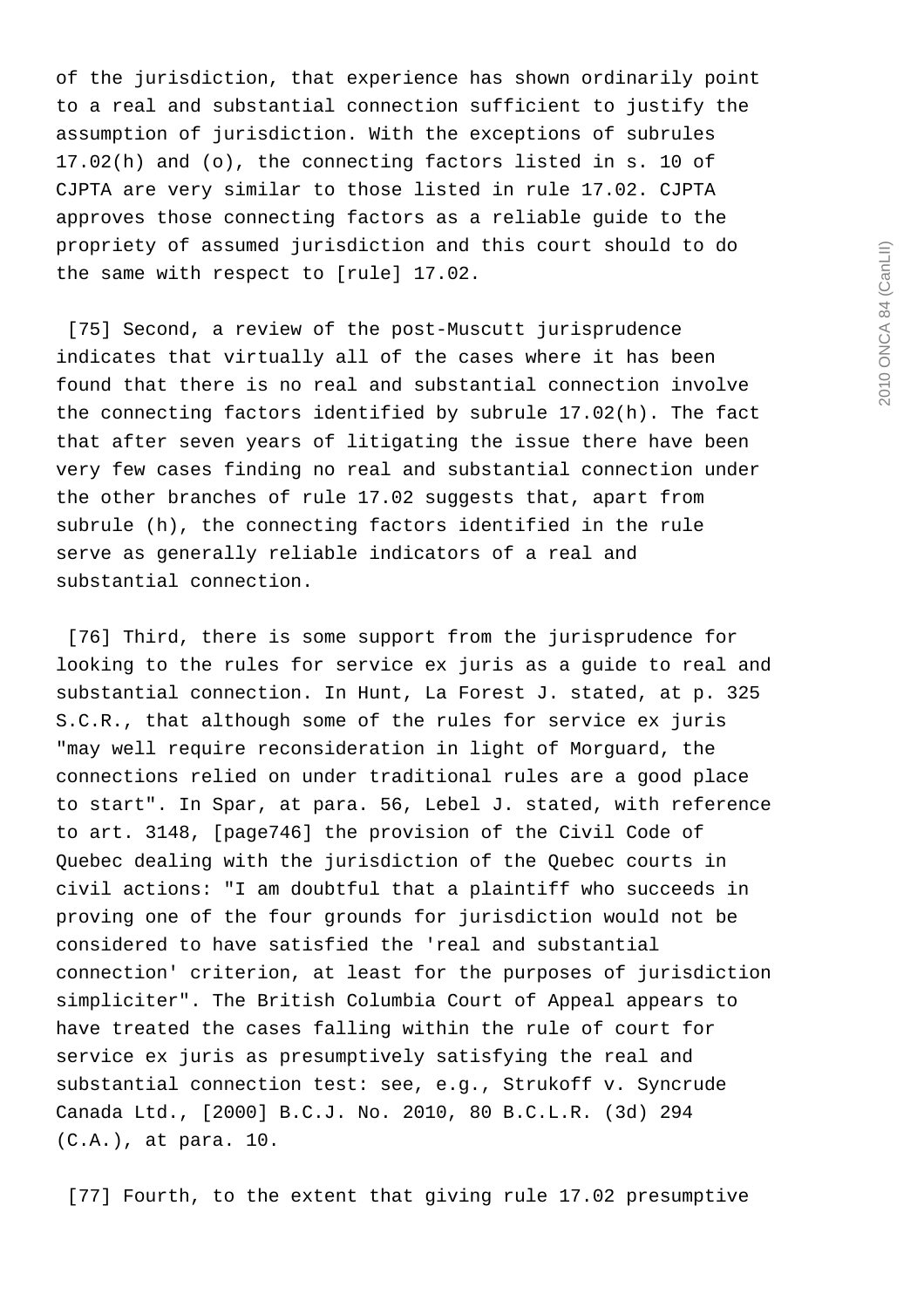effect will simplify and reduce the incidence and cost of litigation on the issue of jurisdiction, this change addresses at least in part the concern that the Muscutt test is unduly complex and unwieldy.

 [78] I would not give subrules 17.02(h) or (o) presumptive effect for the following reasons. The fact that neither is included in s. 10 of CJPTA indicates that neither has gained general acceptance as a sufficiently reliable indicator of a real and substantial connection: see, also, Janet Walker, "Beyond Real and Substantial Connection: The Muscutt Quintet", at pp. 71-74. The "damages sustained" rule was adopted to relieve against the very narrow view taken in the case law of the reach of the rule allowing for service ex juris "in respect of a tort committed in Ontario" before that area was liberalized by Moran. It is clear from the reasoning and the results in the Muscutt quintet that there are many situations where "damages sustained in Ontario" will not serve as a reliable indicator of a real and substantial connection. In my view, this position is not changed by Spar, which dealt with injurious acts committed outside Quebec that caused damages within Quebec and not the Muscutt situation where a plaintiff was injured outside the forum and then came to the forum and subsequently suffered damages: see Janet Walker, "Must there be Uniform Standards for Jurisdiction within a Federation?" (2003), 119 L.Q.R. 567, at p. 570.

 [79] With respect to rule 17.02(o), given the very generous scope of Rule 5 for the joinder of parties, the fact that a foreign defendant qualifies as a "necessary or proper party" to a proceeding is not, by itself, a reliable indicator that there is a real and substantial connection to support the assertion of jurisdiction over that defendant. The CJPTA Drafters' Comment to s. 10 is apposite:

 [S]uch a rule would be out of place in provisions that are based, not on service, but on substantive connections between the proceeding and the enacting [page747] jurisdiction. If a plaintiff wishes to bring proceedings against two defendants, one of whom is ordinarily resident in the enacting jurisdiction and the other of whom is not, territorial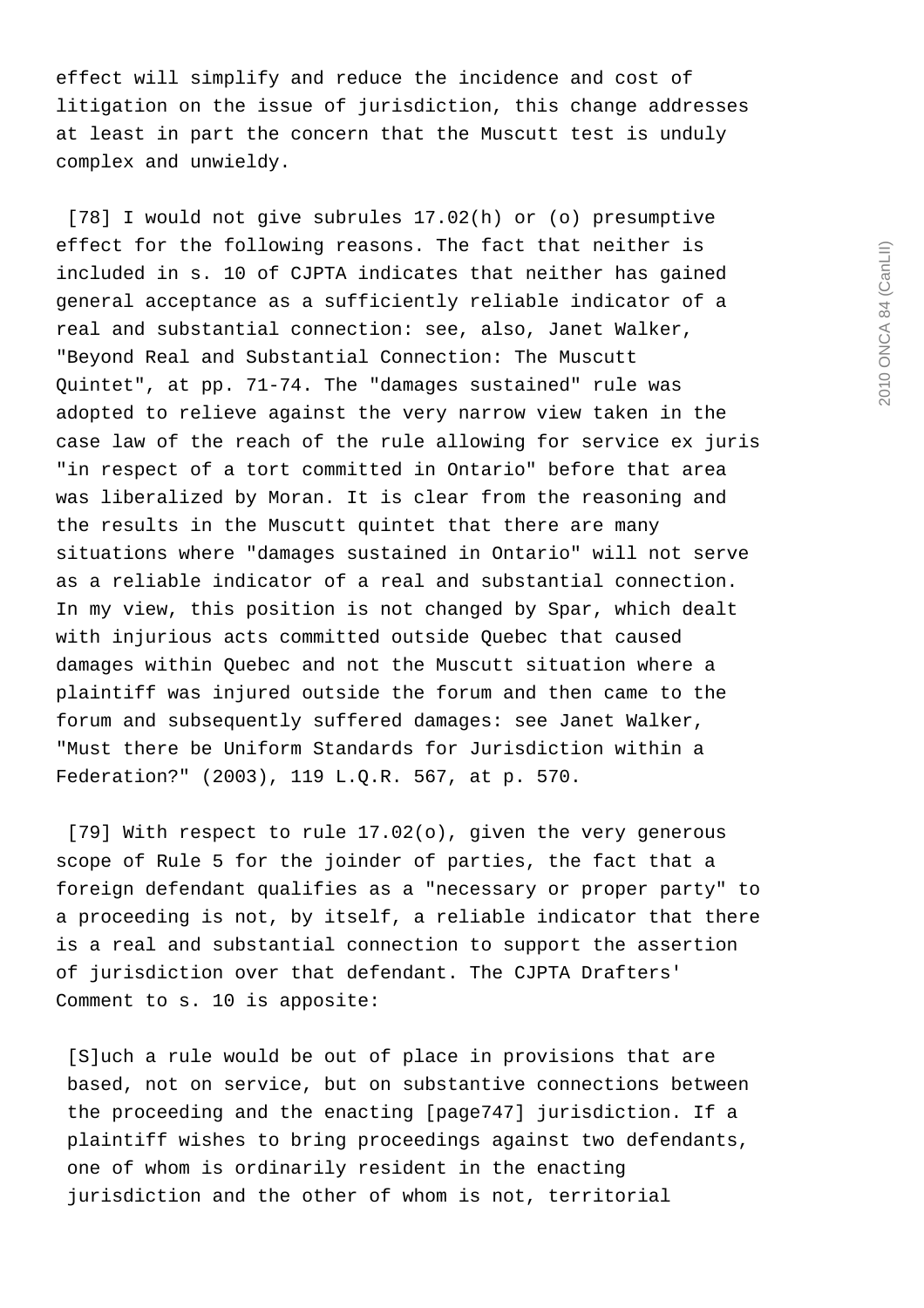2010 ONCA 84 (CanLII) 2010 ONCA 84 (CanLII)

 competence over the first defendant will be present. . . . Territorial competence over the second defendant will not be presumed merely on the ground that that person is a necessary or proper party to the proceeding against the first person. The proceeding against the second person will have to meet the real and substantial connection test. . . .

 [80] I emphasize, however, that I disagree with the appellant's suggestion that plaintiffs should essentially be confined to the enumerated categories. That is not the case under CJPTA and to impose such a limit would be inconsistent with the entire thrust of the jurisprudence I have already reviewed emphasizing the need for flexibility in this area of law.

> (b) The importance of distinguishing real and substantial connection and forum non conveniens

 [81] I agree with the observation made in argument and in the academic literature that since Muscutt was decided, there has been a tendency to obscure the distinction between jurisdiction simpliciter and forum non conveniens and to merge considerations pertaining to forum non conveniens into the real and substantial connection analysis. In part, this tendency is a product of the unduly wide interpretation given in some cases to fairness (Muscutt factors 3 and 4), a topic to which I will return below.

 [82] I would reiterate what we said in Muscutt: there is a clear distinction to be drawn between legal jurisdiction simpliciter and the discretionary test for forum non conveniens. The factors to be considered are different and distinct. In order to maintain the necessary degree of certainty and clarity, it is important to maintain and respect the distinction between the two tests. In particular, the factors listed for consideration at the second, discretionary, forum non conveniens stage have no bearing on real and substantial connection and, therefore, should not be considered at the first stage of jurisdiction simpliciter analysis. The test for jurisdiction simpliciter is whether there is a real and substantial connection, an inquiry that does not turn upon a comparison with the strength of the connection with another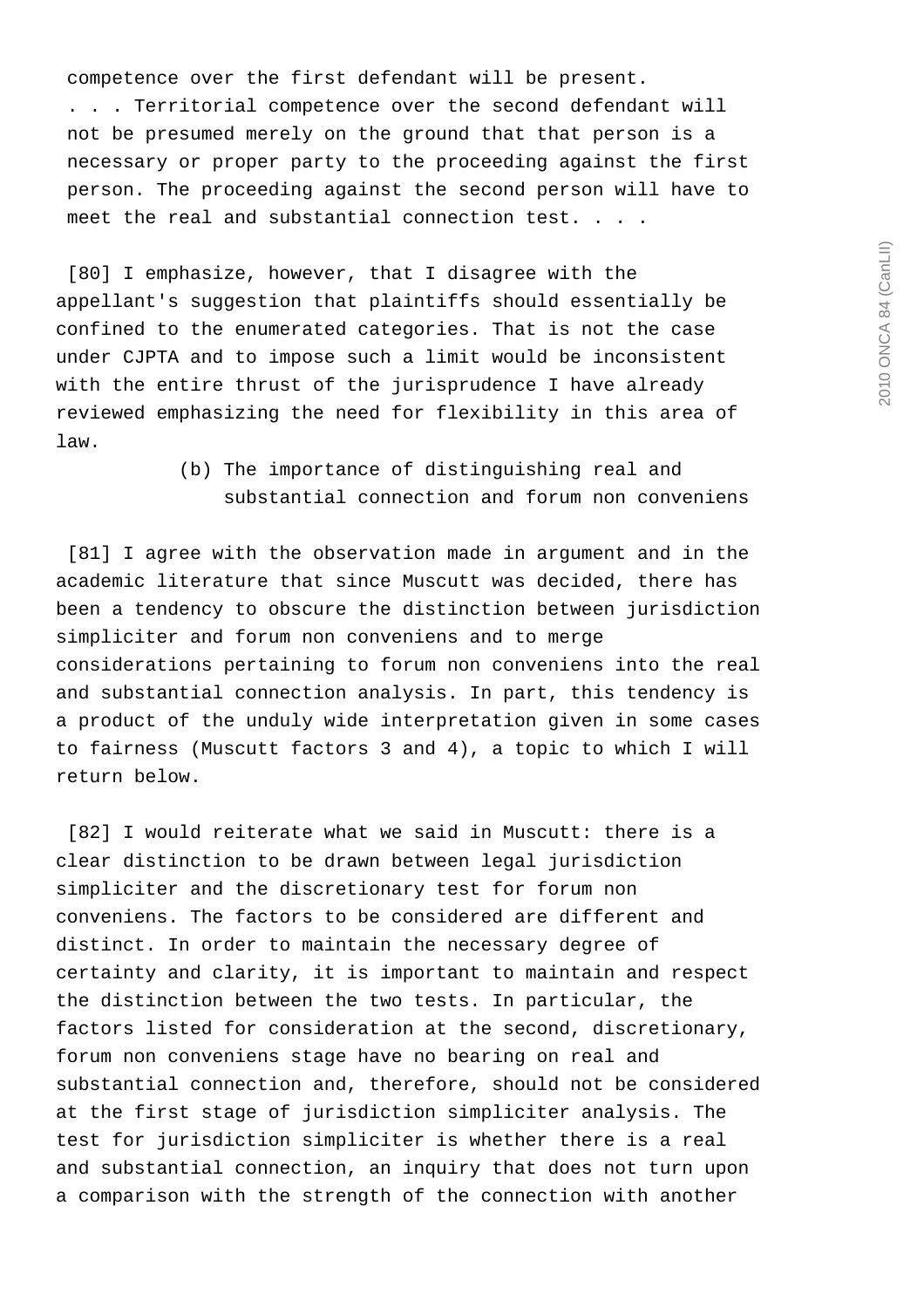potentially available jurisdiction.

(c) Refining and simplifying the Muscutt test

 [83] With the experience gained from the substantial volume of case law applying Muscutt, with the perspective offered by the extensive body of scholarly writing on the Muscutt test and with the benefit of the very thorough arguments we have heard in these appeals, it is now possible and appropriate to refine and to [page748] simplify the test. I recognize that one of the shortcomings of the Muscutt test is that it provided little or no guidance on the relationship between the eight factors or as to the relative weight or significance each factor should bear. I think that it is now possible to simplify the test and to provide for more clarity and ease in its application. I will do this by reviewing each of the eight Muscutt factors, not to reinforce their continued application, but to explain the manner in which I would elaborate a new refined test.

> (i) The core of the test: the connection between the forum, the plaintiff's claim and the defendant

 [84] The core of the real and substantial connection test is the connection that the plaintiff's claim has to the forum and the connection of the defendant to the forum, respectively. The remaining considerations or principles serve as analytic tools to assist the court in assessing the significance of the connections between the forum, the claim and the defendant.

 [85] As we explained in Muscutt, at para. 36, the Supreme Court of Canada has rejected the notion that there is a precise or mechanical test to define the nature or degree of connections required. In Morguard, at pp. 1104-1109 S.C.R., the court variously described a real and substantial connection as a connection "between the subject-matter of the action and the territory where the action is brought", "between the jurisdiction and the wrongdoing", "between the damages suffered and the jurisdiction", "between the defendant and the forum province", "with the transaction or the parties", and "with the action" (emphasis added).

[86] I see no reason to depart from what we said in Muscutt,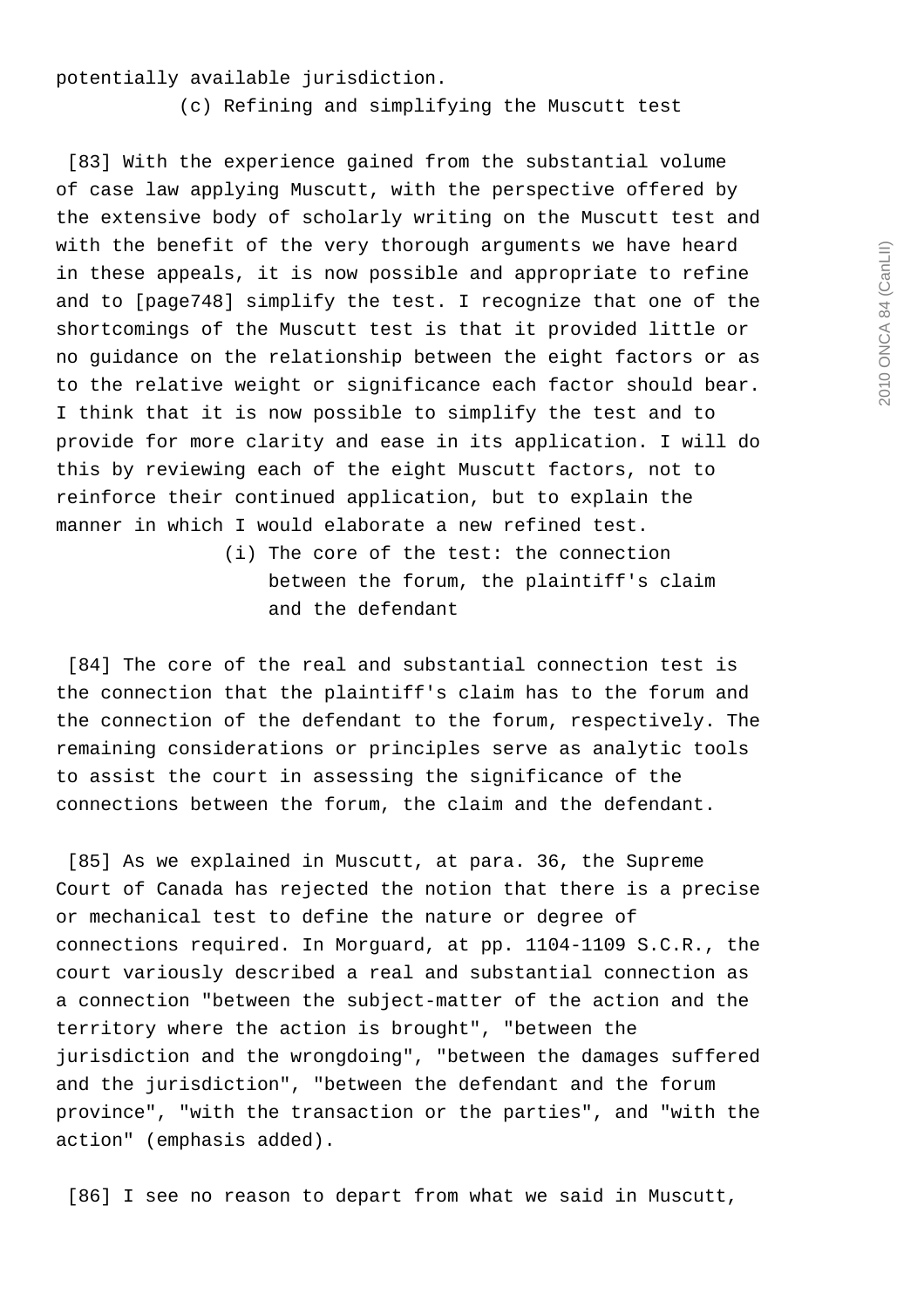at paras. 54-74, in rejecting the argument that assumed jurisdiction should focus solely or primarily upon the nature and extent of the defendant's contacts with the jurisdiction. We concluded, at para. 74, that "[w]hile the defendant's contact with the jurisdiction is an important factor, it is not a necessary factor" [emphasis added]. A personal subjection test based exclusively on the defendant's contacts would be unduly restrictive, would fail to pay adequate heed to the interests of the injured plaintiff, would be inconsistent with a substantial body of case law reviewed in Muscutt, at paras. 63-74, and would be contrary to the Supreme Court of Canada's emphasis on the need for flexibility. It would also be inconsistent with CJPTA, s. 3(e), which confers jurisdiction if "there is a real and substantial connection between the [forum] and the facts on which the proceeding aga inst that person is based". [page749]

 [87] As we put it in Muscutt, at para. 77, when explaining the importance of defining the real and substantial connection test broadly enough to embrace consideration of the connection between the forum and the plaintiff's claim:

 The forum has an interest in protecting the legal rights of its residents and affording injured plaintiffs generous access for litigating claims against tortfeasors. In Moran v. Pyle at p. 409, Dickson J. spoke of "the important interest a state has in injuries suffered by persons within its territory". The Moran decision and the introduction of the "damage sustained" rule in 1975 were both motivated by the perception that the interests of justice required a more generous approach to assumed jurisdiction. The connection between the forum and the plaintiff's claim is therefore relevant.

 [88] Accordingly, I would maintain the connection between the plaintiff's claim and the forum as a core element of the real and substantial connection test.

 [89] When assessing the connection between the forum and the defendant, the primary focus is on things done by the defendant within the jurisdiction. Where the defendant confines its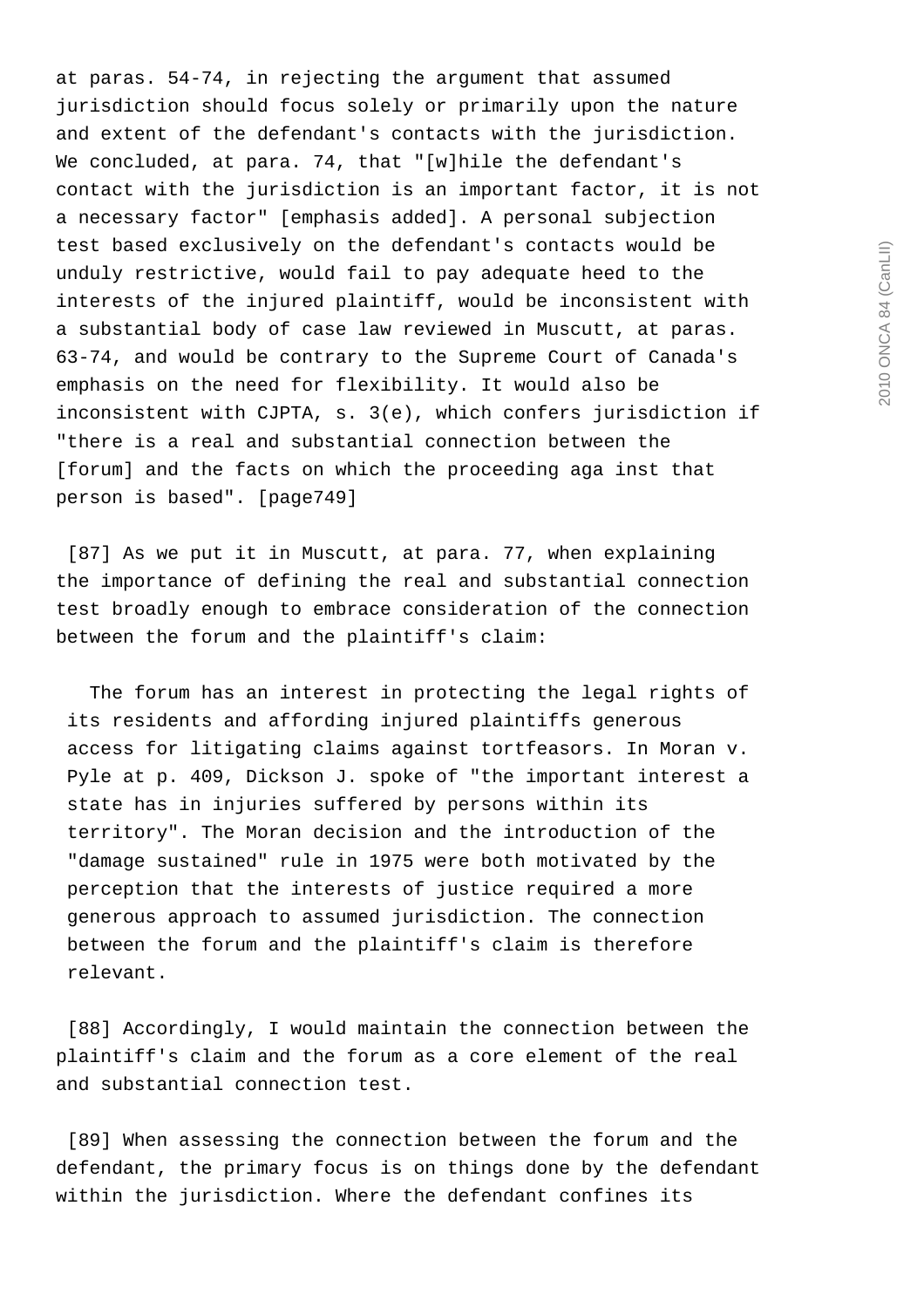activities to its home jurisdiction, it will not ordinarily be subject to the jurisdiction of the forum: see, e.g., Lemmex, Leufkens and Sinclair. However, as was held in Moran, physical presence or activity within the jurisdiction is not always required. Where a defendant could reasonably foresee that its conduct would cause harm within the forum by putting a product into the normal channels of trade and knows, or ought to know, that the product would be used in the forum and that if defective could harm a consumer in the forum, jurisdiction may be assumed.

 [90] I am not persuaded by the submission of the Charron respondents that Muscutt reads Moran too narrowly and that jurisdiction should be assumed over a defendant who ought to reasonably have contemplated being called upon to account in the forum. It is difficult to see how a proposition stated that broadly could avoid subjecting anyone who has regular dealings with extra-provincial parties from rendering themselves subject to the home jurisdiction of the extra-provincial customer. In Sinclair, we dealt with restaurant owners who regularly do business with extra-provincial customers. I see no reason to depart from what we said at para. 21:

 Restaurant owners and operators deal with customers who are travelling away from home on a regular and routine basis. To require restaurant owners and operators to litigate the claims of customers wherever they reside would impose a heavy burden that is difficult to justify under the principles of order and fairness expressed in Morguard and Hunt. Travellers from all corners of the earth might choose to dine in any Ontario restaurant. Absent special circumstances, to require Ontario restaurant owners and operators to defend their conduct in the home jurisdictions of their customers would impose an undue and unreasonable burden on them. If Ontario courts are [page750] not prepared to impose that burden on Ontario restaurant owners and operators, we should also refuse to assume jurisdiction against foreign restaurant owners and operators sued by Ontario residents for consequential damages resulting from a tort committed outside the province.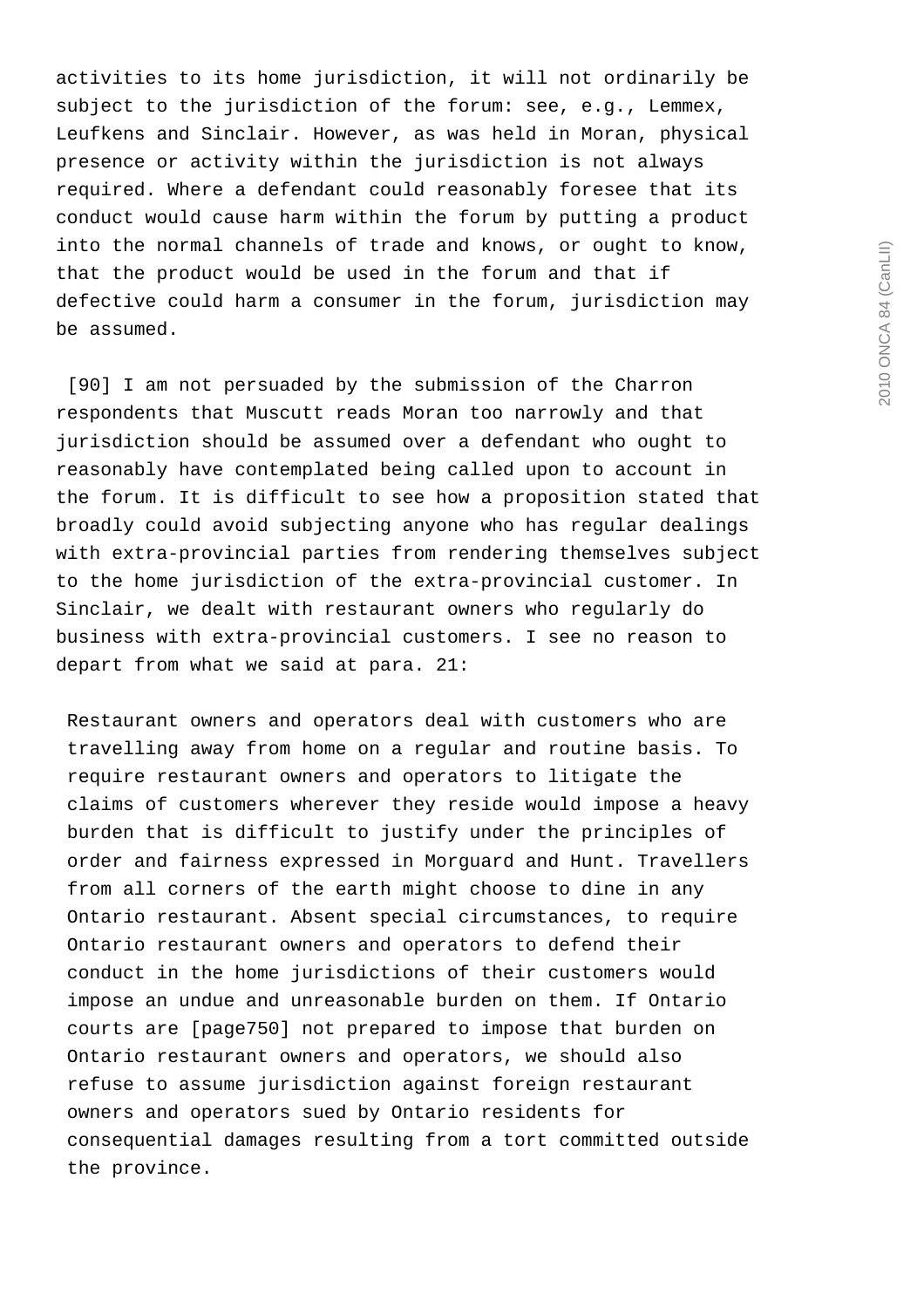[91] Accordingly, I would maintain the distinction made in Muscutt, at para. 83, between the degree of foreseeability motivating Moran and the situation where a wrongful act and injury occur outside the jurisdiction and the plaintiff returns home and continues to suffer consequential damage. The fact that it was foreseeable that a visiting plaintiff will return home and continue to suffer damages from the injury does not, by itself, make the defendant subject to the plaintiff's home jurisdiction under the Moran principle.

 [92] On the other hand, acts or conduct short of residence or carrying on business will often support a real and substantial connection. As stated in Beals, at para. 32, "a defendant can reasonably be brought within the embrace of a foreign jurisdiction's law where he or she has participated in something of significance or was actively involved in that foreign jurisdiction".

(ii) Fairness

 [93] Morguard and Hunt rewrote the law of jurisdiction in terms of both "real and substantial connection" and in terms of "order and fairness". The two concepts are correlative and inextricably related. As stated in Hunt, at p. 326 S.C.R., the assumption of jurisdiction "must ultimately be guided by the requirements of order and fairness, not a mechanical counting of contacts or connections". As we stated in Muscutt, at para. 86, proper consideration of the defendant's position cannot be accomplished simply by looking at the acts or conduct that would render the defendant subject to the jurisdiction. The quality, strength or significance of those contacts cannot be assessed in a purely mechanical fashion. The inquiry necessarily entails consideration of the fairness or unfairness of asserting jurisdiction against the defendant in light of those contacts. As the Nova Scotia Court of Appeal held in O'Brien v. Canada (Attorney General), [2002] N.S.J. No. 57, 201 N.S.R. (2d) 338 (C.A.), at para. 20, leave to appeal to S.C.C. denied [2002] S.C.C.A. No. 155:

 The concept of order and fairness is integral to the question of determining whether there is a real and substantial connection . . . [and] it is not inappropriate for a court to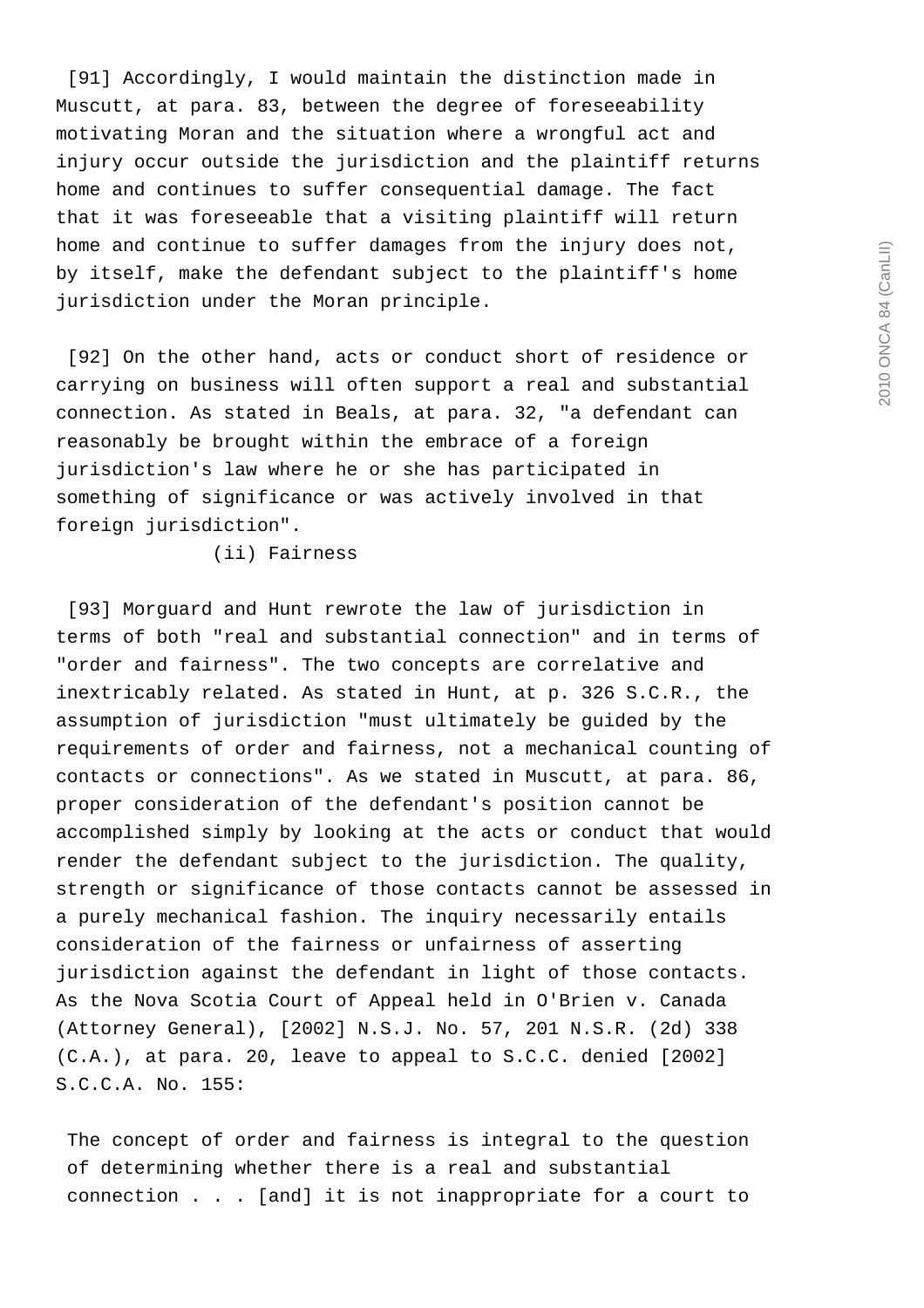consider as a component of the test, the fairness to the parties in determining if there is a real and substantial connection . . .

[94] See, also, Bouch, at para. 51:

 . . . I reject the suggestion that considerations of fairness have no place in the inquiry into the existence of a real and substantial connection, and are [page751] only to be weighed during the application of the discretionary forum non conveniens doctrine. In my respectful view, such a prohibition would introduce an unnecessary and unrealistic rigidity to a test that is clearly designed to be flexible. To impose such a constraint would prevent a judge's assessment of the totality of the evidence when deciding whether the circumstances made it proper to accept jurisdiction over the action as framed by the plaintiff.

 [95] The principles of order and fairness apply equally to the plaintiff and, as stated in Muscutt, at para. 89, the entire thrust of modern jurisprudence, from Moran to Morguard and beyond, has been to broaden the inquiry beyond the contacts the defendant has with the jurisdiction and to include consideration of fairness to the plaintiff:

 Morguard and Moran both hold that given the realities of modern commerce and the free flow of goods and people across borders, plaintiffs should not be saddled with the anachronistic "power theory" that focuses exclusively on subjection and territorial sovereignty. Although Tolofson dealt with choice of law, at pp. 1071-72, the court also speaks of the need to balance the interests of the plaintiff and defendant. Further, in Oakley v. Barry, [(1998), 166 N.S.R. (2d) 282, leave to appeal to S.C.C. refused, [1998] S.C.C.A. No. 282] Pugsley J.A. held at p. 699 that "[t]he concept of fairness in determining jurisdiction should be considered from the point of view of both the respondent [plaintiff], as well as the appellants [defendants]". I agree that it is important to consider fairness to the plaintiff and to balance this against fairness to the defendant.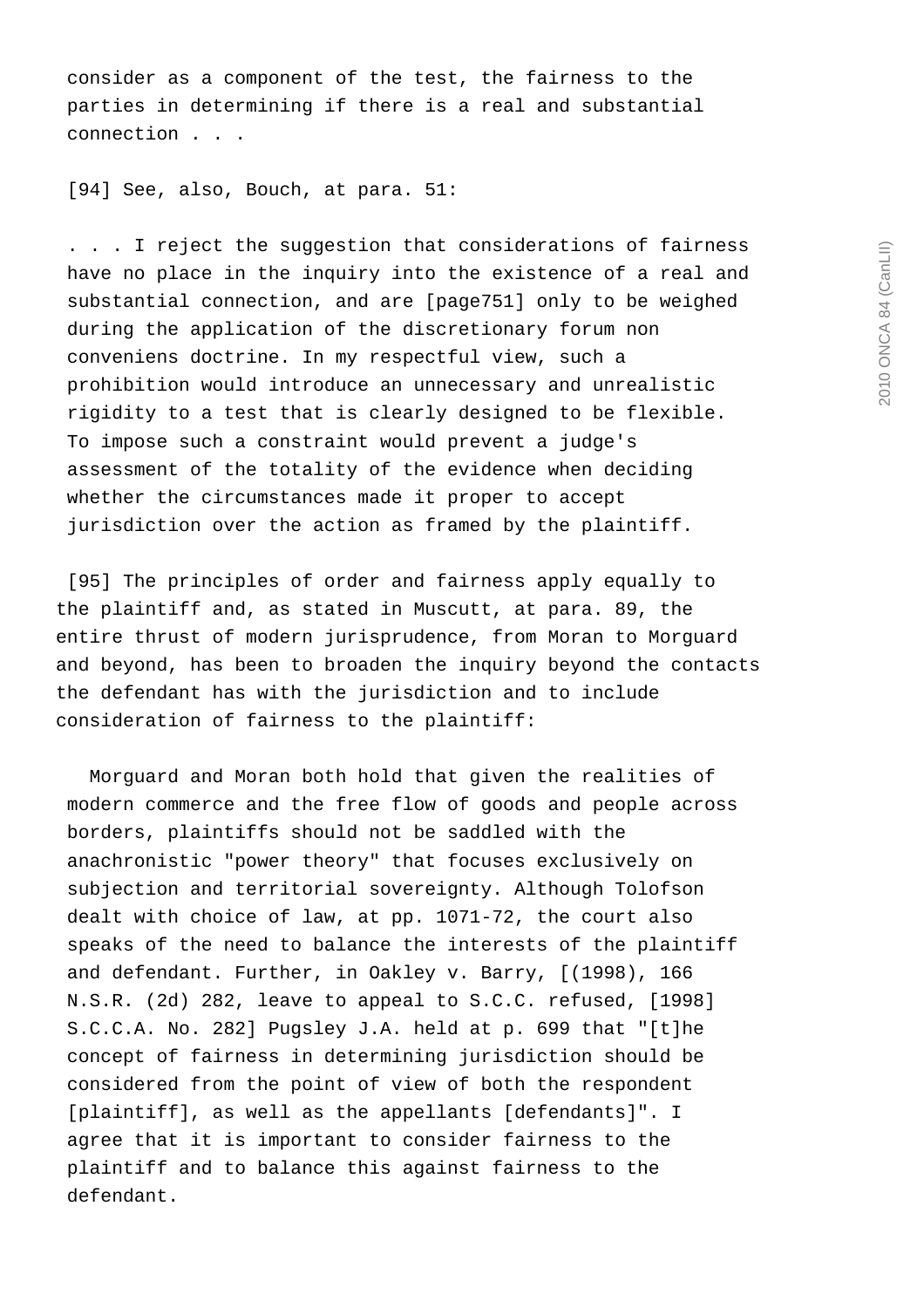[96] I would, therefore, maintain consideration of the fairness of assuming or refusing jurisdiction as a consideration that bears upon the real and substantial connection test. However, I would explain and clarify what was said in Muscutt and limit the extent to which fairness considerations apply in the manner outlined in the following paragraphs.

 [97] First, Muscutt factors 3 and 4 should be collapsed into one, and the fairness of assuming or refusing jurisdiction should be considered together.

 [98] Second, consideration of fairness should not be seen as a separate inquiry unrelated to the core of the test, the connection between the forum, the plaintiff's claim and the defendant. Consideration of fairness should rather serve as an analytic tool to assess the relevance, quality and strength of those connections, whether they amount to a real and substantial connection, and whether assuming jurisdiction accords with the principles of order and fairness.

 [99] Third, I agree with CRL's submission that unfairness to the plaintiff in not assuming jurisdiction does not amount to an independent factor capable of trumping the want of a real and substantial connection between the forum and the plaintiff's claim and/or the defendant. Moreover, the fact that the foreign [page752] defendant is insured against the risk of litigation does not overcome a lack of connection between the claim or the defendant and the forum, and insurance is a matter that is more properly considered in relation to forum non conveniens.

[100] The post-Muscutt emergence of the forum of necessity doctrine has a direct bearing on this issue. The forum of necessity doctrine recognizes that there will be exceptional cases where, despite the absence of a real and substantial connection, the need to ensure access to justice will justify the assumption of jurisdiction. The forum of necessity doctrine does not redefine real and substantial connection to embrace "forum of last resort" cases; it operates as an exception to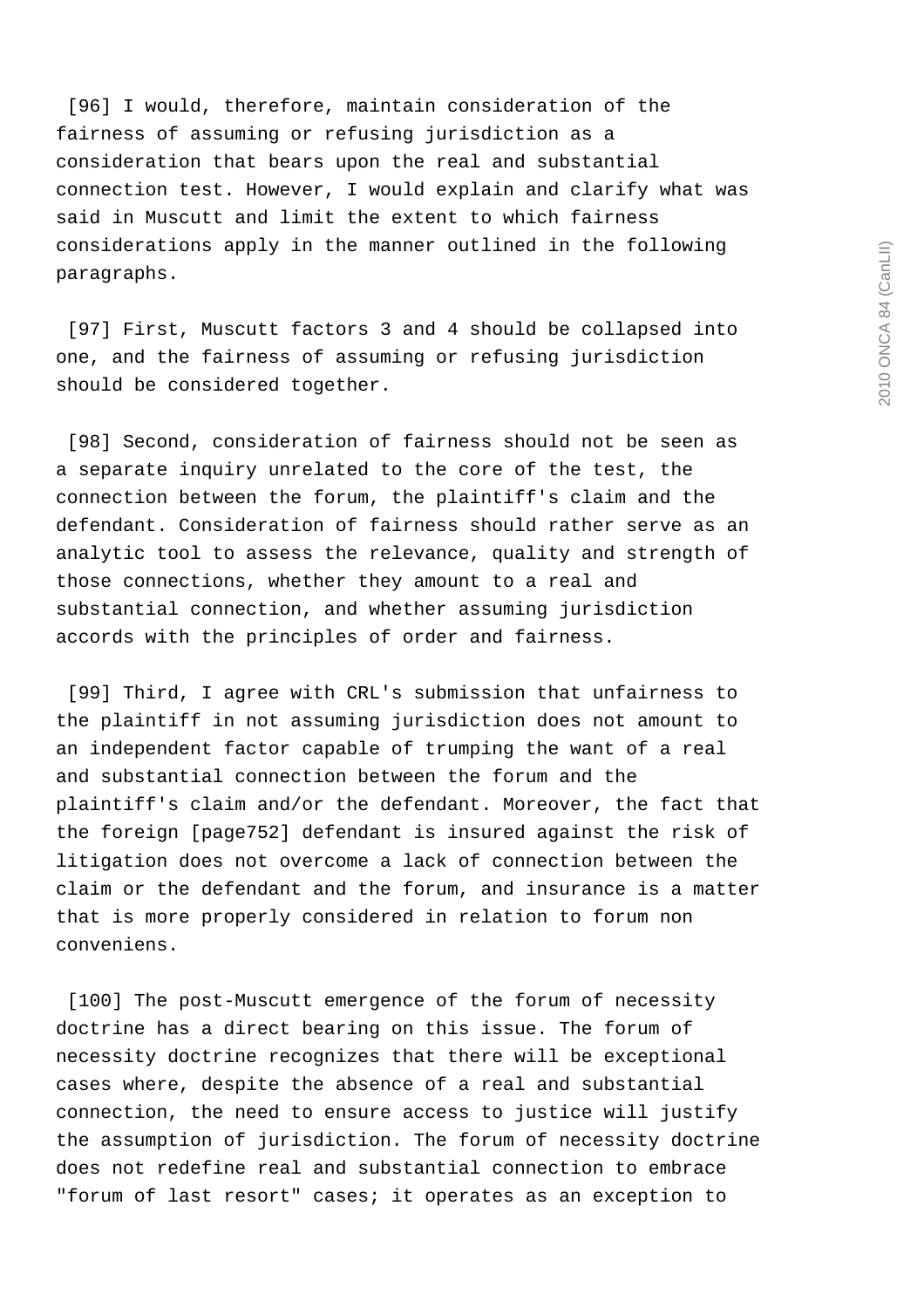the real and substantial connection test. Where there is no other forum in which the plaintiff can reasonably seek relief, there is a residual discretion to assume jurisdiction. In my view, the overriding concern for access to justice that motivates the assumption of jurisdiction despite inadequate connection with the forum should be accommodated by explicit recognition of the forum of necessity exception rather than by distorting the real and substantial connection test.

[101] Fourth, as I have already stated, it is important to maintain the distinction between jurisdiction simpliciter and forum non conveniens. Consideration of jurisdiction simpliciter and the real and substantial connection test must not anticipate, incorporate or replicate consideration of the matters that pertain to the forum non conveniens test. (iii) The relevance of the involvement of other parties to the suit

 [102] The involvement of other parties to the suit is not, as Muscutt suggests, a factor that needs to be routinely considered in all cases. It remains relevant to the real and substantial connection test, but only in cases where it is asserted as a possible (not a presumptive) connecting factor that may justify assuming jurisdiction. In addition, at the forum non conveniens stage, the avoidance of a multiplicity of proceedings remains one of the factors to be considered.

> (iv) The court's willingness to recognize and enforce an extra-provincial judgment rendered on the same jurisdictional basis

 [103] I agree with the submission that the court's willingness to recognize and enforce an extra-provincial judgment rendered on the same jurisdictional basis should not be treated as a [page753] separate factor to be considered and weighed in the balance with the other relevant factors. It remains, however, a general and overarching principle that emerges from the assimilation in Morguard and Hunt of the rules for jurisdiction over foreign defendants and the rules for recognition and enforcement of foreign judgments. If a court holds that there is a real and substantial connection sufficient to justify asserting jurisdiction against a foreign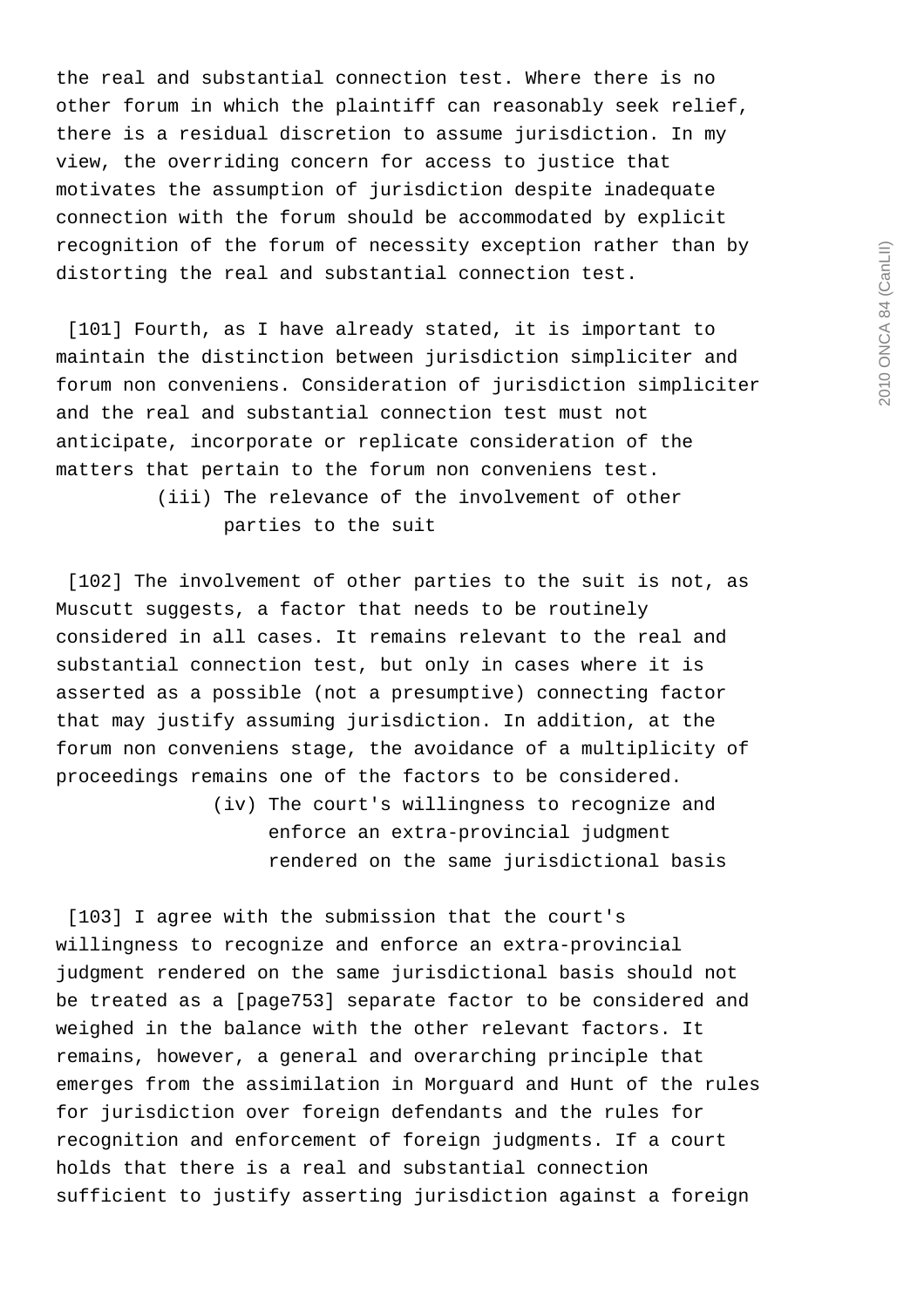defendant, it thereby holds that there would be a real and substantial connection sufficient to require recognition and enforcement of a foreign judgment against an Ontario defendant rendered on the same basis. That is an important general legal principle that disciplines the assumption of jurisdiction against extra-provincial defendants. It is a principle that a court should bear in mind when considering whether to assume jurisdiction against an extra-provincial defendant. If the court would not be prepared to recognize and enforce an extraprovincial judgment against an Ontario defendant rendered on the same jurisdictional basis, it should not assume jurisdiction against the extra-provincial defendant.

> (v) Whether the case is interprovincial or international in nature

 [104] In Muscutt, at paras. 95-99, we cited a number of authorities that state that the assumption of jurisdiction is more easily justified in interprovincial cases than in international cases. In Morguard, at pp. 1098 and 1101 S.C.R., La Forest J. stated that the "considerations underlying the rules of comity apply with much greater force between the units of a federal state", that a federation "implies a fuller and more generous acceptance of the judgments of the courts of other constituent units of the federation" and that "the rules of comity or private international law as they apply between the provinces must be shaped to conform to the federal structure of the Constitution". In Hunt, at p. 323 S.C.R., La Forest J. referred to the distinction drawn in Aetna Financial Services Ltd. v. Feigelman, [1985] 1 S.C.R. 2, [1985] S.C.J. No. 1, at pp. 34-35 S.C.R., between interprovincial and international cases for the purpose of Mareva injunctions and added, "I do not think litigation engendered against a corporate citizen located in one province by its trading and commercial activities in another province should necessarily be subject to the same rules as those applicable to international commerce".

 [105] I disagree with the submission that Beals, at para. 19, holding that "the 'real and substantial connection' test, which is applied to interprovincial judgments, should apply equally to the recognition of foreign judgments", obliterates the distinction [page754] between interprovincial and international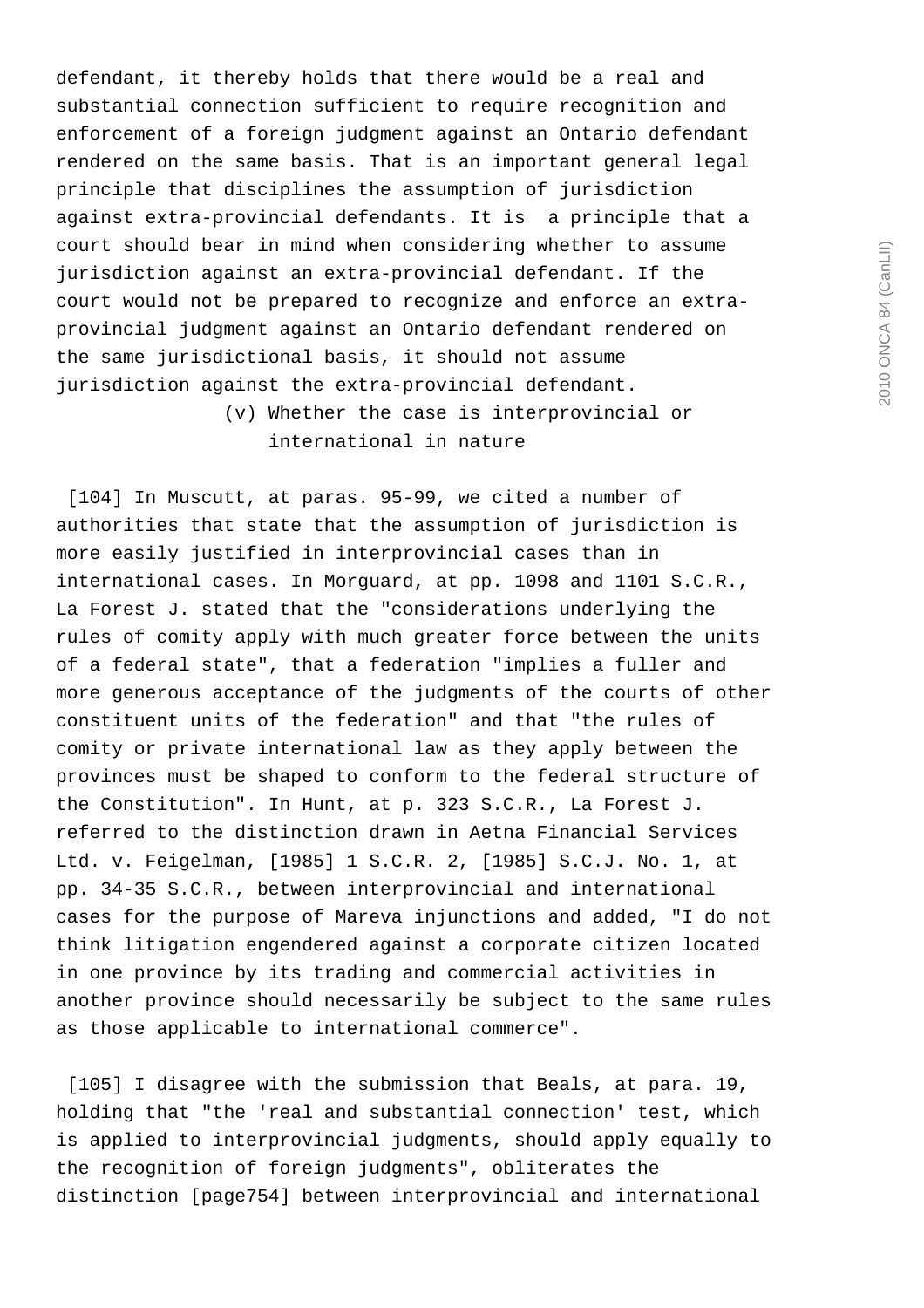cases. In my view, by applying the real and substantial connection test to international judgments, Beals does not require that in its precise application in particular cases, the real and substantial connection test will inevitably treat interprovincial and international cases identically. There is nothing in Beals that considers or disputes the reasons given in Morguard, Hunt, Tolofson and Aetna for applying jurisdictional standards in a manner that takes into account the realities of a federation with a shared legal tradition and integrated economic and social connections. Moreover, that distinction was reiterated by the Supreme Court of Canada in a post-Beals decision, albeit in a forum non conveniens case, Teck Cominco Metals Ltd. v. Lloyd's Underwriters, [2009] 1 S.C.R. 321, [2009] S.C.J. No. 11, where the court stated, at para. 30: "A distinction should be made between situations that involve a uniform and shared approach to the exercise of jurisdiction (e.g. inter-provincial conflicts) and those, such as the present [involving foreign parties], that do not." I conclude, accordingly, that Beals does not preclude differential treatment being accorded to interprovincial and international cases.

 [106] I agree, however, with the submission that it is not useful to treat the difference between international and interprovincial judgments as one of several items on a multifactor list having more or less equal weight with the other factors. Rather, it should be regarded a general principle of law that generally shapes and guides the analysis of real and substantial connection.

> (vi) Comity and the standards of jurisdiction, recognition and enforcement prevailing elsewhere

[107] Comity and the encouragement of uniformity or reciprocity are general principles that shape the rules of private international law: see Morguard, at p. 1096 S.C.R., referring to Hilton v. Guyot, 159 U.S. 113, 16 S. Ct. 139 (1895), at pp. 163-64 U.S.; Beals, at paras. 27-29; and Spar, at para. 17, describing comity as "a useful guiding principle when applying the rules of private international law". In Muscutt, we reviewed the treatment accorded "damages sustained in the jurisdiction" as a result of a tort committed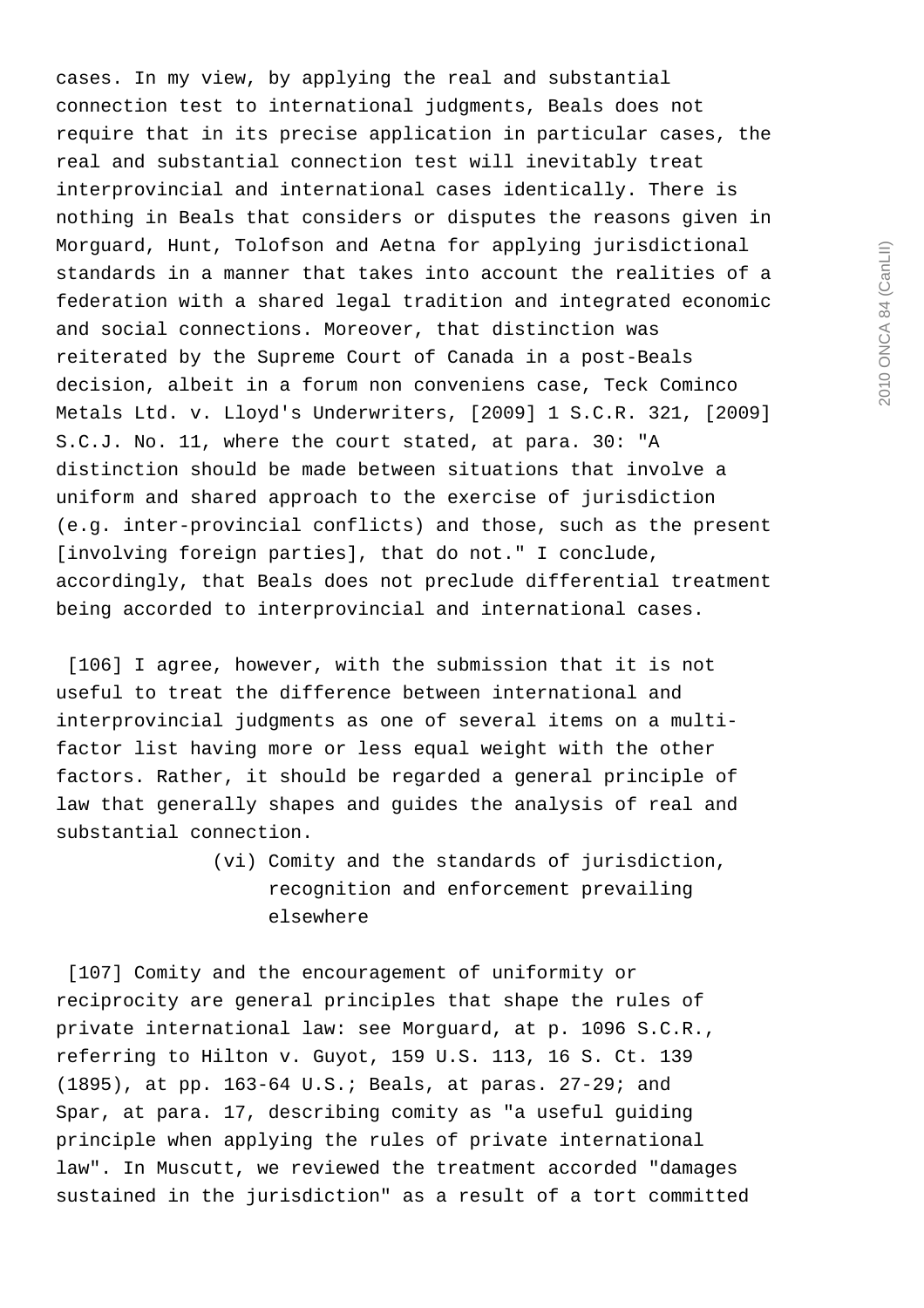elsewhere as a basis for assumed jurisdiction in several foreign jurisdictions. I reject the surprisingly insular argument made by some scholars that we should ignore foreign law when considering and applying the real and substantial connection test. In my view, it is entirely appropriate to take foreign law into account in an area of law that has such obvious and immediate application to foreign litigants. While I certainly would not insi st on the production of evidence of foreign law in [page755] every case, I view it as helpful to know how foreign courts treat like cases when determining the appropriateness of extending the reach of Ontario law against a foreign litigant.

 [108] Accordingly, while I would no longer list comity and the standards of jurisdiction, recognition and enforcement prevailing elsewhere as one of several items on a multi-factor list having more or less equal weight with the other factors, I would maintain these legal principles as relevant to the assessment of real and substantial connection.

V. Reformulating Muscutt: summary

 [109] To summarize the preceding discussion, in my view, the Muscutt test should be clarified and reformulated as follows: -- First, the court should determine whether the claim falls under rule 17.02 (excepting subrules (h) and (o)) to determine whether a real and substantial connection with Ontario is presumed to exist. The presence or absence of a presumption will frame the second stage of the analysis. If one of the connections identified in rule 17.02 (excepting subrules (h) and (o)) is made out, the defendant bears the burden of showing that a real and substantial connection does not exist. If one of those connections is not made out, the burden falls on the plaintiff to demonstrate that, in the particular circumstances of the case, the real and substantial connection test is met.

- -- At the second stage, the core of the analysis rests upon the connection between Ontario and the plaintiff's claim and the defendant, respectively.
- -- The remaining considerations should not be treated as independent factors having more or less equal weight when determining whether there is a real and substantial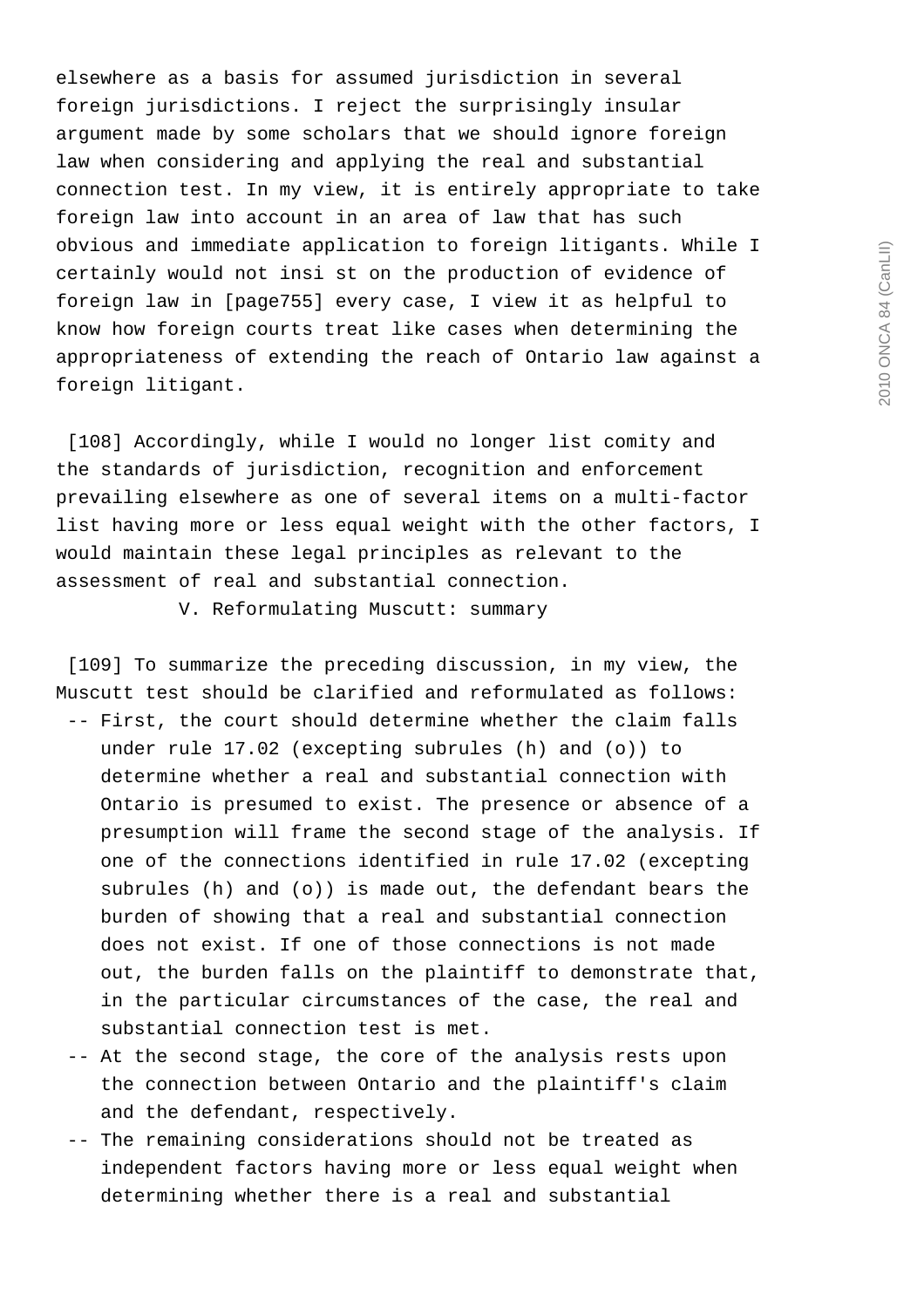connection, but as general legal principles that bear upon the analysis.

- -- Consideration of the fairness of assuming or refusing jurisdiction is a necessary tool in assessing the strengths of the connections between the forum and the plaintiff's claim and the defendant. However, fairness is not a free standing factor capable of trumping weak connections, subject only to the forum of necessity exception.
- -- Consideration of jurisdiction simpliciter and the real and substantial connection test should not anticipate, incorporate or replicate consideration of the matters that pertain to forum non conveniens test. [page756]
- -- The involvement of other parties to the suit is only relevant in cases where that is asserted as a possible connecting factor and in relation to avoiding a multiplicity of proceedings under forum non conveniens.
- -- The willingness to recognize and enforce an extra-provincial judgment rendered on the same jurisdictional basis is as an overarching principle that disciplines the exercise of jurisdiction against extra-provincial defendants. This principle provides perspective and is intended to prevent a judicial tendency to overreach to assume jurisdiction when the plaintiff is an Ontario resident. If the court would not be prepared to recognize and enforce an extra-provincial judgment against an Ontario defendant rendered on the same jurisdictional basis, it should not assume jurisdiction against the extra-provincial defendant.
- -- Whether the case is interprovincial or international in nature, and comity and the standards of jurisdiction, recognition and enforcement prevailing elsewhere are relevant considerations, not as independent factors having more or less equal weight with the others, but as general principles of private international law that bear upon the interpretation and application of the real and substantial connection test.
- -- The factors to be considered for jurisdiction simpliciter are different and distinct from those to be considered for forum non conveniens. The forum non conveniens factors have no bearing on real and substantial connection and, therefore, should only be considered after it has been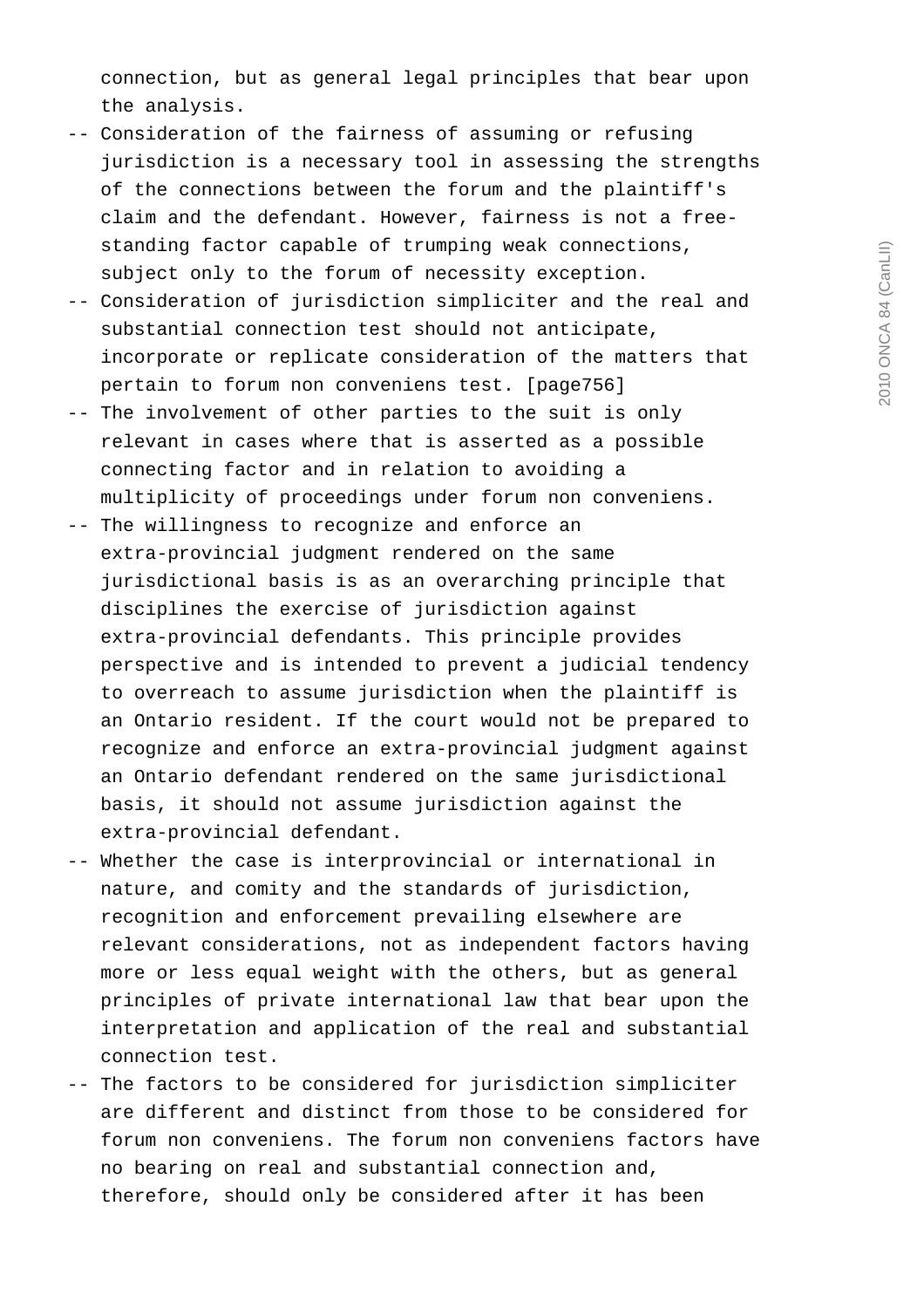determined that there is a real and substantial connection and that jurisdiction simpliciter has been established.

 -- Where there is no other forum in which the plaintiff can reasonably seek relief, there is a residual discretion to assume jurisdiction.

Application

# I. Charron

 (1) Should a real and substantial connection be presumed on the ground that the case falls within a connection specified in rule 17.02?

 [110] The plaintiff Anna Charron resides in Ontario and her damages for loss of love, care, guidance and companionship pursuant to the Family Law Act and the estate's claim for loss of future income are claims for damages suffered in Ontario as a [page757] result of a tort or breach of contact committed elsewhere, pursuant to rule 17.02(h). As I have indicated, however, rule 17.02(h) is not one of the rule 17.02 connections that attract presumptive effect.

 [111] The plaintiff's claim against CRL also arises directly from the contract the Charrons entered with Hola Sun for a oneweek all-inclusive vacation package that included scuba diving at the Breezes Costa Verde resort. The statement of claim alleges "that it was a term of the contract, express or implied, that the late Claude Charron be provided with safe scuba diving instruction and equipment, and that the Defendants, by their conduct, have breached the said contract".

 [112] I see no reason to interfere with the motion judge's finding, at para. 21, that it "could reasonably be argued that a contract was entered into in Ontario". All the arrangements were made in Ontario through the respondents Bel Air and Hola Sun, both corporations carrying on business in Ontario.

 [113] Although CRL was implicated in the promotion and execution of the contract, CRL was not a party to that contract, and for that reason, I do not view this as a case that triggers the presumptive effect of rule 17.02. Accordingly, it is necessary to consider whether the respondents have otherwise demonstrated a real and substantial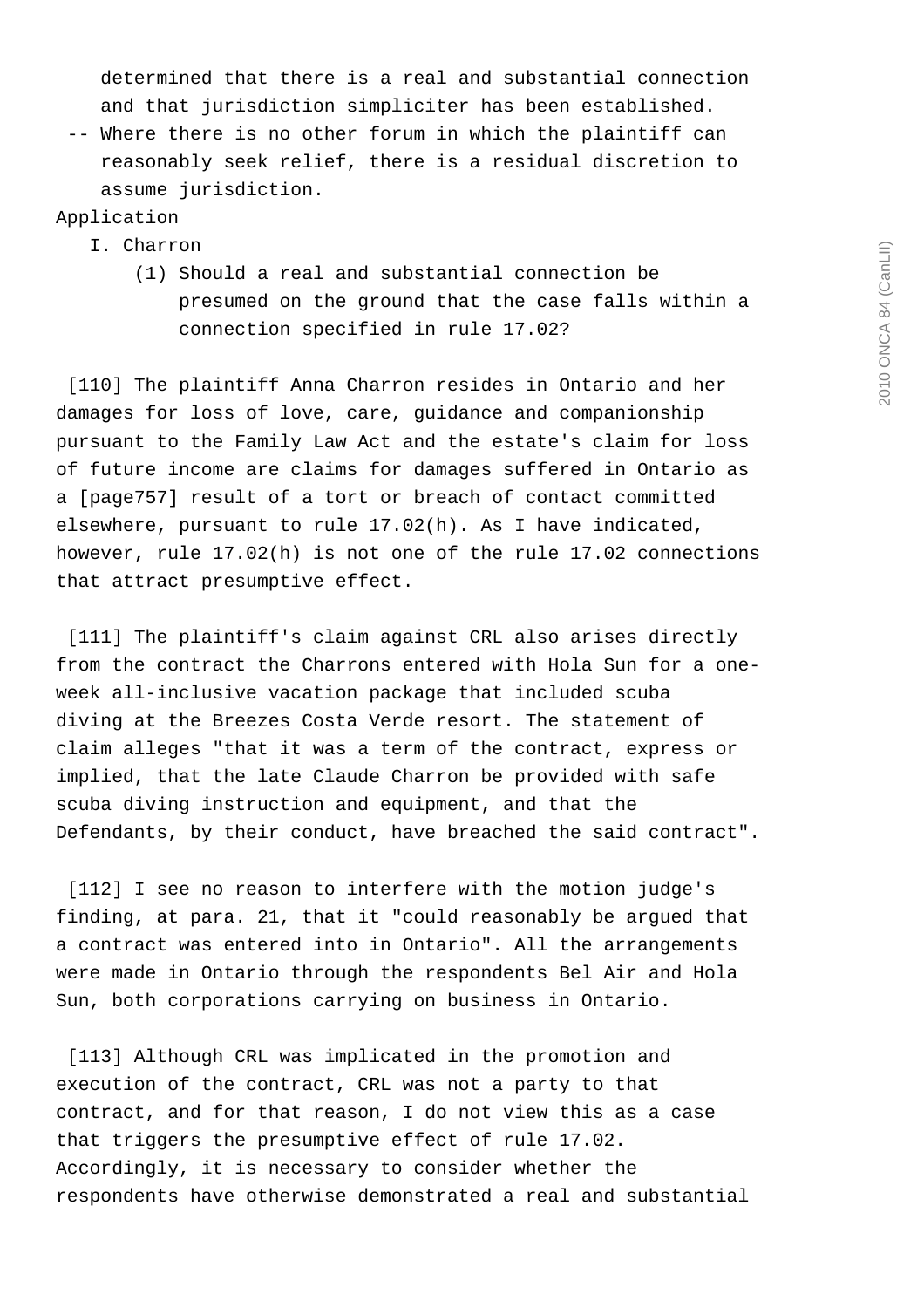connection to support Ontario assuming jurisdiction over CRL.

- (2) Did the respondents establish a real and substantial connection?
	- (i) The connection between the forum and plaintiff's claim

 [114] I see no basis upon which to interfere with the motion judge's finding that there is a significant connection between the plaintiffs' claim and Ontario. While not presumptive of a real and substantial connection, damages suffered in the jurisdiction has often been accepted as a significant connection, both in Ontario and in other provinces: see, e.g., Spar (Quebec); Sampson v. Olsen, [2005] S.J. No. 751, 274 Sask. R. 234 (Q.B.), at para. 12; Bouch, at para. 43 (Nova Scotia); Oakley, at para. 95 (Nova Scotia); Coutu, at para. 6 (New Brunswick); Pacific International Securities Inc. v. Drake Capital Securities Inc., [2000] B.C.J. No. 2328, 194 D.L.R. (4th) 716 (C.A.), at p. 722 D.L.R. (British Columbia). (ii) The connection between the forum and defendant

 [115] I see no basis to interfere with the motion judge's finding, at para. 22 of his reasons, that there is a connection between the forum and the defendant: [page758]

 CRL manages resorts [in Cuba]. These resorts rely heavily on international travellers. Cubans and Americans, for economic and political reasons, are not the target market for these resorts. These resorts rely on an international market and Canada, and in particular Ontario, provides a large portion of tourists purchasing vacation packages. CRL has a legal obligation to market these resorts internationally. It fulfills its obligation in Ontario by way of an agreement with Hola Sun. Hola Sun, in turn, advertises these resorts in Ontario and uses the authorized VRL [Village Resorts International Ltd.] trademarks to market these properties. Therefore, CRL has a connection with Ontario by way of its agreement with Hola Sun.

 [116] The issue is the significance of CRL's connection with Ontario under the revised test for assumed jurisdiction elaborated in these reasons. While the evidence may fall short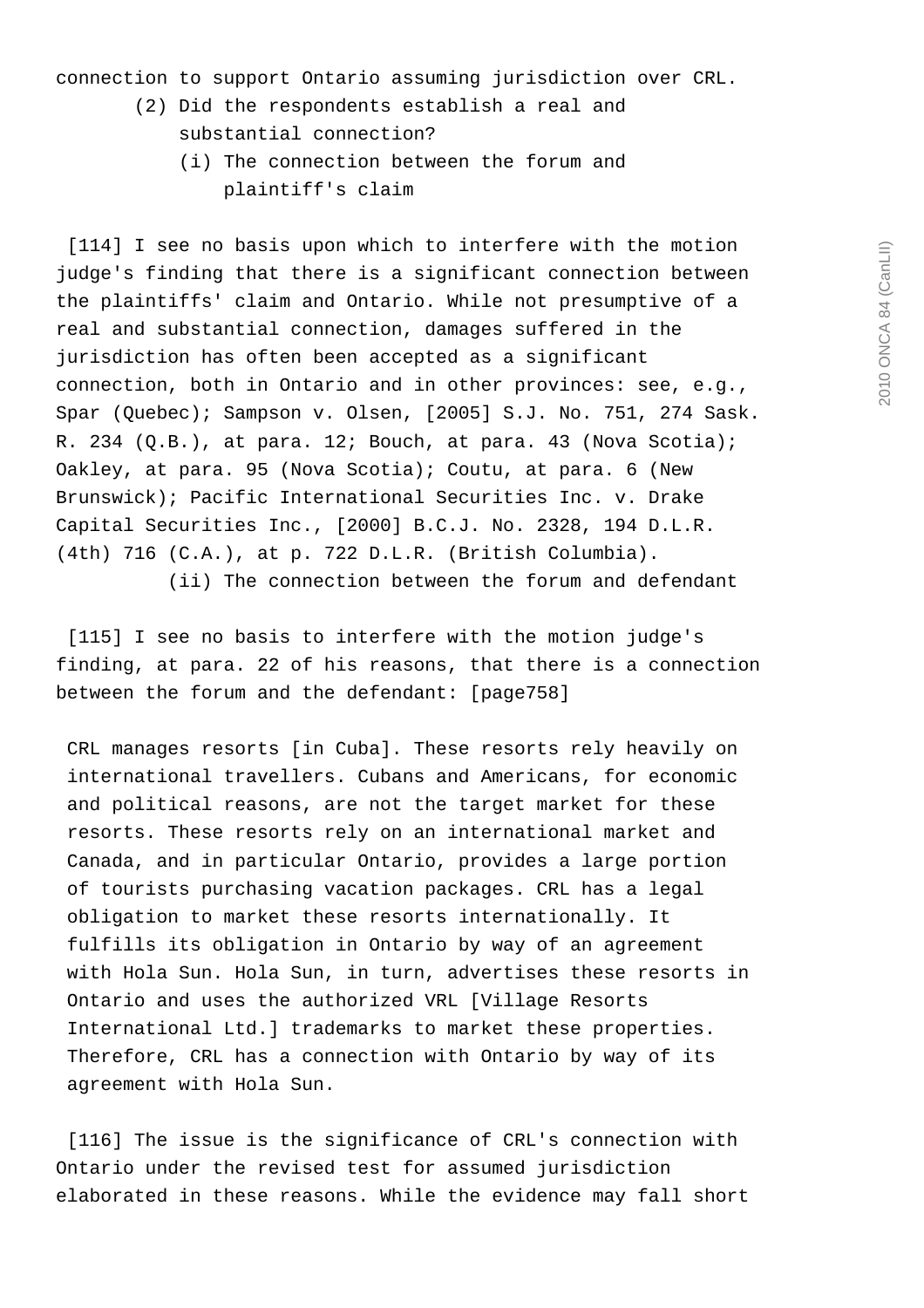of establishing that CRL was carrying on business in Ontario, for the following reasons, I conclude there is evidence to support a finding that CRL's activities amount to a significant connection with Ontario.

[117] The record reveals that CRL was directly involved in activity in Ontario to solicit business for the resort. Unlike the defendants in Leufkens, Lemmex and Sinclair, CRL did not confine its activities to its home jurisdiction:

- -- pursuant to its contract with the Cuban hotel owner, CRL was required to and did promote and advertise the resort using the "SuperClubs" brand in Canada;
- -- CRL relies on maintaining a high profile for the SuperClubs brand in Ontario as residents of Canada and Ontario represent a high proportion of CRL's target market;
- -- CRL was licensed to use the "SuperClubs" label and itself "created" the "SuperClubs Cuba" label and used these labels to market the resort in Ontario;
- -- CRL's witness Abe Moore agreed on cross-examination:
	- -- "that CRL was in the business of carrying out activities in countries such as Canada to generate paying guests of the resort";
	- -- that to do so CRL had to "either directly or engage others to undertake the activity of solicitation, promotion and advertising" in Canada;
	- -- that CRL ensured that it had relationships with others to do so in Ontario to satisfy its contractual obligation to promote the resort; [page759]
- -- CRL representatives regularly travel to Ontario to further CRL's promotional activity;
- -- CRL arranged for the preparation and distribution of promotional materials in Ontario; and
- -- as outlined in the following paragraph, CRL benefited from an office in Ontario that provided information and engaged in the promotion of the SuperClubs brand.

[118] While CRL itself had no office in Ontario, the SuperClubs brand, used by CRL to promote the resort, is held out in promotional materials as having an office in Ontario. In brochures prepared by CRL for distribution to Ontario residents and in a travel industry publication listing hotel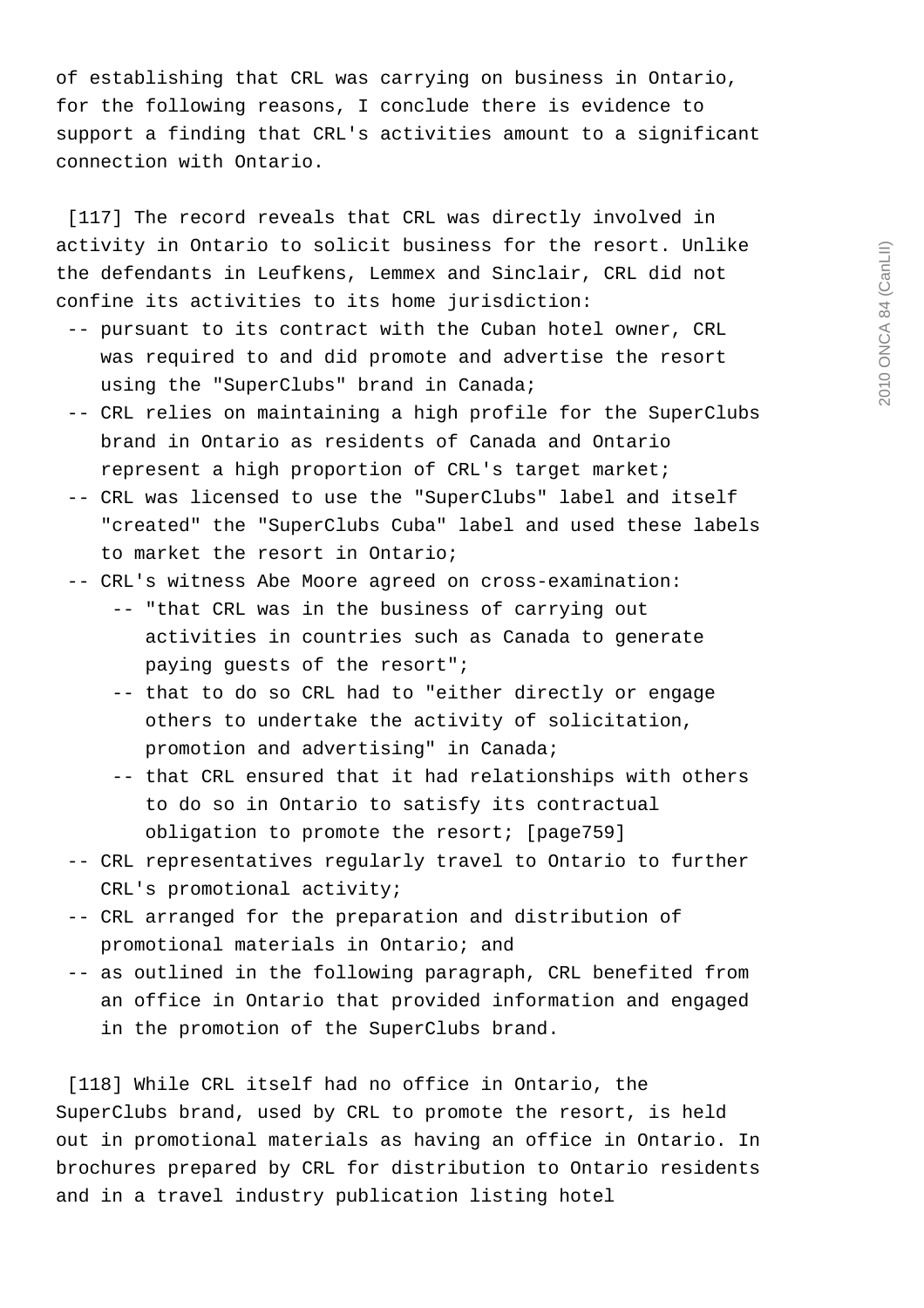representatives and major hotel chains in Canada, SuperClubs is shown as having Canadian offices at 9019 Bayview Ave., Richmond Hill, phone number 905-771-8664. Nancy Hay is referred to as Director of Sales, Canada. On promotional materials available from Ontario travel agents, Nancy Hay's name and telephone number appear on these promotional materials and advertisements and she is described as "Contact SuperClubs". The details of Nancy Hay's duties and the nature of her responsibilities are unclear, but there is little doubt that she is part of the promotion of the SuperClubs brand in Ontario and that CRL used and benefited from her presence in Ontario to promote its business. Abe Moore admitted on cross-examination that he visited Nancy Hay at her office to discuss the promotion of CRL's resorts. Hola Sun's witness Andrea Carr testified that "if I had any question about any SuperClubs property" she would call Hay's office and "they would find me the answer". As mentioned below in connection with Van Breda, Moore directed Rene Denis to contact Nancy Hay "for assistance with promotions". Abe Moore swore that the work of that office is now conducted by ILI Travel Limited, an Ontario corporation of which he is the president and for which he performs management services under a contract with CRL and that as a result, he now spends three months a year in Ontario.

 [119] In my view, one can fairly infer from this body of evidence that although CRL itself maintained no office in Ontario, CRL is implicated in and benefits from the physical presence in Ontario of an office and contact person held out to the public as representing the same "SuperClubs" brand CRL uses to carry on its business of promoting and operating the resort.

 [120] In my view, when considered as a whole, this level of activity and presence in Ontario on the part of CRL to promote its business amounts to a significant connection with Ontario. [page760] CRL's situation is readily distinguishable from that of the local service providers in Lemmex, Leufkens and Sinclair, who confined their activities to their home jurisdictions.

(iii) Fairness

[121] I respectfully disagree with the way the motion judge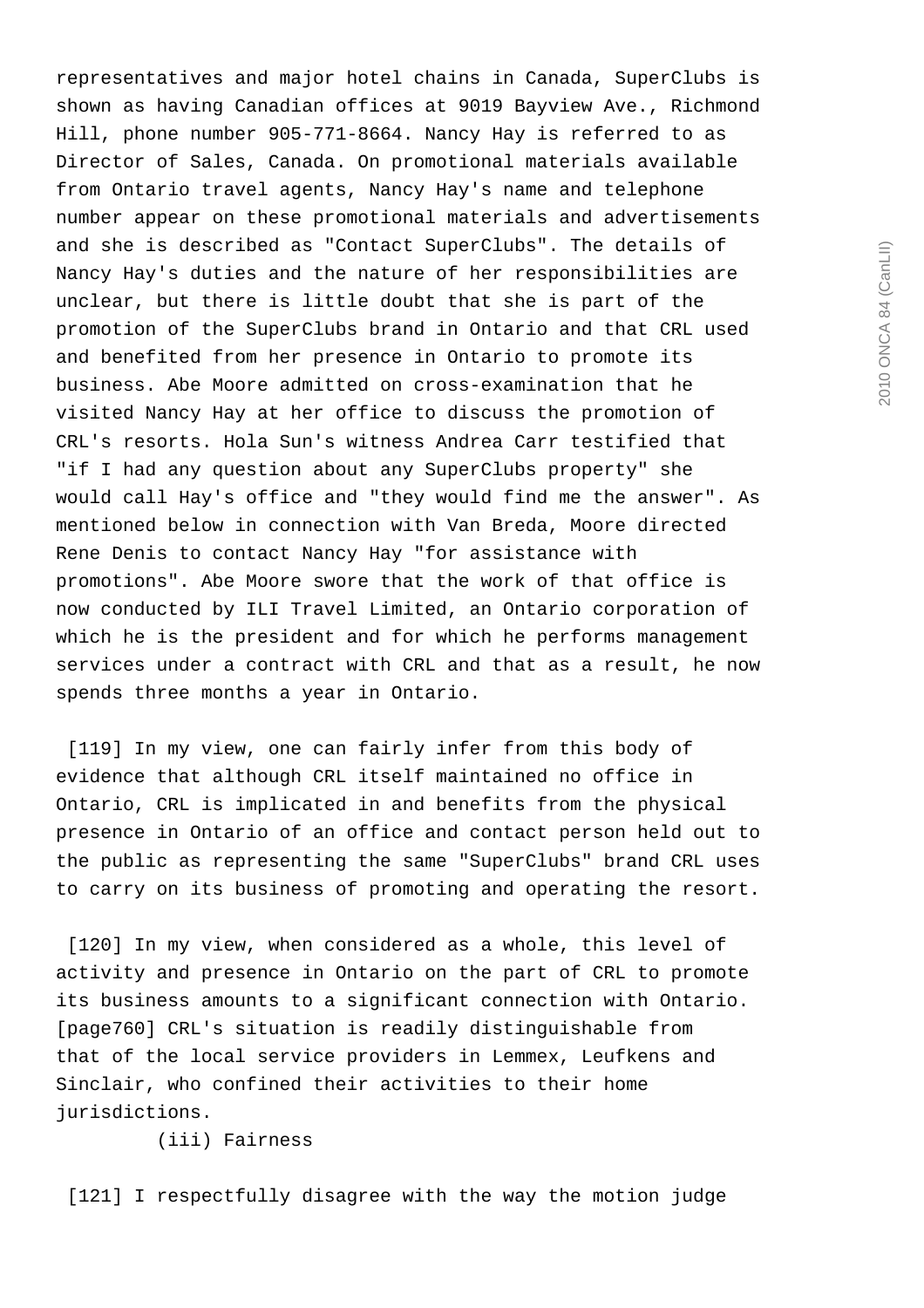dealt with the issue of fairness. In my view, by considering the difficulties the parties would face in arranging for witnesses to testify in either Cuba or Ontario, he conflated the forum non conveniens test with the test for real and substantial connection. I will return to consider those factors when I consider the issue of forum non conveniens.

 [122] However, when I consider the connections between the claim, CRL and Ontario through the lens of fairness to assess their significance and weight in relation to a real and substantial connection, I agree with the motion judge's conclusion that fairness supports the assumption of jurisdiction against CRL. In particular, I see nothing unfair in requiring CRL to defend this action in Ontario. As I have already indicated, CRL actively marketed in Ontario the allinclusive vacation that the Charrons purchased in a variety of ways. While the contract between CRL and Hola Sun provided for the application of Cuban law and for Cuban jurisdiction in relation to disputes arising between CRL and Hola Sun, that provision has no application to the Charrons.

 [123] Accordingly, I agree with the submission that in the light of these connections, and subject to the consideration of forum non conveniens, there is nothing unfair about requiring CRL to defend this claim in Ontario.

(iv) General principles

 [124] An important discipline on the real and substantial connection inquiry and check on jurisdictional overreaching is to ask whether Ontario would be willing to recognize and enforce an extra-provincial judgment rendered on the same jurisdictional basis as that being asserted here. In my view, the answer to that question is yes. CRL's activities are far removed from those of a local tourist business -- the restaurant owner discussed in Sinclair or the much discussed Algonquin canoe renter -- that accepts business from out-ofprovince defendants but essentially confines its activities to Ontario. CRL targeted the Ontario market, it entered into contracts in Ontario with Ontario entities to promote its business, it ensured that printed promotional materials were available to allow Ontario travel agents to sell the products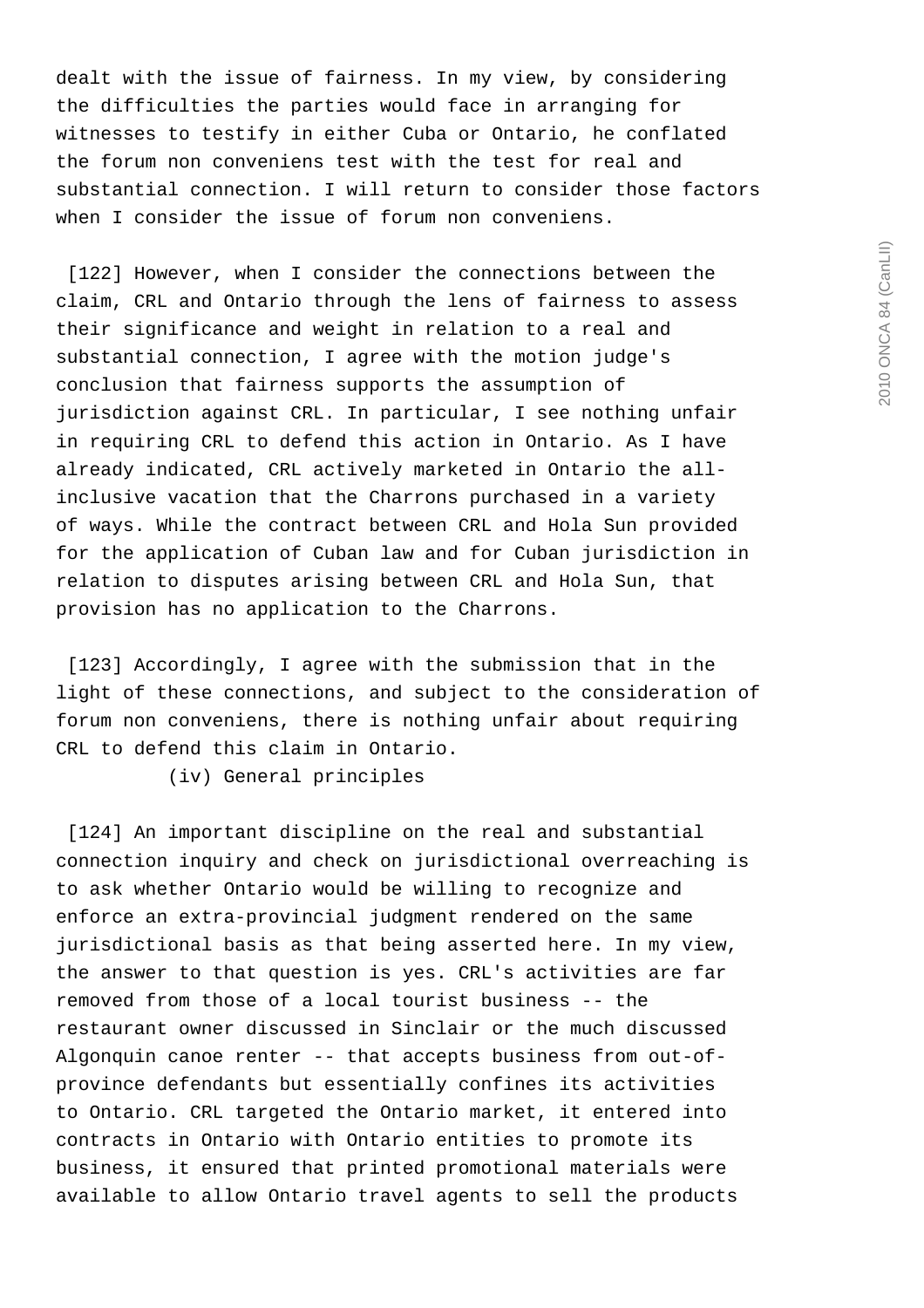it was promoting and its interests were fostered by the physical presence in Ontario of a SuperClubs office and [page761] contact person. In my view, if an Ontario defe ndant were to engage in a comparable level of activity in a foreign jurisdiction, Ontario would recognize and enforce a judgment rendered against the Ontario defendant by the courts of that foreign jurisdiction.

[125] I would add, with particular reference to the submission of the Tourism Industry Association of Ontario, that where an Ontario operator targets a particular foreign market and engages in activities likely to attract foreign jurisdiction, it can protect its interests by insisting upon an Ontario choice of law and choice of forum clause in its contracts with foreign visitors.

(3) Forum non conveniens

 [126] I would not interfere with the motion judge's rejection of the submission that the action should be stayed on grounds of forum non conveniens.

[127] The motion judge found that some defence witnesses would have to travel from Cuba and observed that Cuban travel and immigration restraints might "make their travel to Ontario for a trial difficult or impossible". On the other hand, he noted that there was evidence from an expert on Cuban law that alternative arrangements could be made to take their evidence in Cuba, if the trial were held in Ontario. Moreover, the plaintiffs would have to arrange for the attendance of several physicians and other individuals from Ontario who had been with them when the accident occurred. The motion judge noted that CRL is not domiciled in Cuba and that it is insured against liability in Ontario. While evidence of Cuban law will be required if the action proceeds in Ontario, both parties had already retained Cuban law experts. The action also involves Bel Air and Hola Sun, Ontario corporations named as defendants and who assert cross-claims against CRL, and permitting suit here would avoid a multiplicity of proceeding s and the risk of inconsistent results. There is an issue as to whether the plaintiffs will be able to claim under the Family Law Act given the lex loci delicti rule laid down in Tolofson. The motion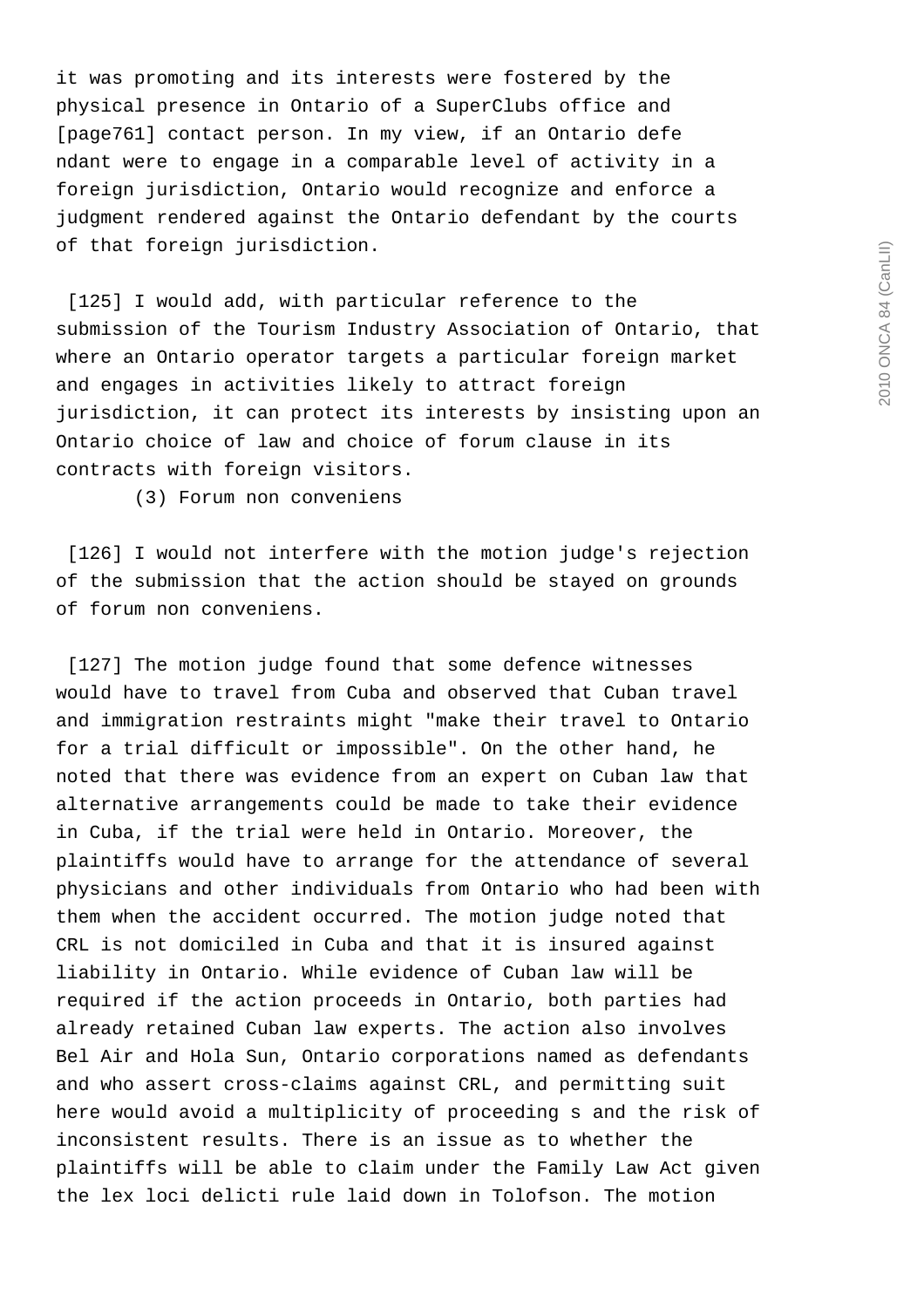judge may have oversimplified the discussion of whether such a claim could be made if the action proceeds in Ontario. However, it is clear that such damages would be excluded if the Charrons were forced to sue in Cuba. There are also statements from this court suggesting that, in some cases, claims for Family Law Act damages may fall into the exceptional category mentioned in Tolofson: see Hanlan v. Sernesky (1998), 38 O.R. (3d) 479, [1998] O.J. No. 1236 (C.A.); Wong v. Lee (2002), 58 O.R. (3d) 398, [2002] O.J. No. 885 (C.A.), at para. 16; [page762] Somers v. Fournier (2002), 60 O.R. (3d) 225, [2002] O.J. No. 2543 (C.A.), at para. 34.

 [128] The forum non conveniens decision is discretionary and the motion judge cited and applied the proper legal test. I see no error of principle that would justify appellate intervention.

(4) Conclusion: Charron

- [129] Accordingly, I would dismiss the appeal.
	- II. Van Breda
		- (1) Should a real and substantial connection be presumed on the ground that the case falls within a connection specified in rule 17.02?

 [130] I see no basis to interfere with the motion judge's conclusion that there was "a significant connection between the plaintiffs claim and Ontario" on the basis that the contract was entered into in Ontario. All the arrangements were made through Denis and Sport au Soleil in Ontario. Denis confirmed those arrangements with a letter to Berg, written on the letterhead "SuperClubs Cuba -- Tennis", setting out the dates, instructions on how to get to the hotel and specifying the nature of Berg's duties. The letter specified the terms of Berg's arrangement with the resort: "In exchange for your services the hotel will accommodate you and your guest in a shared room. This also includes all meals and drinks and transportation to and from the Veradero airport." The letter concludes with an instruction addressed to the Hotel Reception Desk: "The above individual has been confirmed for these dates with the hotel General Manager."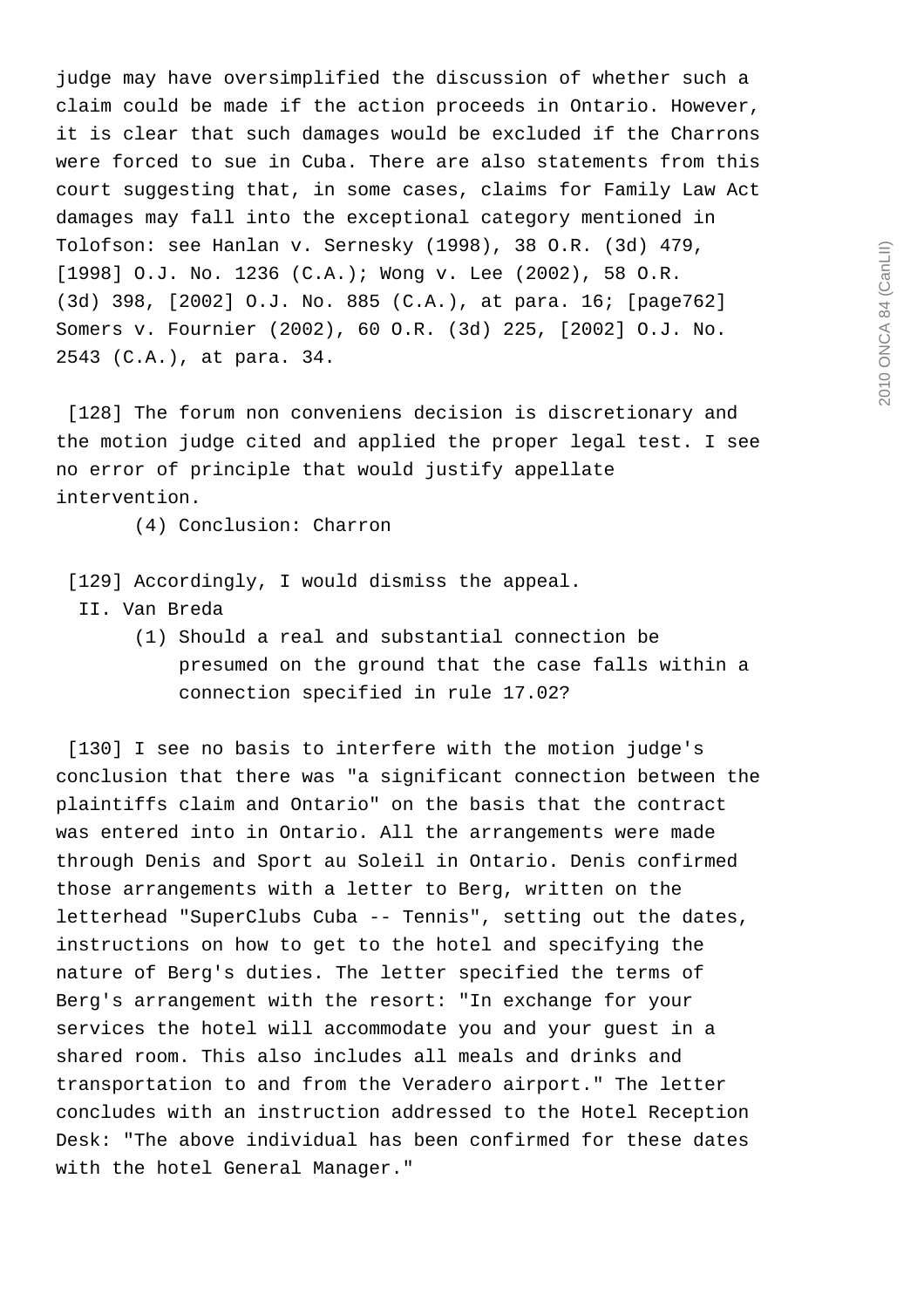[131] There was no written contract between Denis and CRL, but in my view, it may be inferred from the letter Abe Moore wrote to Denis asking him to find tennis teaching professionals that Denis was acting, as the motion judge put it, "in part at least" as CRL's agent:

 I do not want to do a formal arrangement nor get into a long term arrangement, we just want to be able to find some people who are prepared to teach for a couple of hours each day in exchange for accommodations for two people sharing. I am prepared to compensate you, hopefully in kind, for your efforts.

[132] In his affidavit, Moore described his arrangement with Denis as "an oral contract . . . whereby Sport au Soleil arranges for the services of various professionals such as the plaintiff, Viktor Berg". Denis used the SuperClubs trademark on his letterhead, he wrote the letter confirming the terms of the [page763] arrangement with the resort that CRL operated and he instructed the registration desk at the resort in Cuba that Berg's arrangements were "confirmed". Denis' conduct, including the letter he wrote on Berg and Van Breda's behalf setting out the terms of their contract, was accepted and acted on by CRL, giving rise to an inference of agency. I see no merit in the submission that the motion judge made a palpable or overriding error in finding that Denis was acting "in part at least" as CRL's agent in making these arrangements.

 [133] Nor do I see any merit in CRL's submission that there was no binding contract until Berg and Van Breda arrived at and checked in to the hotel. This is not the usual case where an Ontario resident simply makes a reservation with an out-ofprovince hotel and then finalizes the details of the contract upon arrival and check-in. Berg made all his arrangements with an Ontario-based entity clothed with the necessary authority to commit the foreign-based hotel to an unusual and specific arrangement for the provision of services in exchange for the provision of accommodation. See Fordyce v. Round Hill Developments, 1978 U.S. Dist. LEXIS 19112 (N.Y. 1978), where the District Court for the Southern District of New York declined to assume jurisdiction over the defendant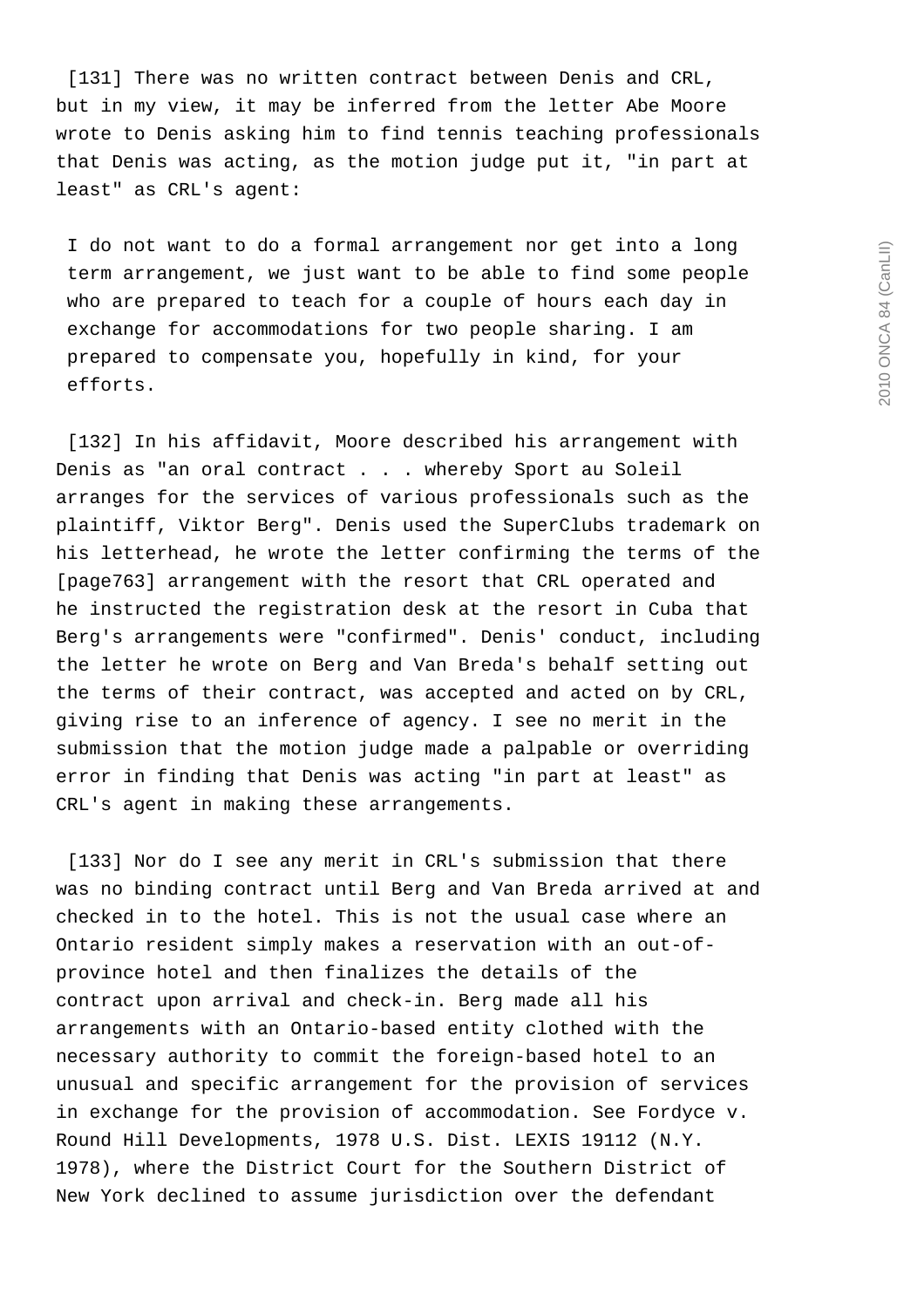owner of a Jamaican hotel as the New York agent of the hotel could not bind the resort by confirming reservations, an ability which could have been sufficient to ground the assumption of jurisdiction over Round Hill on the basis of "doi ng business", as interpreted in Frummer v. Hilton Hotels International, Inc., 19 N.Y.2d 533, 227 N.E.2d 851 (1967).

[134] In this case, there was no tour operator standing between the clients and CRL: the contract for the all-inclusive vacation was made directly with CRL. I conclude that, based upon the facts alleged in the pleadings and the evidence led on the motion, the respondents' claim against CRL falls within the connection described in rule  $17.02(f)(i)$  as a claim "in respect of a contract where . . . the contract was made in Ontario". I would accordingly hold that a real and substantial connection between the claim and Ontario is presumed to exist.

[135] The claim is framed both in contract and in tort. Arguably, it is more tortious that contractual in nature. However, that does not defeat or minimize the significance of the contract as a significant connection with Ontario. First, there is a strong nexus and overlap between claims in contract and tort, and there is concurrent liability for negligence arising from contractual relationships. A party is not required to elect between suing in tort or contract; the general rule is that of concurrent liability [page764] where a wrong supports an action in both contract and tort: BG Checo International Ltd. v. British Columbia Hydro and Power Authority, [1993] 1 S.C.R. 12, [1993] S.C.J. No. 1. Second, the application of the real and substantial connection test in this context should not turn on a technical characterization of the plaintiff's cause of action. The issue is the significance of the connections of the defendant with Ontario, and CRL cannot escape the fact that the Ontario contract fr amed its relationship with the plaintiffs. The fact that the claim may sound deeper in tort than it does in contract does not diminish the significance of the contract as establishing between CRL and the plaintiffs a significant connection that was formed in Ontario.

[136] As this presumption is not conclusive, it remains open to CRL to demonstrate that in the particular circumstances of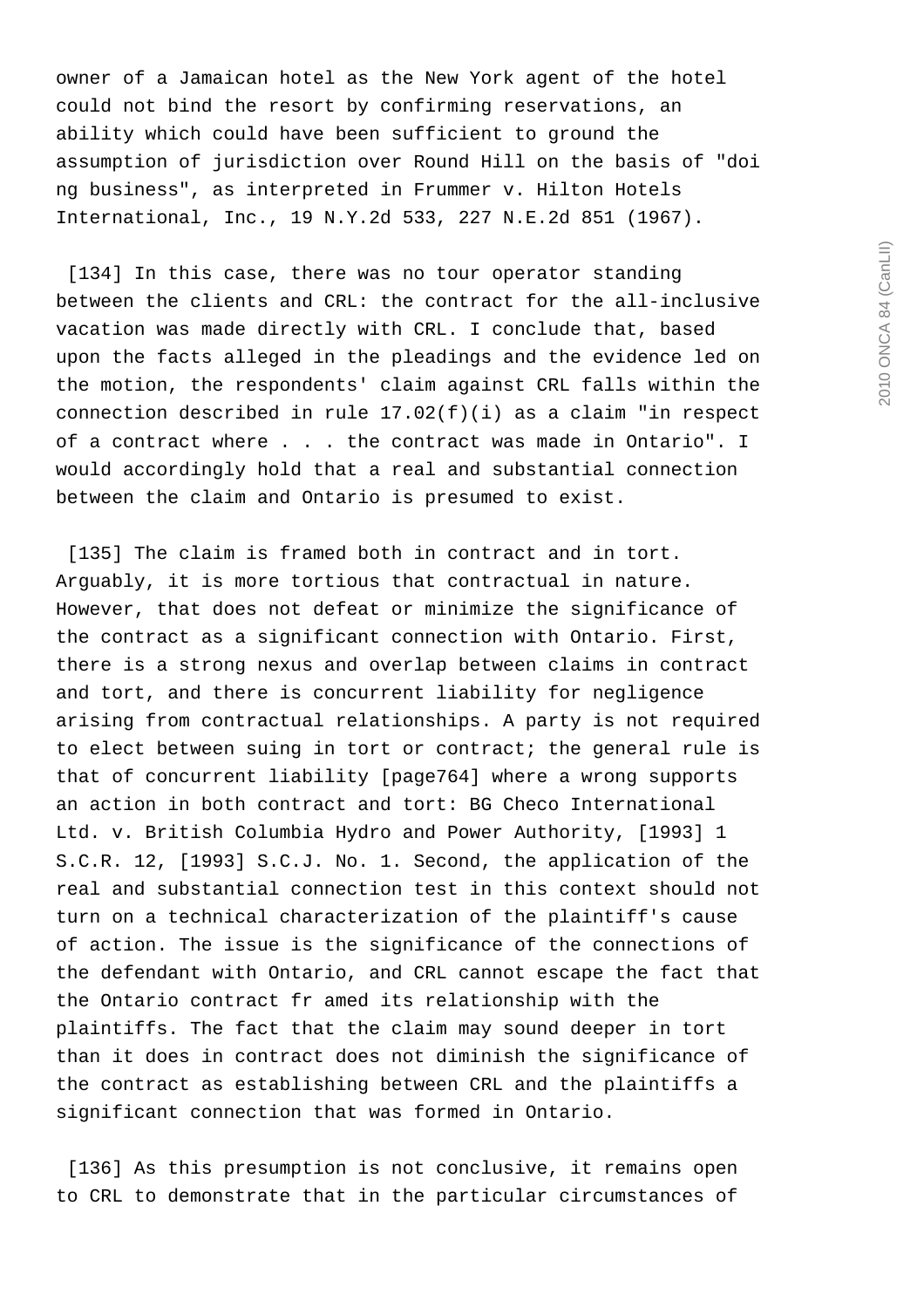the case, the real and substantial connection test is not met. I will now consider whether, on the facts of this case, CRL has rebutted that presumption under the revised test for real and substantial connection

- (2) Has the appellant rebutted the presumption of a real and substantial connection?
	- (i) The connection between the forum and plaintiff's claim

[137] It is conceded that the respondents have suffered no damages in Ontario. On the other hand, Van Breda and Berg were residents of Ontario before travelling to Cuba and they would have returned to Ontario but for the injury Van Breda sustained. In my view, the significance of the fact that they do not now reside in Ontario is diminished, as the only reason they did not return was the very injury that gives rise to the claim. In any event, the fact that the contractual arrangements were made in Ontario reflects a significant connection between the plaintiffs' claim and Ontario.

 [138] Accordingly, I would not interfere with the motion judge's finding that there was a significant connection between the plaintiff's claim and Ontario.

(ii) The connection between the forum and defendant

[139] While the extent of CRL's activities in Ontario was not explored in the same depth in this case as in Charron, there was considerable evidence in the record to the same effect.

 [140] As administrator and manager of the resort, CRL was responsible for international advertising campaigns and international public relations campaigns to promote the resort. To [page765] carry out these responsibilities, CRL engaged professionals in Ontario to prepare promotional materials and entered contracts with Ontario tour operators to advertise and promote the resort. The record in the Van Breda appeal includes evidence of CRL's use of Nancy Hay and the Ontario SuperClubs office to promote its activities. In a letter written by Abe Moore to Rene Denis regarding making promotional materials available, Moore wrote: "By copy of this fax I am making Mrs. Nancy Hay, Director of Sales, SuperClubs Canada, aware that you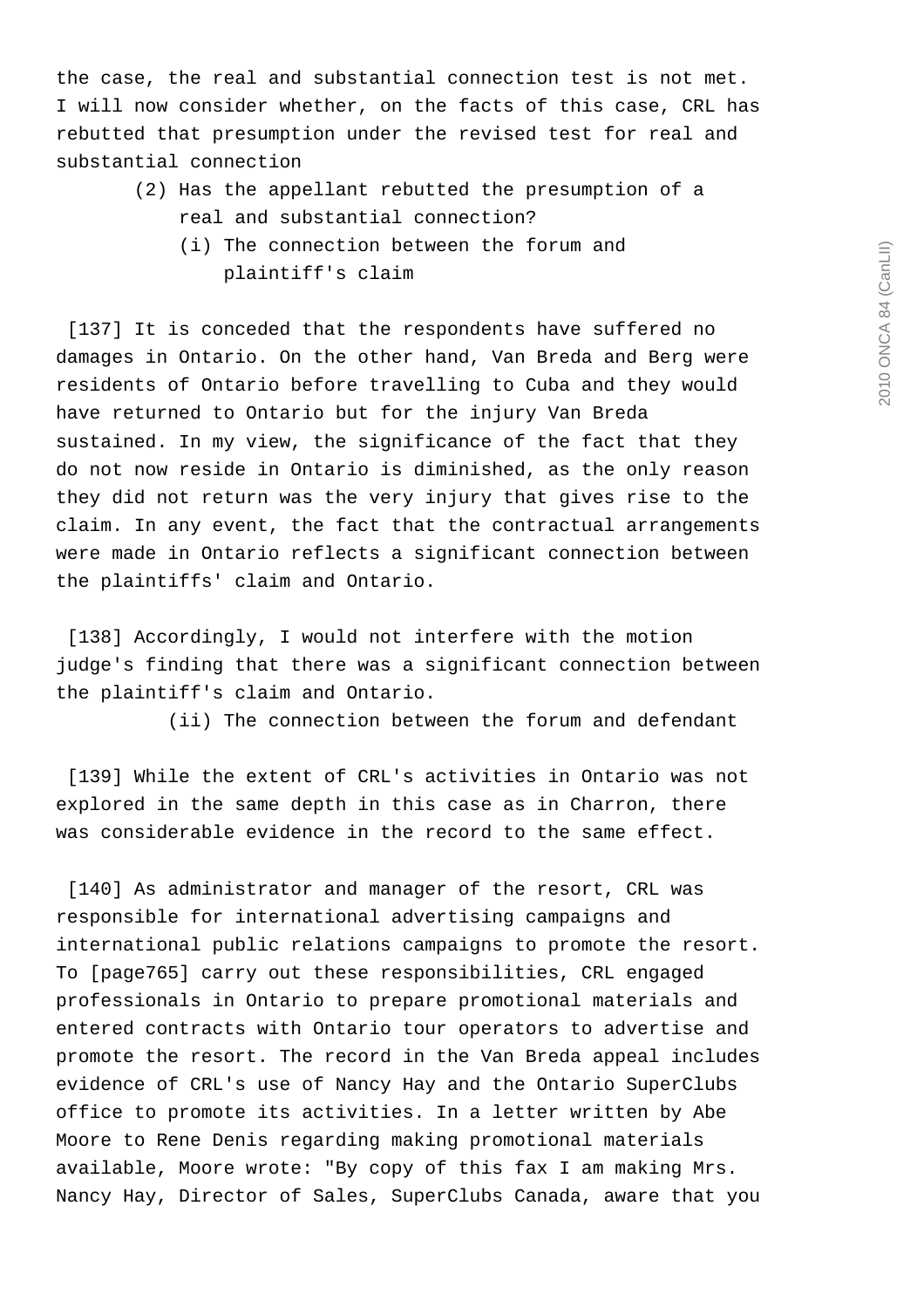may contact her for assistance with promotions."

[141] CRL's arrangement with Denis as an agent to solicit professional athletes to provide lessons in exchange for transportation to and from the airport and an all-inclusive vacation at the resort must be also be considered.

 [142] In my view, even without the benefit of the presumption arising under rule 17.02, the record establishes a significant connection between CRL and Ontario.

(iii) Fairness

 [143] I reach the same conclusion here as I reached in the Charron appeal. While the motion judge erred by considering issues of fairness more appropriately dealt with under forum non conveniens, when the connections between the plaintiffs' claim, the defendant and Ontario are considered and weighed from the perspective of fairness, assuming jurisdiction against CRL is fully supported. This is not a case of a local operator that confined its activities to its home jurisdiction. CRL engaged in promotional activities in Ontario and the contract it entered with Berg was made in Ontario through an agent in Ontario that CRL used to solicit professional athletes as resort instructors. Viewed through the lens of fairness, these connections are sufficient to justify the finding of a real and substantial connection.

(iv) General principles

 [144] I would adopt and apply here the discussion under this heading in Charron.

(3) Forum non conveniens

 [145] As in Charron, the motion judge conflated the test for jurisdiction simpliciter and forum non conveniens and considered matters under the former that more properly belonged to the latter. However, when it came to deciding the issue of forum non conveniens, he cited and applied the correct legal test. [page766]

[146] All of the parties except CRL are located in Canada, and while CRL carries on business in Cuba, it is located in the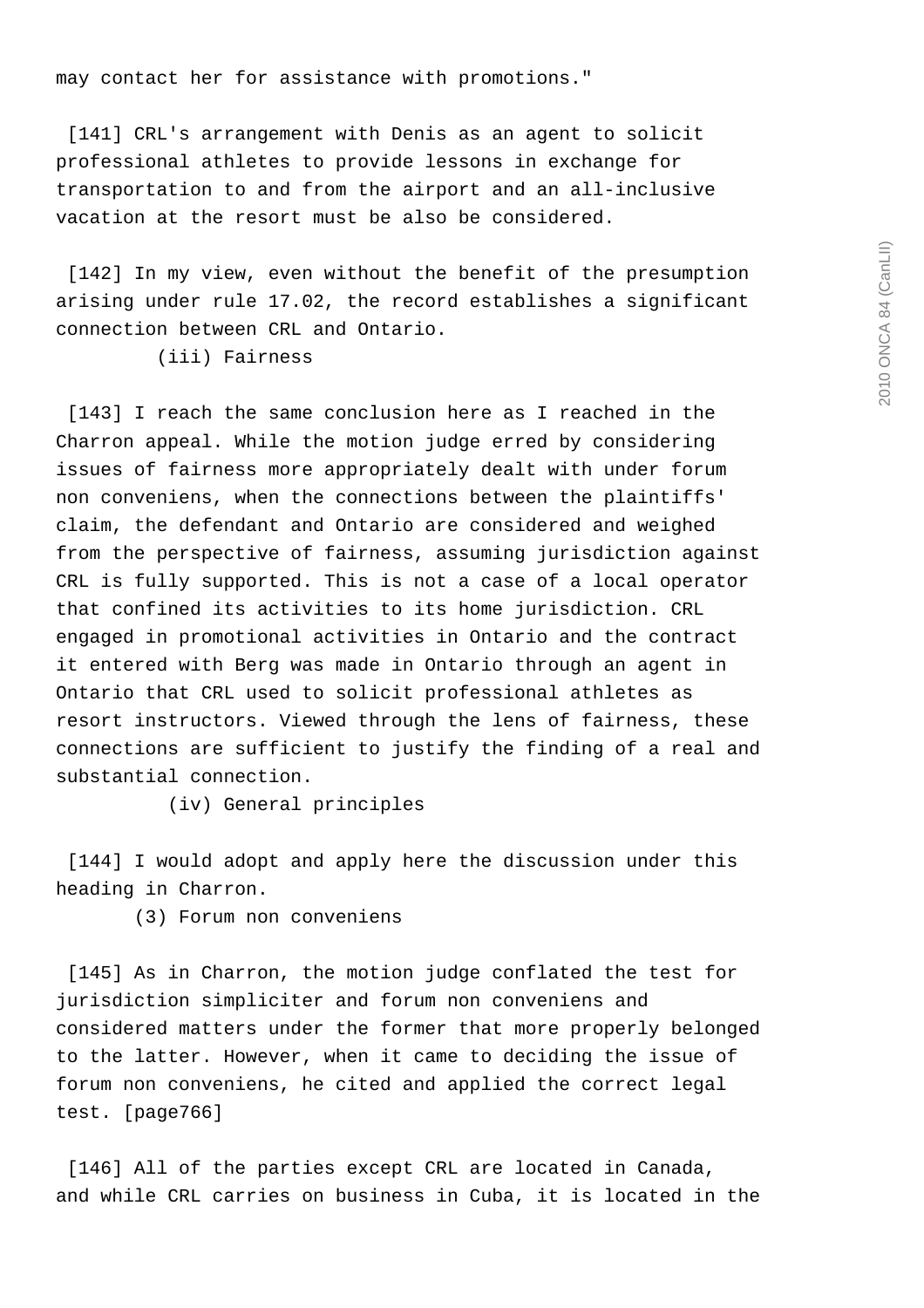Cayman Islands. While obtaining the evidence of Cuban nationals in Ontario would be challenging, there was expert evidence explaining how their evidence could be obtained for use in an Ontario court. As Cuban law excluded damages for pain and suffering and for loss of care, guidance and companionship, the plaintiffs could suffer a loss of juridical advantage. In my view, the fact that CRL is insured may be taken into account at the forum non conveniens stage as a factor mitigating any difficulty CRL may have in litigating this case in Ontario.

[147] The motion judge noted that there was conflicting evidence on the fairness of the Cuban legal system. A former Canadian ambassador testified that the Cuban courts lacked judicial independence while an expert on Cuban law testified that the Cuban system of civil justice was fair and consistent with the civil law process in other civil countries. The former ambassador conceded that his concerns regarding lack of judicial independence arose from the administration of criminal justice in Cuba. The motion judge concluded that there was "an uncertainty which exists in respect of the fairness of the legal system in Cuba". In my view, comity requires more that "an uncertainty" to justify a judicial determination that condemns a foreign legal system as unfair. However, the uncertainty regarding the fairness of the Cuban legal system was discussed by the motion judge when dealing with jurisdiction simpliciter, and the extent to which it affected his assessment of the forum non conveniens iss ue is not clear.

 [148] In the end, I am not persuaded that the motion judge erred in finding that the evidence fell short of showing that Cuba was clearly a more appropriate forum for this action than Ontario. While this was certainly not a clear-cut case, it was a discretionary decision and I see no error of principle that would justify the interference of this court.

(4) Conclusion: Van Breda

 [149] Accordingly, I would dismiss the appeal. Costs

[150] If the parties are unable to agree as to the appropriate disposition of costs, we will receive brief written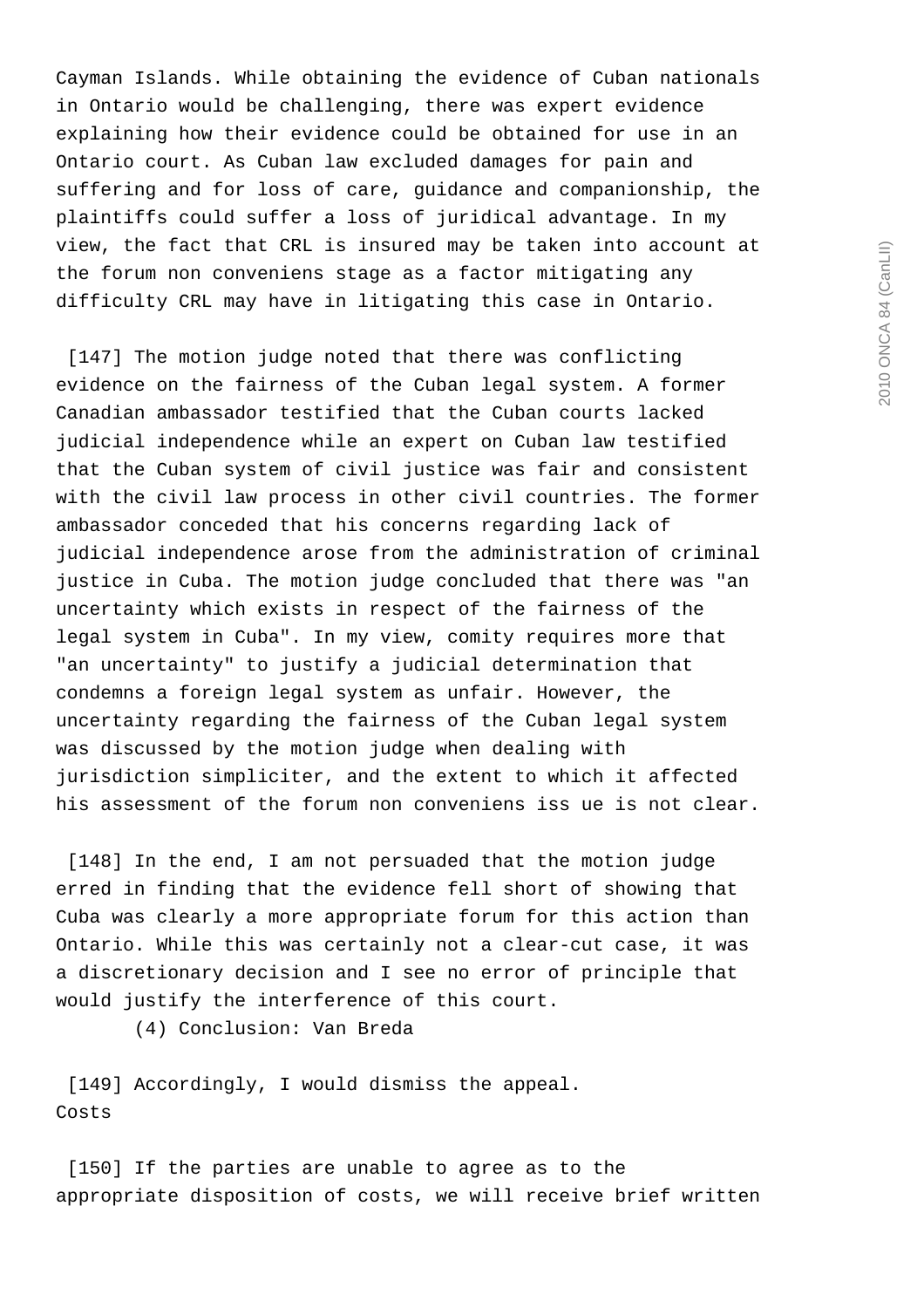submissions, from the respondents within 15 days of the release of these reasons and from the appellants within ten days thereafter.

Appeals dismissed. [page767]

### APPENDIX A

 Uniform Law Conference of Canada Model Court Jurisdiction and Proceedings Transfer Act

PART 1: Interpretation

Definitions

1. In this Act:

"person" includes a state;

 "plaintiff" means a person who commences a proceeding, and includes a plaintiff by way of counterclaim or third party claim;

 "proceeding" means an action, suit, cause, matter or originating application and includes a procedure and a preliminary motion;

"procedure" means a procedural step in a proceeding;

"state" means:

- (a) Canada or a province or territory of Canada; and
- (b) a foreign country or a subdivision of a foreign country;

 "subject matter competence" means the aspects of a court's jurisdiction that depend on factors other than those pertaining to the court's territorial competence;

 "territorial competence" means the aspects of a court's jurisdiction that depend on a connection between:

 (a) the territory or legal system of the state in which the court is established; and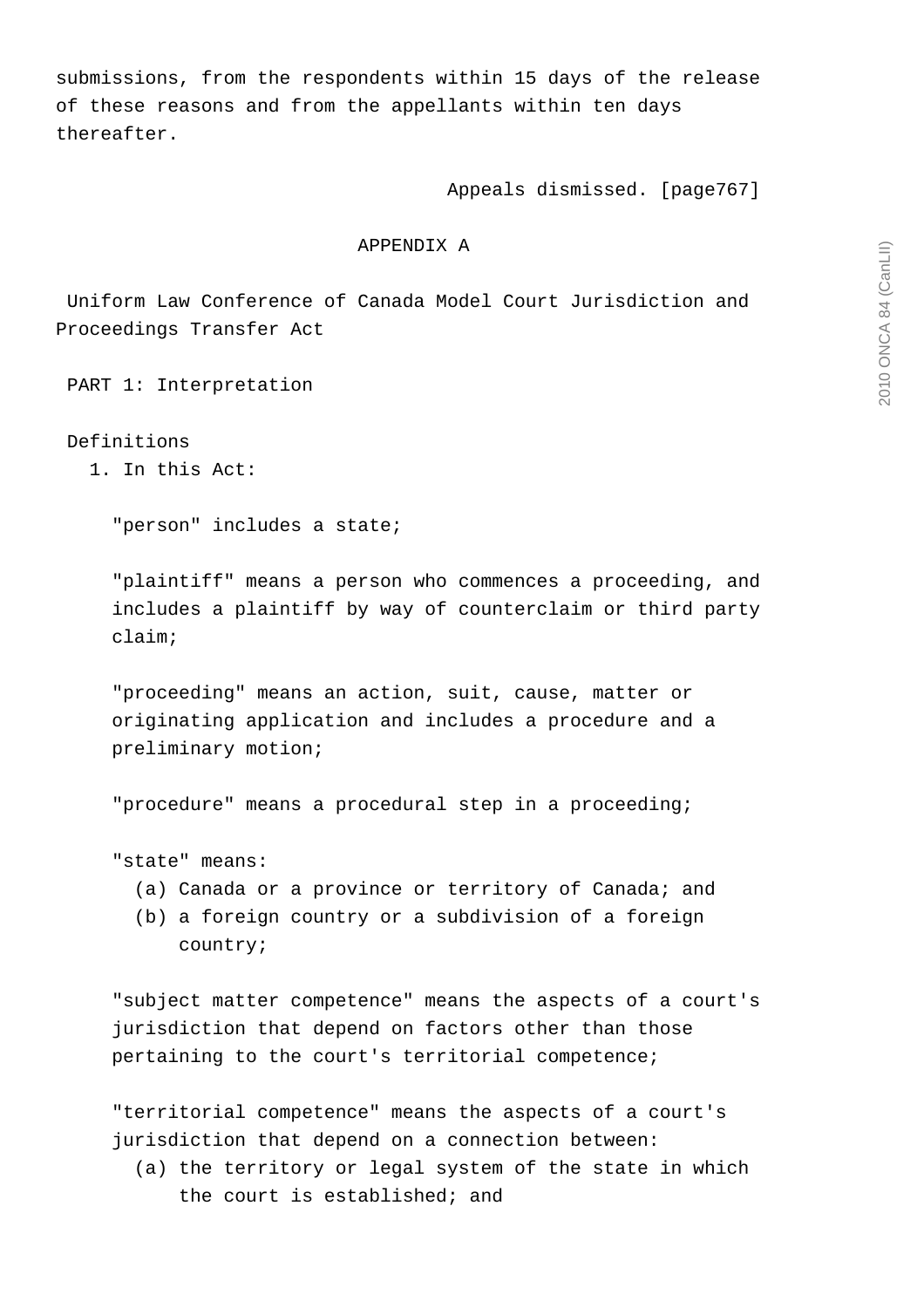(b) a party to a proceeding in the court or the facts on which the proceeding is based.

. . . . .

 PART 2: Territorial Competence of Courts of [Enacting Province or Territory]

 Application of this Part 2(1) In this Part:

 "court" means a court of [enacting province or territory]. (2) The territorial competence of a court is to be determined solely by reference to this Part.

. . . . .

Proceedings in personam

- 3. A court has territorial competence in a proceeding that is brought against a person only if: [page768]
	- (a) that person is the plaintiff in another proceeding in the court to which the proceeding in question is a counterclaim;
	- (b) during the course of the proceeding that person submits to the court's jurisdiction;
	- (c) there is an agreement between the plaintiff and that person to the effect that the court has jurisdiction in the proceeding;
	- (d) that person is ordinarily resident in [enacting province or territory] at the time of the commencement of the proceeding; or
	- (e) there is a real and substantial connection between [enacting province or territory] and the facts on which the proceeding against that person is based.

. . . . .

Proceedings with no nominate defendant

 4. A court has territorial competence in a proceeding that is not brought against a person or a vessel if there is a real and substantial connection between [enacting province or territory] and the facts upon which the proceeding is based.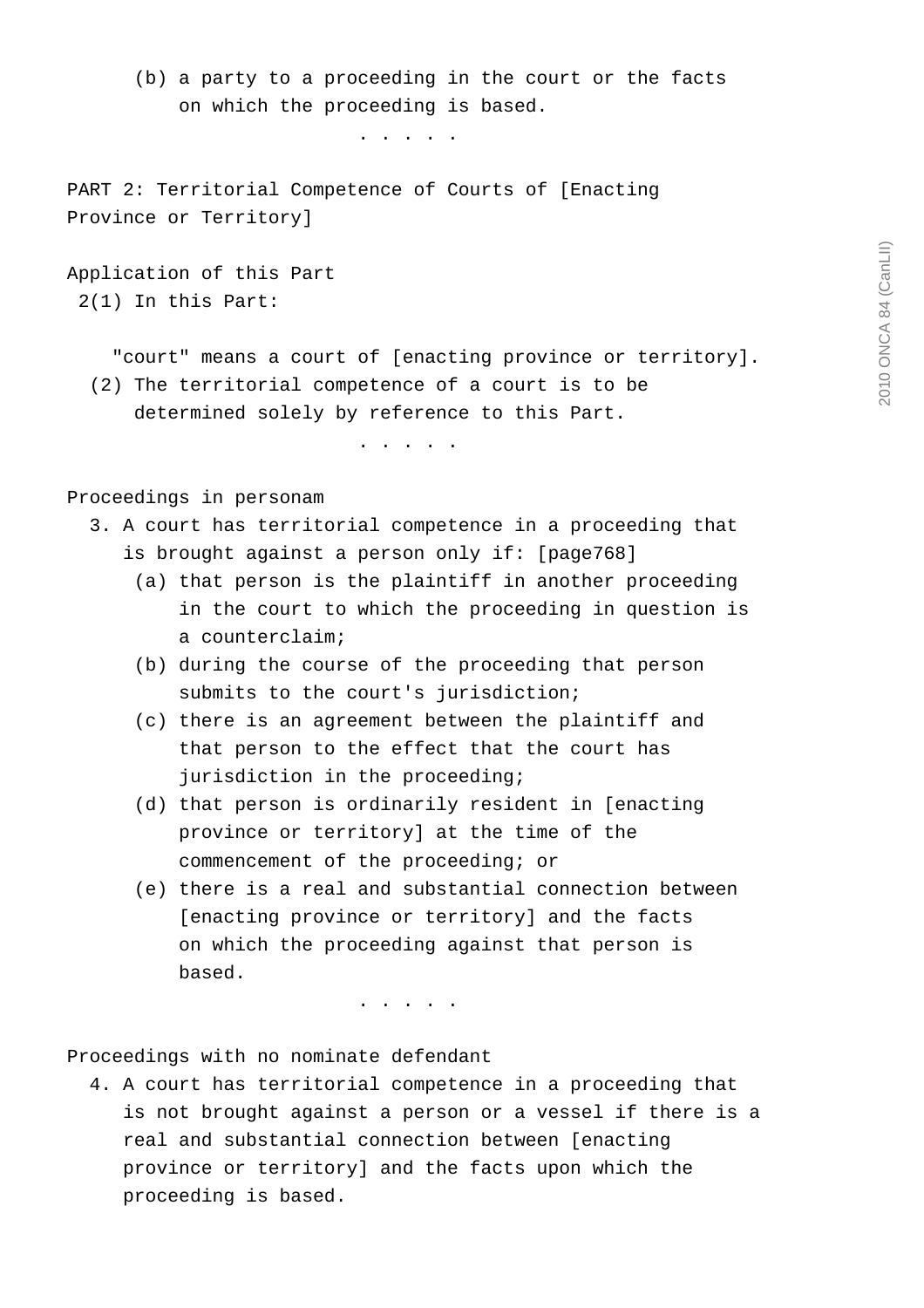. . . . .

Proceedings in rem

 5. A court has territorial competence in a proceeding that is brought against a vessel if the vessel is served or arrested in [enacting province or territory].

. . . . .

Residual discretion

- 6. A court that under section 3 lacks territorial competence in a proceeding may hear the proceeding despite that section if it considers that:
	- (a) there is no court outside [enacting province or territory] in which the plaintiff can commence the proceeding; or
	- (b) the commencement of the proceeding in a court outside [enacting province or territory] cannot reasonably be required.

. . . . .

Ordinary residence -- corporations

 7. A corporation is ordinarily resident in [enacting province or territory], for the purposes of this Part, only if:

- (a) the corporation has or is required by law to have a registered office in [enacting province of territory];
- (b) pursuant to law, it:
	- (i) has registered an address in [enacting province or territory] at which process may be served generally; or [page769]
	- (ii) has nominated an agent in [enacting province or territory] upon whom process may be served generally;
- (c) it has a place of business in [enacting province or territory]; or
- (d) its central management is exercised in [enacting province or territory].

. . . . .

Ordinary residence -- partnerships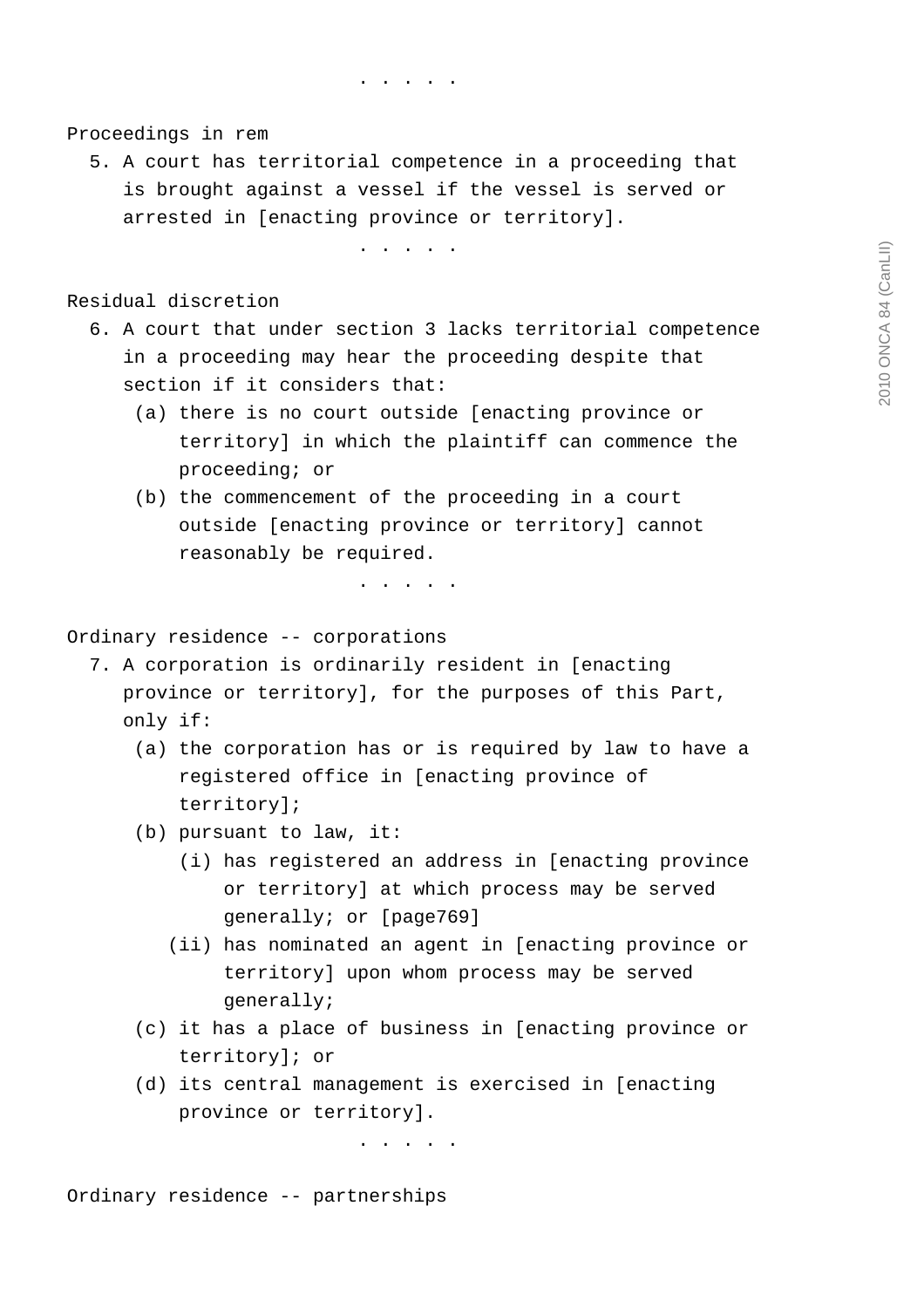- 8. A partnership is ordinarily resident in [enacting province or territory], for the purposes of this Part, only if:
	- (a) the partnership has, or is required by law to have, a registered office or business address in [enacting province or territory];
	- (b) it has a place of business in [enacting province or territory]; or
	- (c) its central management is exercised in [enacting province or territory].

. . . . .

Ordinary residence -- unincorporated associations

- 9. An unincorporated association is ordinarily resident in [enacting province or territory] for the purposes of this Part, only if:
	- (a) an officer of the association is ordinarily resident in [enacting province or territory]: or
	- (b) the association has a location in [enacting province or territory] for the purpose of conducting its activities.

. . . . .

# Real and substantial connection

- 10. Without limiting the right of the plaintiff to prove other circumstances that constitute a real and substantial connection between [enacting province or territory] and the facts on which a proceeding is based, a real and substantial connection between [enacting province or territory] and those facts is presumed to exist if the proceeding:
	- (a) is brought to enforce, assert, declare or determine proprietary or possessory rights or a security interest in immovable or movable property in [enacting province or territory];
	- (b) concerns the administration of the estate of a deceased person in relation to:
		- (i) immovable property of the deceased person in [enacting province or territory]; or
		- (ii) movable property anywhere of the deceased person if at the time of death he or she was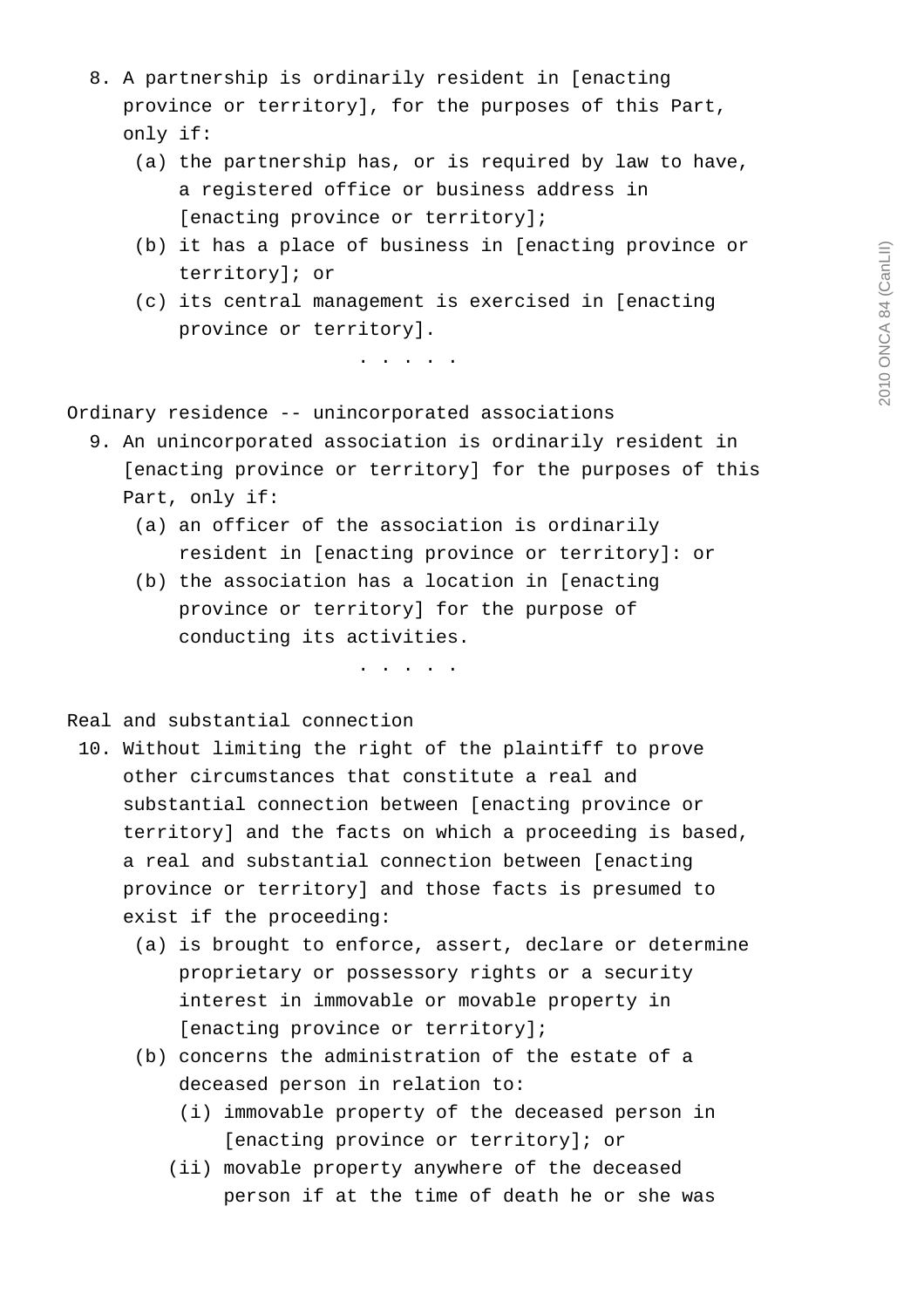ordinarily resident in [enacting province or territory]; [page770]

- (c) is brought to interpret, rectify, set aside or enforce any deed, will, contract or other instrument in relation to:
	- (i) immovable or movable property in [enacting province or territory]; or
	- (ii) movable property anywhere of a deceased person who at the time of death was ordinarily resident in [enacting province or territory];
- (d) is brought against a trustee in relation to the carrying out of a trust in any of the following circumstances:
	- (i) the trust assets include immovable or movable property in [enacting province or territory] and the relief claimed is only as to that property;
	- (ii) that trustee is ordinarily resident in [enacting province or territory];
	- (iii) the administration of the trust is principally carried on in [enacting province or territory];
		- (iv) by the express terms of a trust document, the trust is governed by the law of [enacting province or territory];
- (e) concerns contractual obligations, and:
	- (i) the contractual obligations, to a substantial extent, were to be performed in [enacting province or territory];
- (ii) by its express terms, the contract is governed by the law of [enacting province or territory]; or
	- (iii) the contract:
		- (A) is for the purchase of property, services or both, for use other than in the course of the purchaser's trade or profession; and
		- (B) resulted from a solicitation of business in [enacting province or territory] by or on behalf of the seller;
	- (f) concerns restitutionary obligations that, to a substantial extent, arose in [enacting province or territory];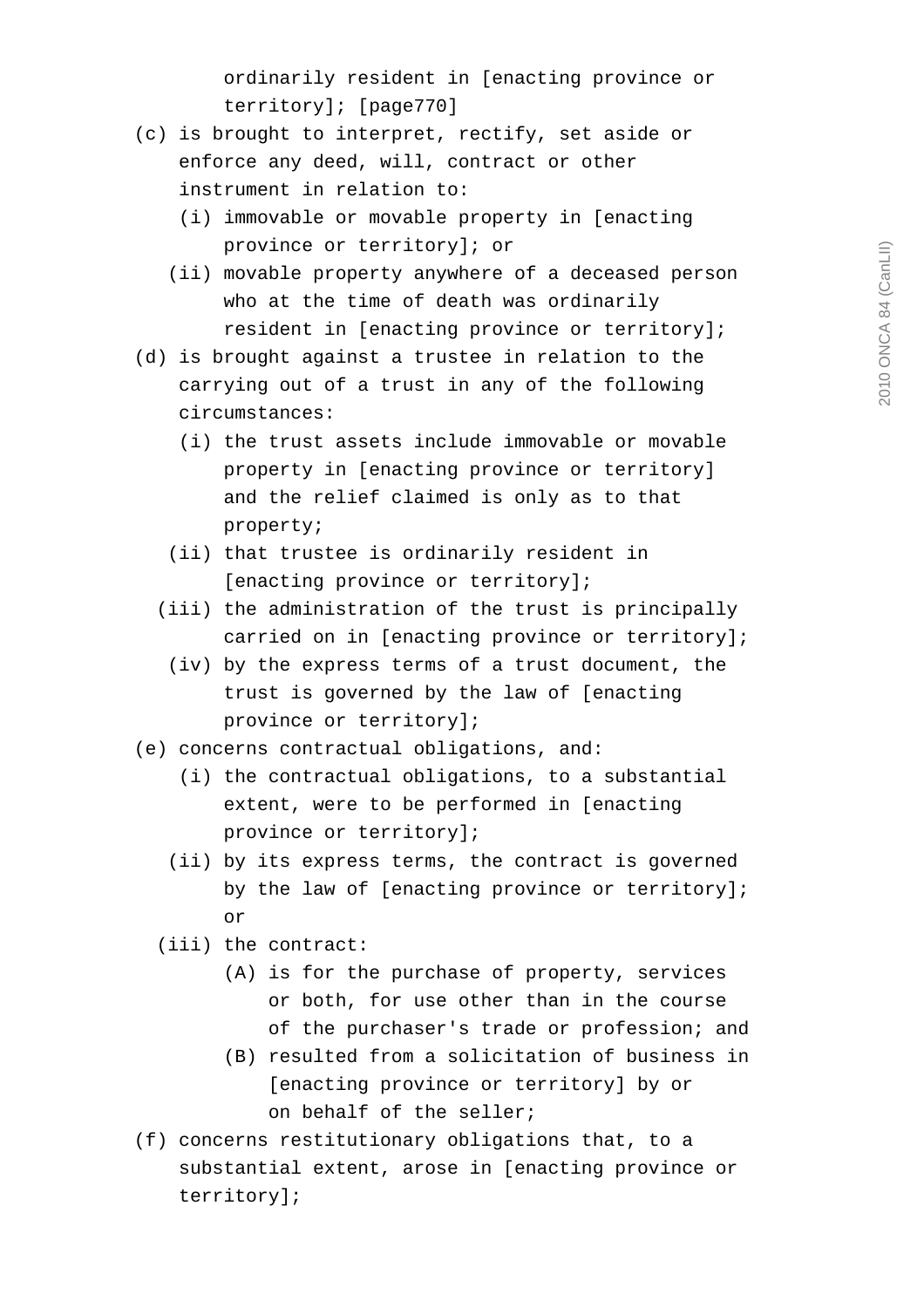- (g) concerns a tort committed in [enacting province or territory];
- (h) concerns a business carried on in [enacting province or territory];
- (i) is a claim for an injunction ordering a party to do or refrain from doing anything:
	- (i) in [enacting province or territory]; or
	- (ii) in relation to immovable or movable property in [enacting province or territory]; [page771]
- (j) is for a determination of the personal status or capacity of a person who is ordinarily resident in [enacting province of territory];
- (k) is for enforcement of a judgment of a court made in or outside [enacting province or territory] or an arbitral award made in or outside [enacting province or territory]; or
- (l) is for the recovery of taxes or other indebtedness and is brought by the Crown [of the enacting province or territory] or by a local authority [of the enacting province or territory].

. . . . .

Discretion as to the exercise of territorial competence

- 11(1) After considering the interests of the parties to a proceeding and the ends of justice, a court may decline to exercise its territorial competence in the proceeding on the ground that a court of another state is a more appropriate forum in which to hear the proceeding.
	- (2) A court, in deciding the question of whether it or a court outside [enacting province or territory] is the more appropriate forum in which to hear a proceeding, must consider the circumstances relevant to the proceeding, including:
		- (a) the comparative convenience and expense for the parties to the proceeding and for their witnesses, in litigating in the court or in any alternative forum;
		- (b) the law to be applied to issues in the proceeding;
		- (c) the desirability of avoiding multiplicity of legal proceedings;